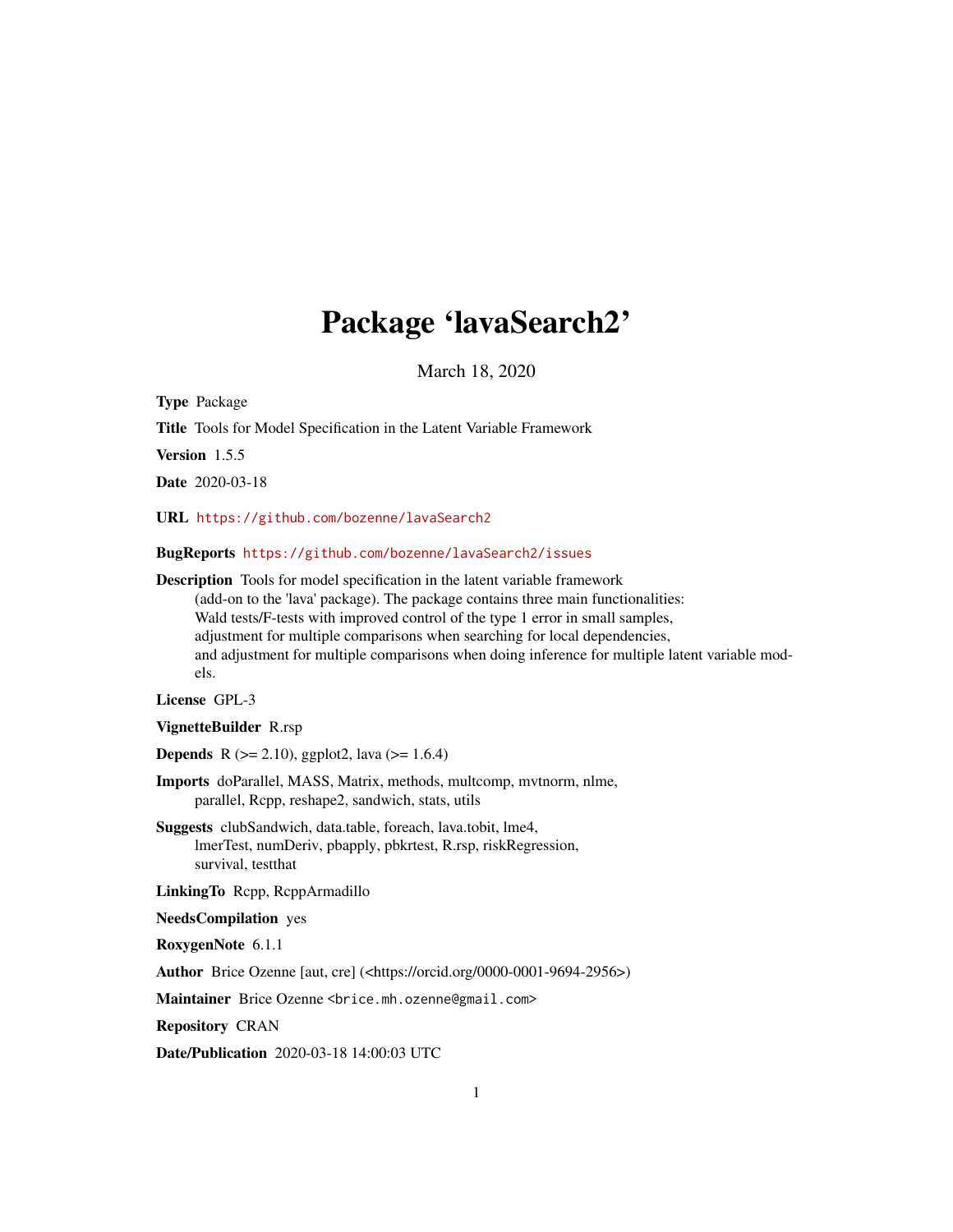# R topics documented:

|                                                                                                                                                                                                                                                          | 3              |
|----------------------------------------------------------------------------------------------------------------------------------------------------------------------------------------------------------------------------------------------------------|----------------|
|                                                                                                                                                                                                                                                          | $\overline{4}$ |
|                                                                                                                                                                                                                                                          | 5              |
|                                                                                                                                                                                                                                                          | 6              |
|                                                                                                                                                                                                                                                          | $\overline{7}$ |
|                                                                                                                                                                                                                                                          | 9              |
|                                                                                                                                                                                                                                                          | 11             |
|                                                                                                                                                                                                                                                          | 14             |
|                                                                                                                                                                                                                                                          | 15             |
|                                                                                                                                                                                                                                                          | 16             |
|                                                                                                                                                                                                                                                          | 19             |
|                                                                                                                                                                                                                                                          | 21             |
|                                                                                                                                                                                                                                                          | 22             |
|                                                                                                                                                                                                                                                          | 25             |
|                                                                                                                                                                                                                                                          | 25             |
|                                                                                                                                                                                                                                                          | 28             |
|                                                                                                                                                                                                                                                          | 28             |
|                                                                                                                                                                                                                                                          | 29             |
|                                                                                                                                                                                                                                                          | 30             |
|                                                                                                                                                                                                                                                          |                |
|                                                                                                                                                                                                                                                          | 33             |
|                                                                                                                                                                                                                                                          |                |
|                                                                                                                                                                                                                                                          | 35             |
|                                                                                                                                                                                                                                                          | 36             |
|                                                                                                                                                                                                                                                          | 37             |
|                                                                                                                                                                                                                                                          | 39             |
|                                                                                                                                                                                                                                                          | 41             |
|                                                                                                                                                                                                                                                          | 43             |
|                                                                                                                                                                                                                                                          | 45             |
|                                                                                                                                                                                                                                                          | 47             |
|                                                                                                                                                                                                                                                          | 48             |
|                                                                                                                                                                                                                                                          | 50             |
|                                                                                                                                                                                                                                                          | 51             |
|                                                                                                                                                                                                                                                          | 53             |
|                                                                                                                                                                                                                                                          |                |
|                                                                                                                                                                                                                                                          | 57             |
|                                                                                                                                                                                                                                                          |                |
| score <sub>2</sub><br>$\mathcal{L}$ , and a set of the set of the set of the set of the set of the set of the set of the set of the set of the set of the set of the set of the set of the set of the set of the set of the set of the set of the set of | 59             |
|                                                                                                                                                                                                                                                          | 61             |
| setLink                                                                                                                                                                                                                                                  | 64             |
|                                                                                                                                                                                                                                                          | 65             |
|                                                                                                                                                                                                                                                          | 66             |
|                                                                                                                                                                                                                                                          | 66             |
|                                                                                                                                                                                                                                                          | 68             |
|                                                                                                                                                                                                                                                          | 69             |
|                                                                                                                                                                                                                                                          |                |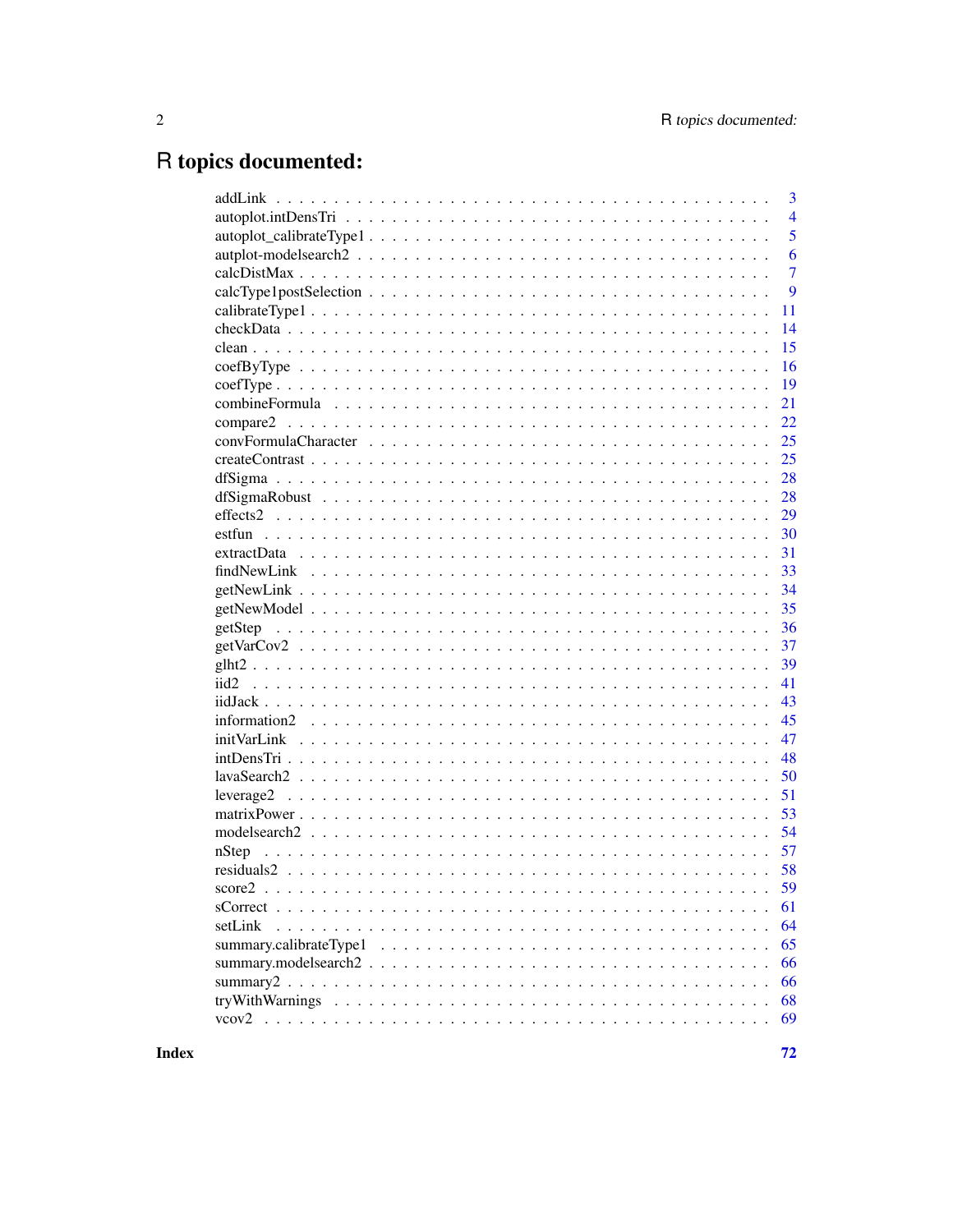<span id="page-2-0"></span>

Generic interface to add links to lvm objects.

## Usage

```
addLink(object, ...)
## S3 method for class 'lvm'
addLink(object, var1, var2, covariance,
  all.vars = lava::vars(object), warnings = FALSE, ...)
## S3 method for class 'lvm.reduced'
```
addLink(object, ...)

## Arguments

| object           | a 1 vm object.                                                                                                              |
|------------------|-----------------------------------------------------------------------------------------------------------------------------|
| $\ddots$         | [internal] only used by the generic method and from addLink. 1 vm. reduced to<br>addLink.lvm.                               |
| var1             | [character or formula] the exogenous variable of the new link or a formula de-<br>scribing the link to be added to the lym. |
| var <sub>2</sub> | [character] the endogenous variable of the new link. Disregarded if the argument<br>var1 is a formula.                      |
| covariance       | [logical] is the link is bidirectional? Ignored if one of the variables non-stochastic<br>(e.g. exogenous variables).       |
| all.vars         | [internal] a character vector containing all the variables of the 1 vm object.                                              |
| warnings         | [logical] Should a warning be displayed when no link is added?                                                              |
|                  |                                                                                                                             |

## Details

The argument all. vars is useful for lvm. reduce object where the command vars(object) does not return all variables. The command vars(object,xlp = TRUE) must be used instead.

Arguments var1 and var2 are passed to initVarlink.

```
library(lava)
set.seed(10)
m \leftarrow 1 \vee m()regression(m) \leq c(y1,y2,y3)\simu
regression(m) <- u~x1+x2
```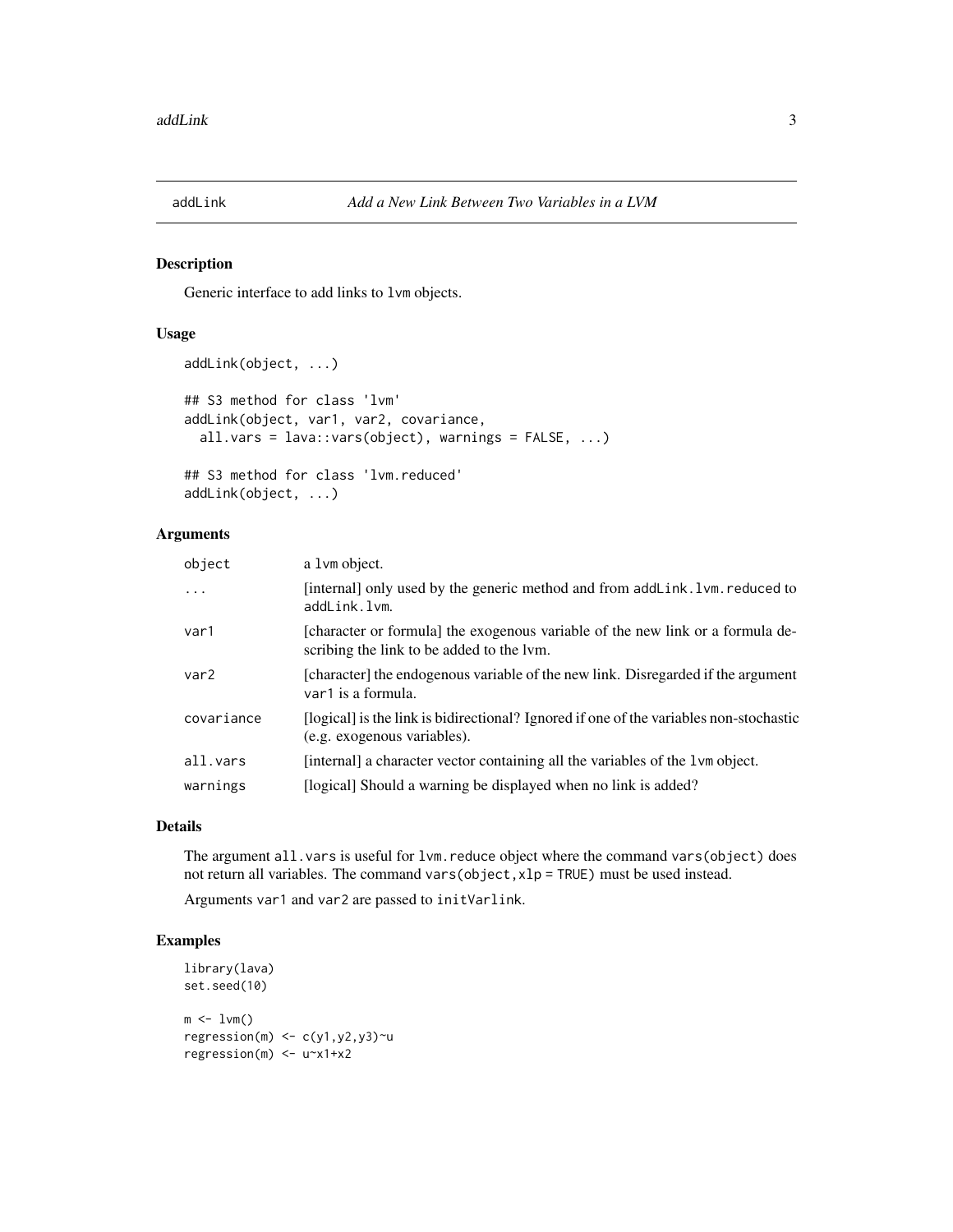```
latent(m) <- ~u
m2 < - maddLink(m, x1 ~ ~ y1, covariance = FALSE)addLink(m, y1 \sim x1, covariance = FALSE)coef(addLink(m, y1 ~ y2, covariance = TRUE))addLink(m2, "x1", "y1", covariance = FALSE)
addLink(m2, "y1", "x1", covariance = FALSE)
newM <- addLink(m, "y1", "y2", covariance = TRUE)
coef(newM)
```
autoplot.intDensTri *2D-display of the Domain Used to Compute the Integral*

## Description

2D-display of the domain used to compute the integral.

## Usage

```
## S3 method for class 'intDensTri'
autoplot(object, coord.plot = c("x", "y1"),
 plot = TRUE, ...
```
# Arguments

| object     | output of the function intDensTri.                                                                                          |
|------------|-----------------------------------------------------------------------------------------------------------------------------|
| coord.plot | [character vector] the x and y coordinates. Can be "x", "y1" to "yd", "z" if<br>zmin was specified when calling intDensTri. |
| plot       | [logical] should the plot be displayed?                                                                                     |
| $\cdots$   | [internal] Only used by the generic method.                                                                                 |

# Value

A ggplot object.

## See Also

[intDensTri](#page-47-1)

<span id="page-3-0"></span>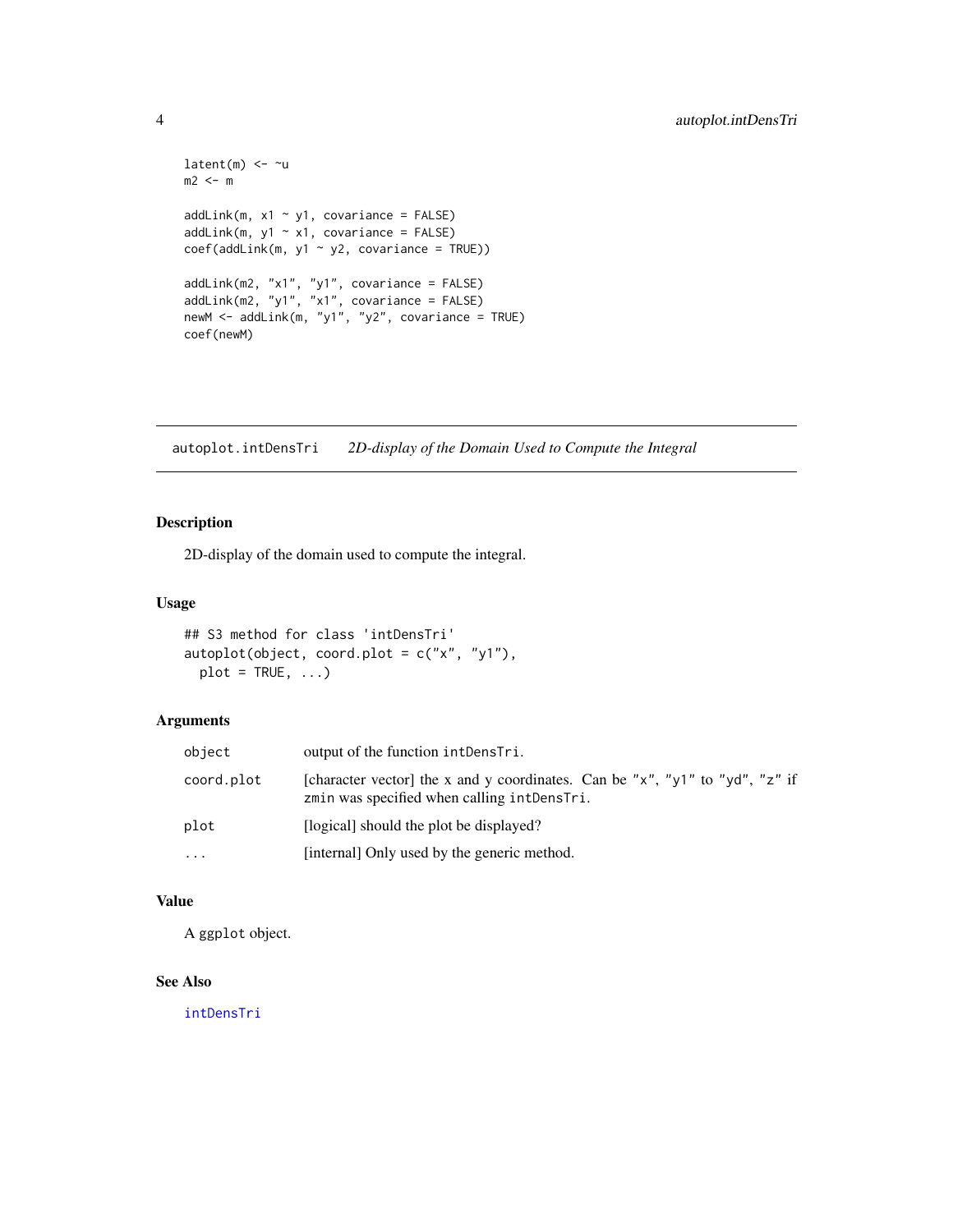<span id="page-4-0"></span>autoplot\_calibrateType1

*Graphical Display of the Bias or Type 1 Error*

# Description

Graphical display of the bias or type 1 error for the output of [calibrateType1](#page-10-1).

## Usage

```
## S3 method for class 'calibrateType1'
autoplot(object, type = "bias", plot = TRUE,
 color.threshold = "red", type.bias = "absolute", alpha = 0.05,
 nrow.legend = NULL, name2label = NULL, color = NULL,
 keep.method = NULL, ...)
```
# Arguments

| object          | output of calibrateType1.                                                                                                                                                                   |
|-----------------|---------------------------------------------------------------------------------------------------------------------------------------------------------------------------------------------|
| type            | [character] if type equals "bias" the bias will be displayed. Otherwise if it<br>equals "type1error" the type 1 error will be displayed.                                                    |
| plot            | [logical] should the plot be displayed?                                                                                                                                                     |
| color.threshold |                                                                                                                                                                                             |
|                 | [character] the color for the line representing the expected value(s).                                                                                                                      |
| type.bias       | [character] if type.bias equals "absolute" the absolute bias will be used. Other-<br>wise if it equals "relative" the relative bias will be used. Only relevant when<br>type equals "bias". |
| alpha           | [numeric, 0-1] the significance threshold to consider. Only relevant when type<br>equals "type1error".                                                                                      |
| nrow.legend     | [integer, >0] the number of rows for the legend. Only relevant when type equals<br>"type1error".                                                                                            |
| name2label      | [named character vector] the label for the legend. The vector should contain the<br>method names (see details). Only relevant when type equals "type1error".                                |
| color           | [character vector] a vector of colours to be used to color the lines. Only relevant<br>when type equals "type1error".                                                                       |
| keep.method     | [character vector] the methods names for which the type 1 error should be dis-<br>played. Only relevant when type equals "type1error".                                                      |
| $\cdots$        | [internal] Only used by the generic method.                                                                                                                                                 |
|                 |                                                                                                                                                                                             |

# Details

Method names:

• p.Ztest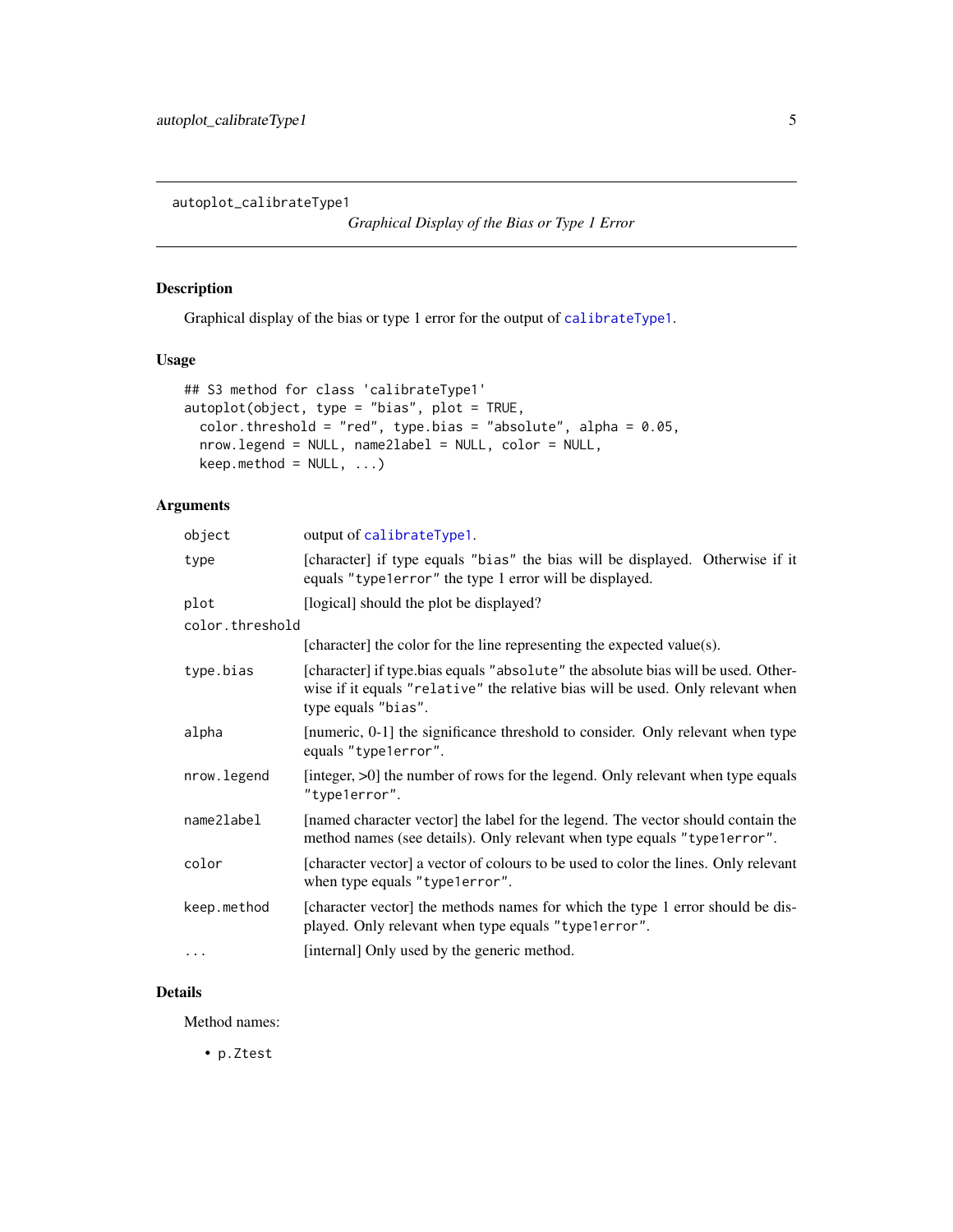- p.Satt
- p.KR
- p.robustZtest
- p.robustSatt
- p.robustKR

## Value

An list containing:

- plot: a ggplot object.
- data: the dataset used to generate the ggplot object.

autplot-modelsearch2 *Display the Value of a Coefficient across the Steps.*

# Description

Display the value of a coefficient across the steps.

# Usage

```
## S3 method for class 'modelsearch2'
autoplot(object, param, ci = TRUE,
  step = 0:nStep(object), conf.level = 0.95, plot = TRUE,
  add.0 = TRUE, ...)
```
# Arguments

| object     | a modelsearch <sub>2</sub> object.                                            |
|------------|-------------------------------------------------------------------------------|
| param      | [character vector] the name of the coefficient(s) to be displayed.            |
| ci         | [logical] should the confidence intervals of the coefficient(s) be displayed. |
| step       | [integer $>0$ ] the steps at which the coefficient value should be displayed. |
| conf.level | [numeric, 0-1] confidence level of the interval.                              |
| plot       | [logical] should the graph be displayed?                                      |
| add.0      | [logical] should an horizontal line representing no effect be displayed?      |
| $\cdots$   | [internal] only used by the generic method.                                   |

## Value

A list containing

- plot: a ggplot object.
- data: the data used to generate the ggplot object.

<span id="page-5-0"></span>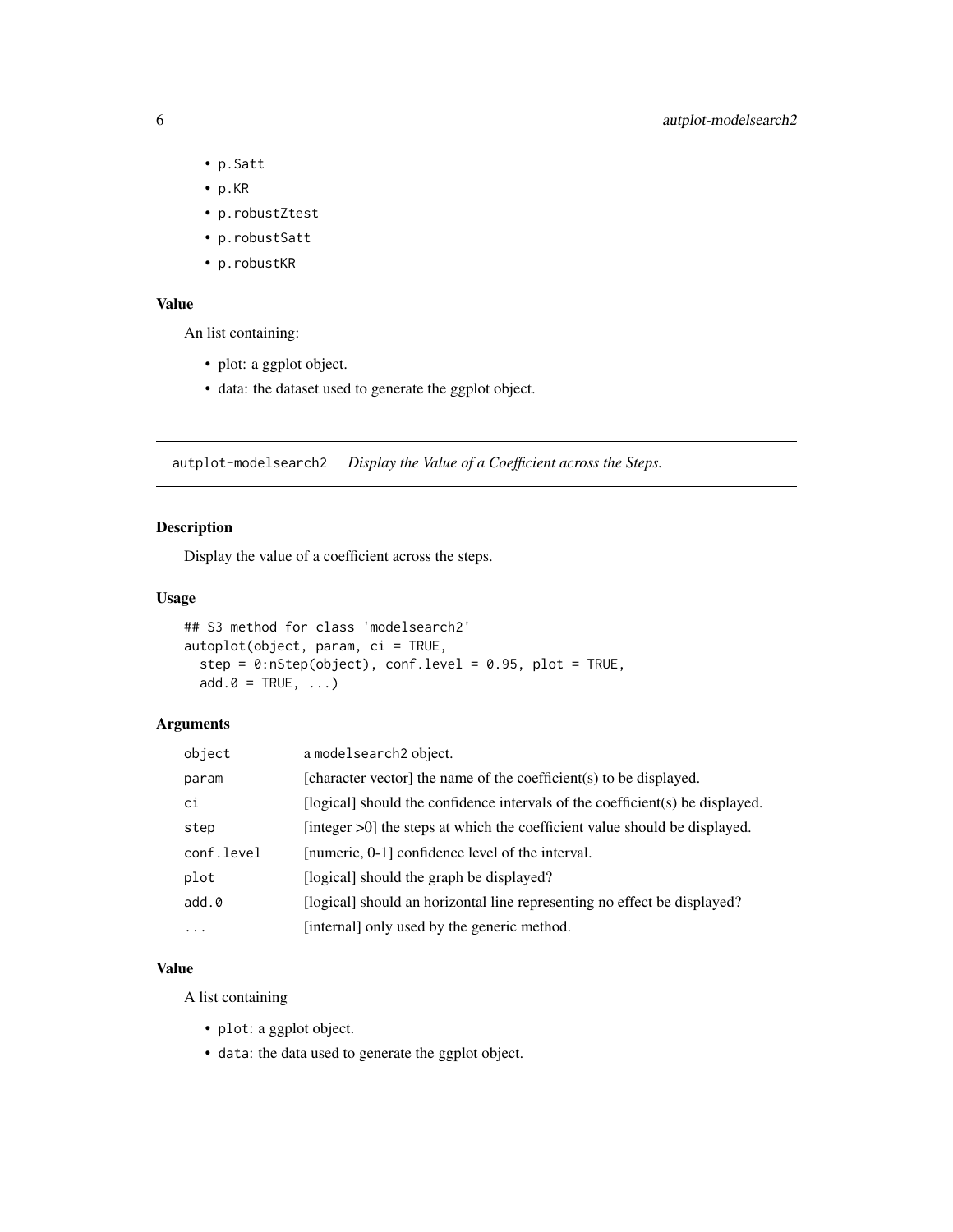#### <span id="page-6-0"></span>calcDistMax 7

# Examples

```
## Not run:
mSim <- lvm(Y~G+X1+X2+X3+X4+X5)
addvar(mSim) <- ~Z1+Z2
set.seed(10)
df.data <- lava::sim(mSim, 1e2)
mBase < -1vm(Y<sup>o</sup>G)addvar(mBase) <- ~X1+X2+X3+X4+X5+Z1+Z2
e.lvm <- estimate(mBase, data = df.data)
res <- modelsearch2(e.lvm, method.p.adjust = "holm", alpha = 0.05)
autoplot(res, param = "Y~G")
autoplot(res, param = c("Y", "Y~G"))## End(Not run)
```
calcDistMax *Adjust the p.values Using the Quantiles of the Max Statistic*

## Description

Adjust the p.values using the quantiles of the max statistic.

#### Usage

```
calcDistMaxIntegral(statistic, iid, df, iid.previous = NULL,
  quantile.previous = NULL,
  quantile.compute = lava.options()$search.calc.quantile.int, alpha,
  cpus = 1, c1 = NULL, trace)calcDistMaxBootstrap(statistic, iid, iid.previous = NULL,
  quantile.previous = NULL, method, alpha, cpus = 1, cl = NULL,
 n.sim, trace, n.repmax = 100)
```

| statistic    | [numeric vector] the observed Wald statistic. Each statistic correspond to a null<br>hypothesis ( <i>i.e.</i> a coefficient) that one wish to test.           |
|--------------|---------------------------------------------------------------------------------------------------------------------------------------------------------------|
| iid          | [matrix] zero-mean iid decomposition of the coefficient used to compute the<br>statistic.                                                                     |
| df           | [numeric] the degree of freedom defining the multivariate Student's t distribu-<br>tion. If NULL the multivariate Gaussian distribution will be used instead. |
| iid.previous | [matrix, EXPERIMENTAL] zero-mean iid decomposition of previously tested<br>coefficient.                                                                       |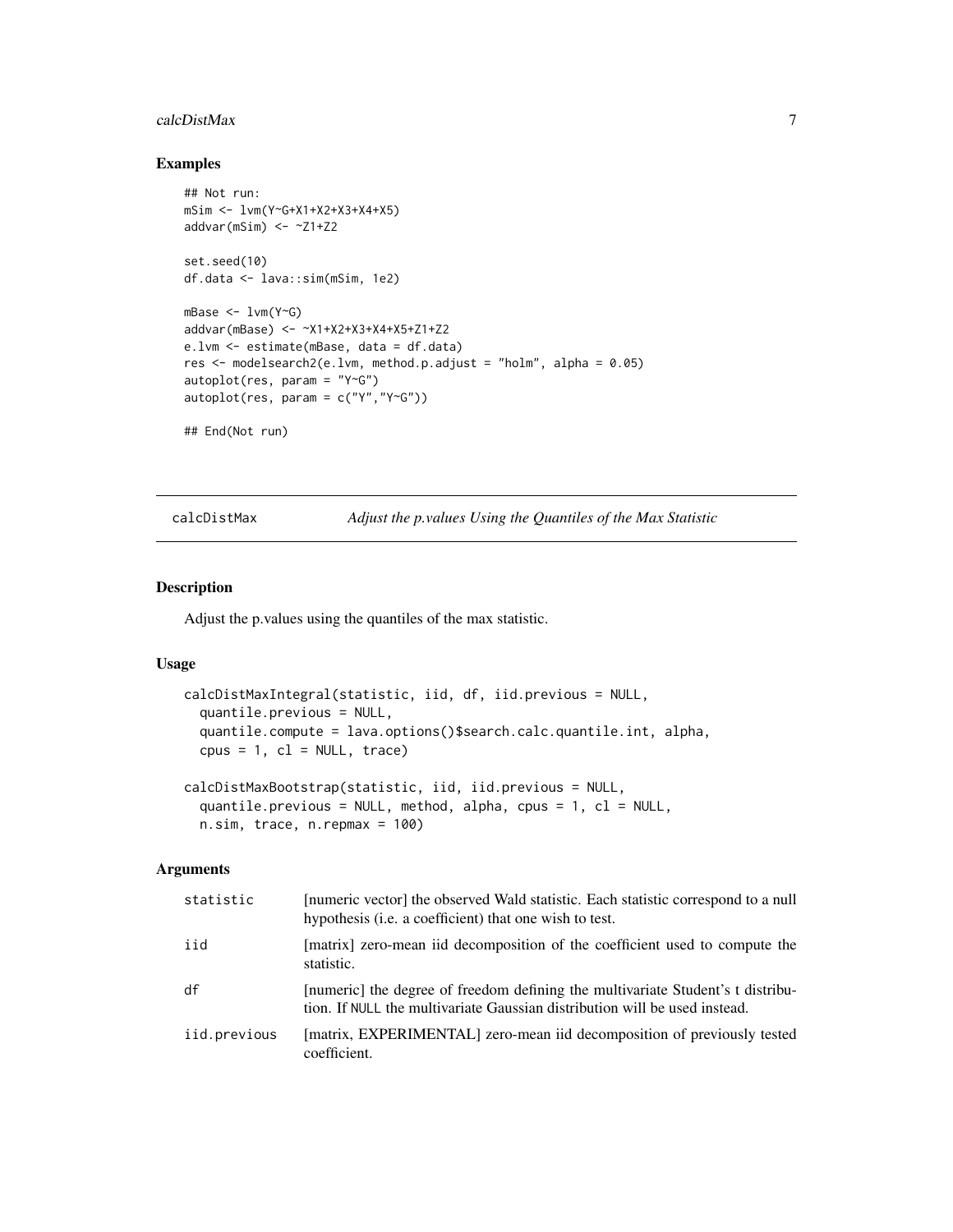| quantile.previous |                                                                                                                                                                                                                                                         |  |
|-------------------|---------------------------------------------------------------------------------------------------------------------------------------------------------------------------------------------------------------------------------------------------------|--|
|                   | [numeric, EXPERIMENTAL] rejection quantiles of the previously tested hy-<br>potheses. If not NULL the values should correspond the variable in to the first<br>$column(s)$ of the argument iid. previous.                                               |  |
| quantile.compute  |                                                                                                                                                                                                                                                         |  |
|                   | [logical] should the rejection quantile be computed?                                                                                                                                                                                                    |  |
| alpha             | [numeric 0-1] the significance cutoff for the p-values. When the p-value is be-<br>low, the corresponding link will be retained.                                                                                                                        |  |
| cpus              | [integer $>0$ ] the number of processors to use. If greater than 1, the computation<br>of the p-value relative to each test is performed in parallel.                                                                                                   |  |
| cl                | [cluster] a parallel socket cluster generated by parallel:: makeCluster that<br>has been registered using registerDoParallel.                                                                                                                           |  |
| trace             | [logical] should the execution of the function be traced?                                                                                                                                                                                               |  |
| method            | [character] the method used to compute the p-values. See the output of lava.options()\$search.calcMa<br>for the possible values.                                                                                                                        |  |
| n.sim             | [integer >0] the number of bootstrap simulations used to compute each p-values.<br>Disregarded when the p-values are computed using numerical integration.                                                                                              |  |
| n.repmax          | [integer >0] the maximum number of rejection for each bootstrap sample before<br>switching to a new bootstrap sample. Only relevant when conditioning on a<br>previous test. Disregarded when the p-values are computed using numerical<br>integration. |  |

# Value

A list containing

- p.adjust: the adjusted p-values.
- z: the rejection threshold.
- Sigma: the correlation matrix between the test statistic.
- correctedLevel: the alpha level corrected for conditioning on previous tests.

```
library(mvtnorm)
```

```
set.seed(10)
n < - 100p \le -4link <- letters[1:p]
n.sim <- 1e3 # number of bootstrap simulations
```

```
#### test - not conditional ####
X.iid <- rmvnorm(n, mean = rep(0,p), sigma = diag(1,p))
colnames(X.iid) <- link
statistic <- setNames(1:p,link)
```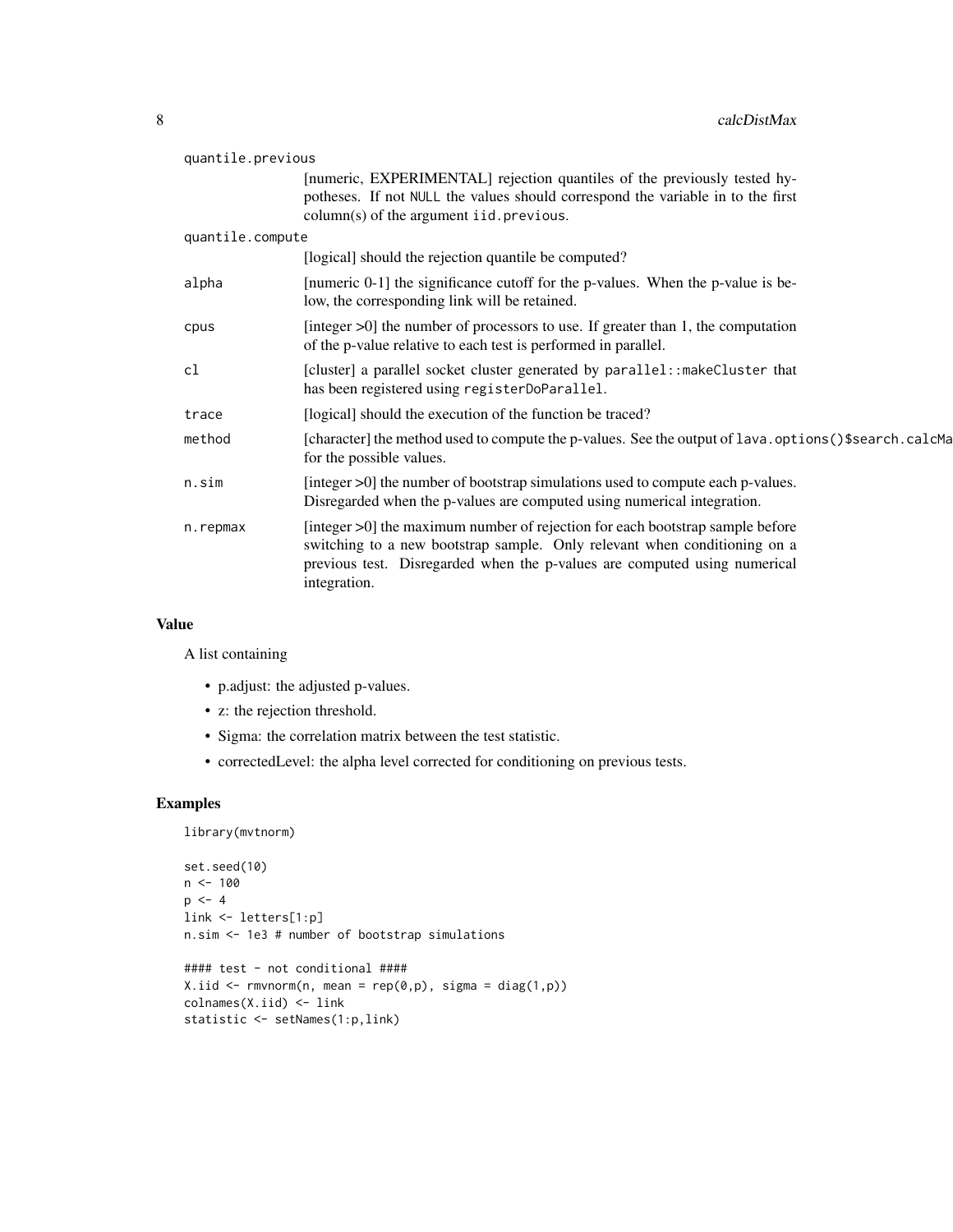```
r1 <- calcDistMaxIntegral(statistic = statistic, iid = X.iid,
            trace = FALSE, alpha = 0.05, df = 1e6)
r3 <- calcDistMaxBootstrap(statistic = statistic, iid = X.iid,
            method = "residual",
            trace = FALSE, alpha = 0.05, n \sin = n \sin)
r4 <- calcDistMaxBootstrap(statistic = statistic, iid = X.iid,
            method = "wild".trace = FALSE, alpha = 0.05, n \sin = n \sin)
rbind(integration = c(r1$p.addjust, quantile = r1$z),bootResidual = c(r3$p.addjust, quantile = r3$z),
     bootWild = c(r4\p.adjust, quantile = r4\z))
#### test - conditional ####
## Not run:
Z.iid \le rmvnorm(n, mean = rep(0,p+1), sigma = diag(1,p+1))
seqQuantile <- qmvnorm(p = 0.95, delta = rep(\theta,p+1), sigma = diag(1, p+1),
                    tail = "both.tails")$quantile
r1c <- calcDistMaxIntegral(statistic = statistic, iid = X.iid,
            iid.previous = Z.iid, quantile.previous = seqQuantile,
            trace = FALSE, alpha = 0.05, df = NULL)r3c <- calcDistMaxBootstrap(statistic = statistic, iid = X.iid,
            iid.previous = Z.iid, quantile.previous = seqQuantile, method = "residual",
            trace = FALSE, alpha = 0.05, n \sin = n \sin)
r4c <- calcDistMaxBootstrap(statistic = statistic, iid = X.iid,
            iid.previous = Z.iid, quantile.previous = seqQuantile, method = "wild",
            trace = FALSE, alpha = 0.05, n \sin = n \sin)
rbind(integration = c(r1c$p.adjust, quantile = r1c$z),
      bootResidual = c(r3c$p.adjust, quantile = r3c$z),
     bootWild = c(r4c$p.addjust, quantile = r4c$z))## End(Not run)
```
calcType1postSelection

```
Compute the Type 1 Error After Selection [EXPERIMENTAL]
```
## Description

Compute the type 1 error after selection [EXPERIMENTAL].

#### Usage

```
calcType1postSelection(level, mu, Sigma, quantile.previous, distribution,
  df, n = 10, correct = TRUE, ...)
```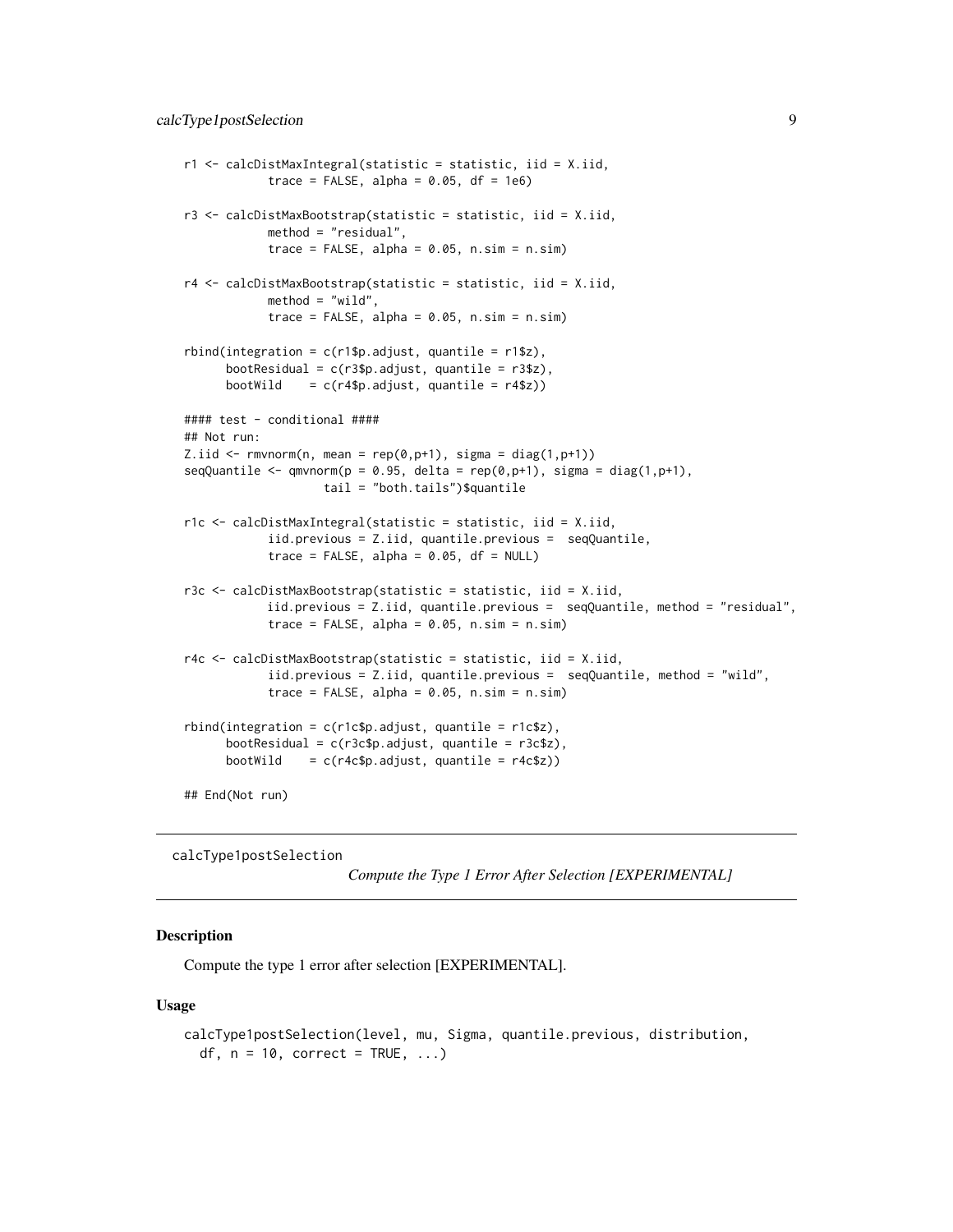#### Arguments

| level             | [numeric 0-1] expected coverage.                                                                                                  |
|-------------------|-----------------------------------------------------------------------------------------------------------------------------------|
| mu                | [numeric vector] the expectation of the joint distribution of the test statistics                                                 |
| Sigma             | [matrix] the variance-covariance of the joint distribution of the test statistics.                                                |
| quantile.previous |                                                                                                                                   |
|                   | [numeric] significance quantile used at the previous step.                                                                        |
| distribution      | [character] distribution of the test statistics. Can be "pmvnorm" (normal distri-<br>bution) or "pvmt" (Student's t distribution) |
| df                | [integer $> 0$ ] the degree of freedom of the joint Student's t distribution. Only<br>used when distribution="pvmt".              |
| n                 | [integer $> 0$ ] number of points for the numerical integration                                                                   |
| correct           | [logical] if true, correct the level to account for previous testings.                                                            |
| $\ddotsc$         | arguments passed to intDensTri.                                                                                                   |

## Details

The number of tests at the current step (i.e. after selection) is assumed to be one less than the number of tests at the previous step (i.e. before selection).

Arguments mu and Sigma must contain the moments for the vector of test statistics before and after selection (in that order).

#### Value

numeric the type 1 error.

## Author(s)

Brice Ozenne

```
library(mvtnorm)
n < -350#### only 2 tests
Sigma \le rbind(c(1,0,0),c(0,1,1),c(0,1,1))
z2 <- qmvnorm(0.95, mean = rep(0,2), sigma = Sigma[1:2,1:2], tail = "both.tails")$quantile
## no selection since strong effect
mu < -c(10, 0, 0)calcType1postSelection(0.95, quantile.previous = z2, distribution = "gaussian",
                        mu = mu, Sigma = Sigma, correct = TRUE)
## strong selection
## Not run:
mu < -c(0, 0, 0)levelC <- calcType1postSelection(0.95, quantile.previous = z2, distribution = "gaussian",
```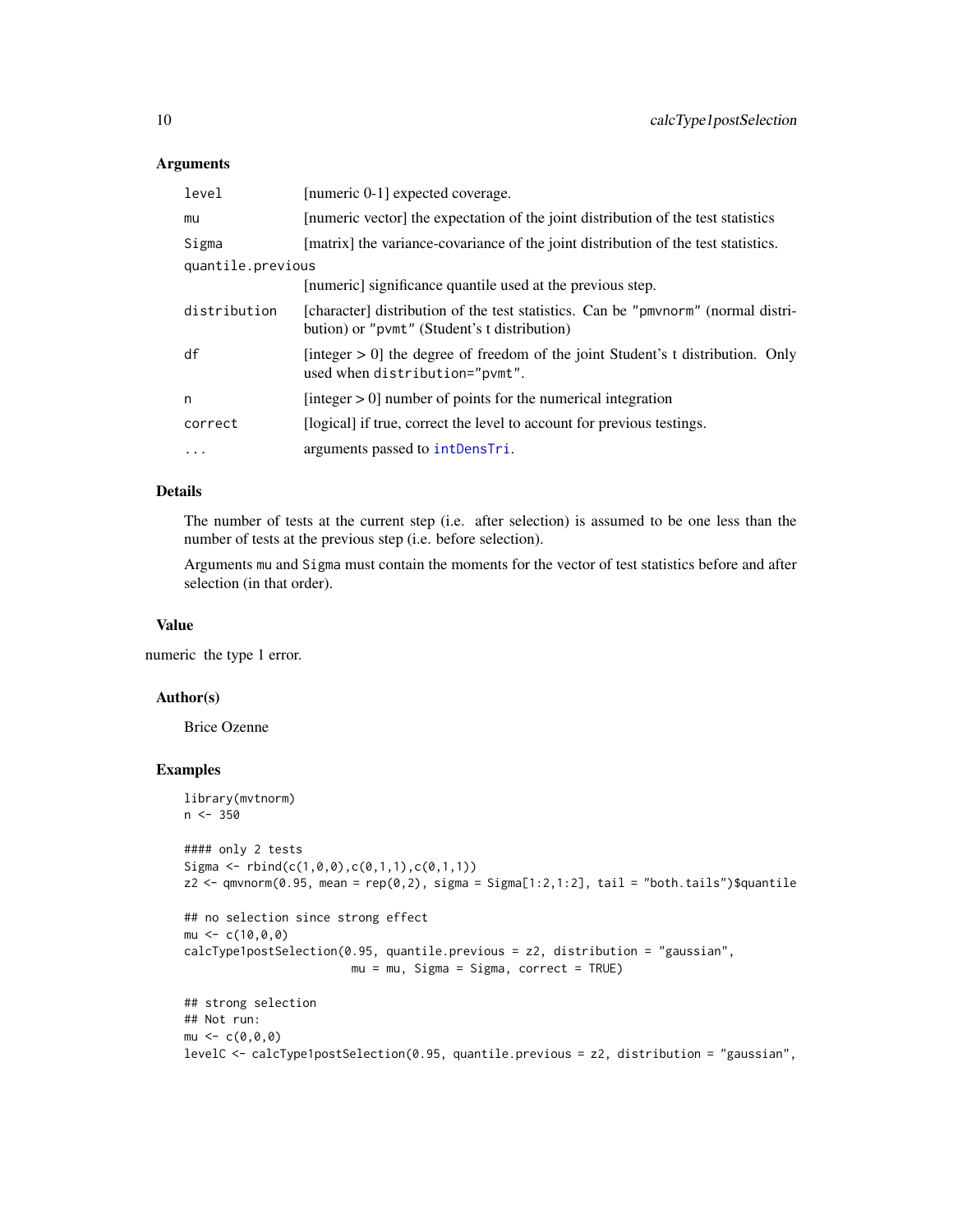```
mu = mu, Sigma = Sigma)
print(levelC) # more liberal than without selection
calcType1postSelection(levelC, quantile.previous = z2, distribution = "gaussian",
                        mu = mu, Sigma = Sigma, correct = FALSE)
## End(Not run)
#### 3 tests
Sigma \leq diag(1,5,5)
Sigma[4,2] <- 1
Sigma[2,4] < -1Sigma[5,3] <- 1
Sigma[3,5] <- 1
z2 <- qmvnorm(0.95, mean = mu[1:3], sigma = Sigma[1:3,1:3], tails = "both.tails")$quantile
## no selection since strong effect
## Not run:
mu \leftarrow c(10, 0, 0, 0, 0)calcType1postSelection(0.95, quantile.previous = z2, distribution = "gaussian",
                        mu = mu, Sigma = Sigma, correct = TRUE)
## strong selection
mu \leq -c(0,0,0,0,0)levelC <- calcType1postSelection(0.95, quantile.previous = z2,
                        mu = mu, Sigma = Sigma, distribution = "gaussian")
calcType1postSelection(levelC, quantile.previous = z2, distribution = "gaussian",
                        mu = mu, Sigma = Sigma, correct = FALSE)
## End(Not run)
```
<span id="page-10-1"></span>calibrateType1 *Simulation Study Assessing Bias and Type 1 Error*

## Description

Perform a simulation study over one or several sample size to assess the bias of the estimate and the type 1 error of the Wald test and robust Wald test

#### Usage

```
calibrateType1(object, param, n.rep, ...)
## S3 method for class 'lvm'
calibrateType1(object, param, n.rep, n, correction = TRUE,
 warmup = NULL, null = NULL, F.test = FALSE, cluster = NULL,
  generative.object = NULL, generative.coef = NULL, true.coef = NULL,
  n. true = 1e+06, round.true = 2, bootstrap = FALSE,
```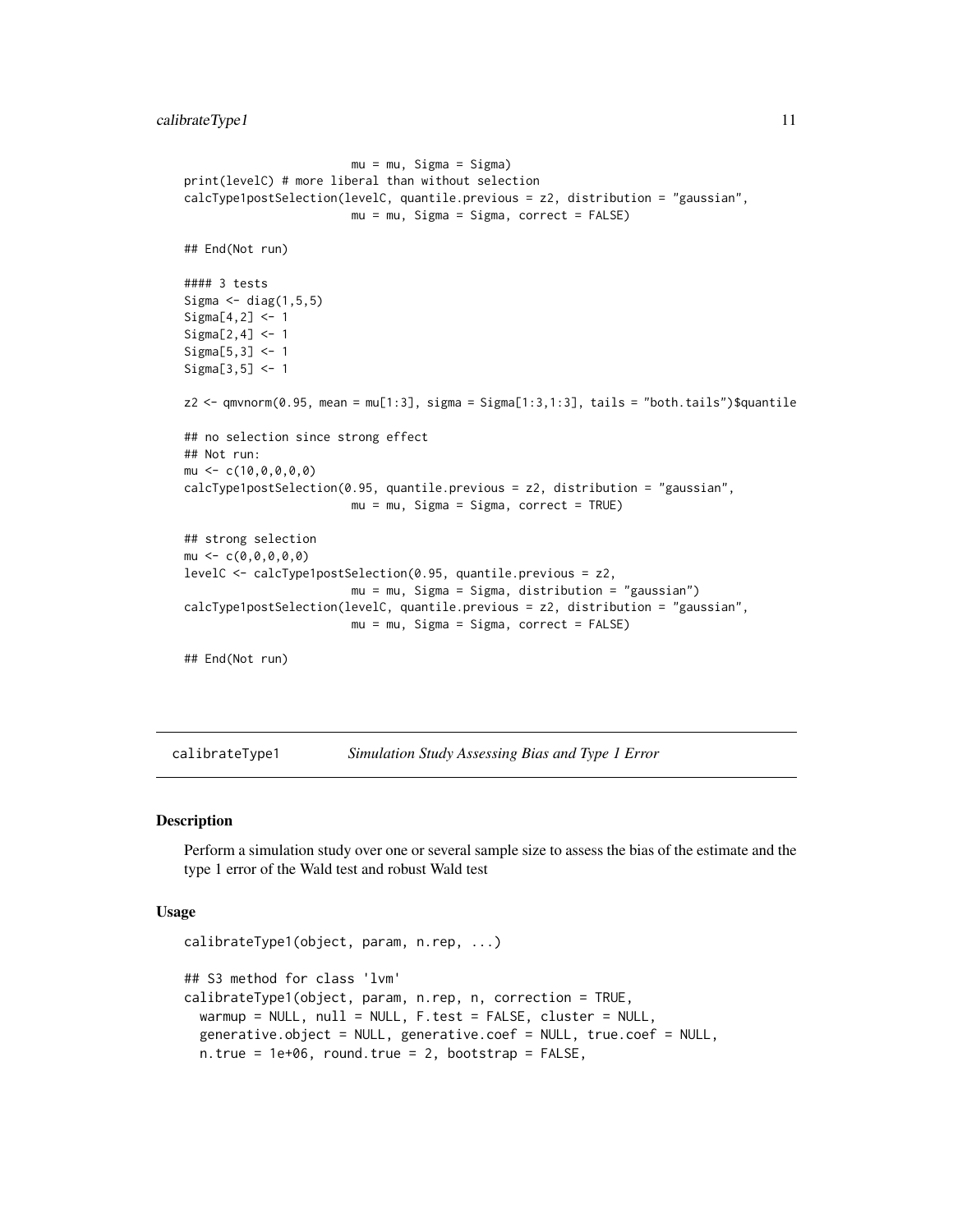```
n.bootstrap = 1000, checkType1 = FALSE, checkType2 = FALSE,
dir.save = NULL, label.file = NULL, seed = NULL, cpus = 1,
trace = 2, ...)
```

```
## S3 method for class 'lvmfit'
calibrateType1(object, param, n.rep, correction = TRUE,
 F.test = FALSE, bootstrap = FALSE, n.bootstrap = 1000,
 seed = NULL, trace = 2, cpus = 1, ...)
```

| object            | a 1vm object defining the model to be fitted.                                                                                                                                                                                                                                         |
|-------------------|---------------------------------------------------------------------------------------------------------------------------------------------------------------------------------------------------------------------------------------------------------------------------------------|
| param             | [character vector] names of the coefficient whose value will be tested.                                                                                                                                                                                                               |
| n.rep             | [integer, >0] number of simulations per sample size.                                                                                                                                                                                                                                  |
|                   | [internal] Only used by the generic method.                                                                                                                                                                                                                                           |
| n                 | [integer vector, $>0$ ] sample size(s) considered in the simulation study.                                                                                                                                                                                                            |
| correction        | [logical] should the type 1 error after correction be computed?                                                                                                                                                                                                                       |
| warmup            | [list of lvm] a list of lvm objects that will be sequentially fitted with for starting<br>values the parameter of the previous model in the list (if any). The parameters<br>of the final model of the list are used to initialize the fit of the model of interest<br>(i.e. object). |
| null              | [numeric vector] vector of null hypotheses, one for each model coefficient. By<br>default a vector of 0.                                                                                                                                                                              |
| F.test            | [logical] should a multivariate Wald test be perform testing simultaneously all<br>the null hypotheses?                                                                                                                                                                               |
| cluster           | [integer vector] the grouping variable relative to which the observations are iid.<br>Will be passed to lava: : estimate.                                                                                                                                                             |
| generative.object |                                                                                                                                                                                                                                                                                       |
|                   | [lvm] object defining the statistical model generating the data.                                                                                                                                                                                                                      |
| generative.coef   |                                                                                                                                                                                                                                                                                       |
|                   | [name numeric vector] values for the parameters of the generative model. Can<br>also be NULL: in such a case the coefficients are set to default values decided by<br>lava (usually 0 or 1).                                                                                          |
| true.coef         | [name numeric vector] expected values for the parameters of the fitted model.                                                                                                                                                                                                         |
| n.true            | [integer, >0] sample size at which the estimated coefficients will be a reliable<br>approximation of the true coefficients.                                                                                                                                                           |
| round.true        | [integer, >0] the number of decimal places to be used for the true value of the<br>coefficients. No rounding is done if NULL.                                                                                                                                                         |
| bootstrap         | [logical] should bootstrap resampling be performed?                                                                                                                                                                                                                                   |
| n.bootstrap       | [integer, >0] the number of bootstrap sample to be used for each bootstrap.                                                                                                                                                                                                           |
| checkType1        | [logical] returns an error if the coefficients associated to the null hypotheses do<br>not equal 0.                                                                                                                                                                                   |
| checkType2        | [logical] returns an error if the coefficients associated to the null hypotheses<br>equal 0.                                                                                                                                                                                          |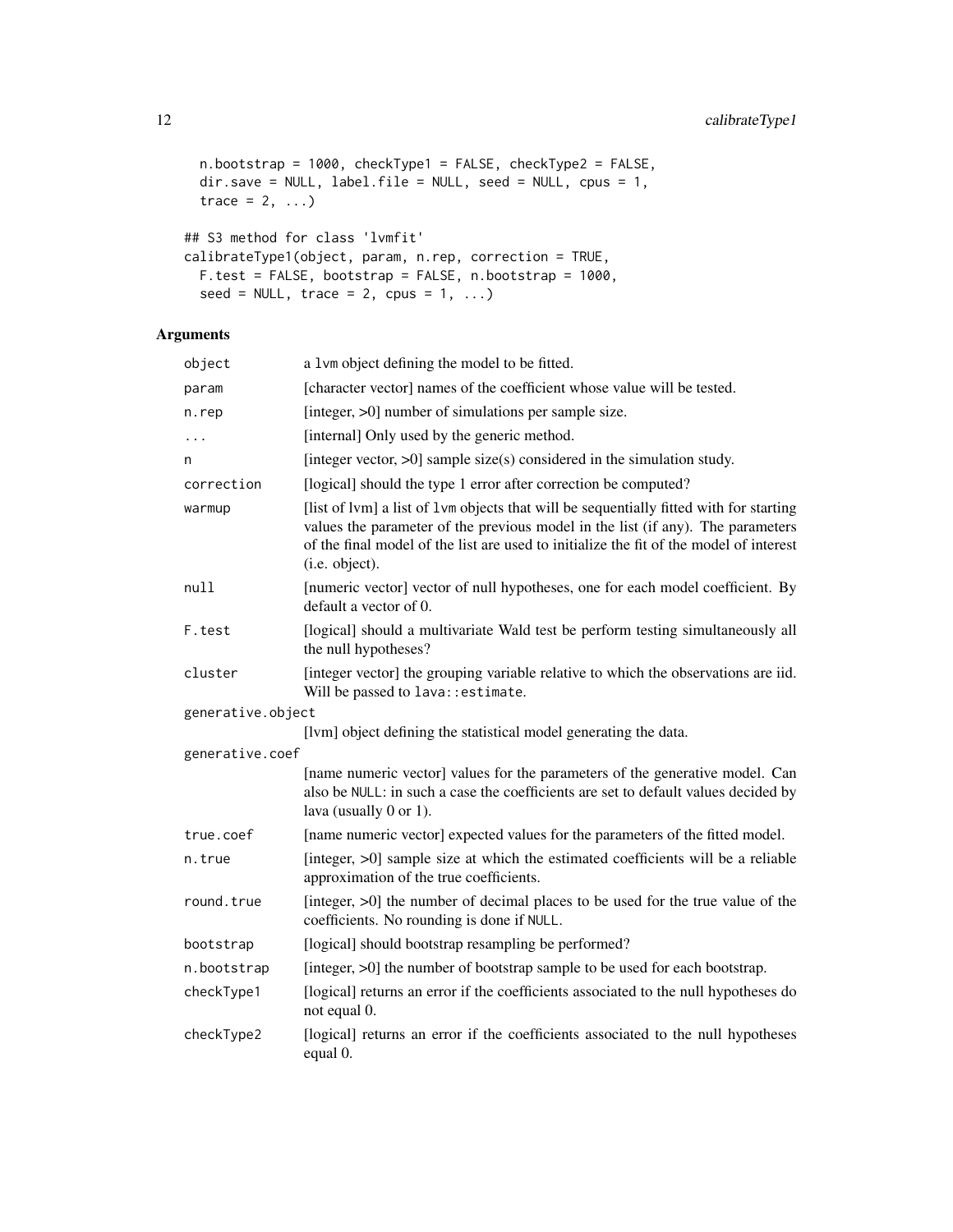| dir.save   | [character] path to the directory were the results should be exported. Can also<br>be NULL: in such a case the results are not exported.                                        |
|------------|---------------------------------------------------------------------------------------------------------------------------------------------------------------------------------|
| label.file | [character] element to include in the file name.                                                                                                                                |
| seed       | [integer, $>0$ ] seed value that will be set at the beginning of the simulation to<br>enable eproducibility of the results. Can also be NULL: in such a case no seed is<br>set. |
| cpus       | [integer $>0$ ] the number of processors to use. If greater than 1, the simulations<br>are performed in parallel.                                                               |
| trace      | [integer] should the execution of the function be trace. Can be 0, 1 or 2.                                                                                                      |

## Value

An object of class calibrateType1.

#### Author(s)

Brice Ozenne

# See Also

link{autoplot.calibrateType1} for a graphical display of the bias or of the type 1 error.

## Examples

```
## Not run:
#### simulate data ####
m.Sim <- lvm(c(Y1[mu1:sigma]~1*eta,
               Y2[mu2:sigma]~1*eta,
               Y3[mu3:sigma]~1*eta,
              eta~beta1*Group+beta2*Gender))
latent(m.Sim) <- ~eta
categorical(m.Sim, labels = c("M","F")) <- ~Gender
d <- lava::sim(m.Sim, 1e2)
#### calibrate type 1 error on the estimated model ####
m <- lvm(Y1~eta,
         Y2~eta,
         Y3~eta,
         eta~Group+Gender)
e <- lava::estimate(m, data = d)
res <- calibrateType1(e, param = "eta~Group", n.rep = 100)
res <- calibrateType1(e, param = c("eta~Group","Y1~eta"), F.test = TRUE, n.rep = 100)
res <- calibrateType1(e, param = "eta~Group", n.rep = 100, cpus = 4)
summary(res)
```
## End(Not run)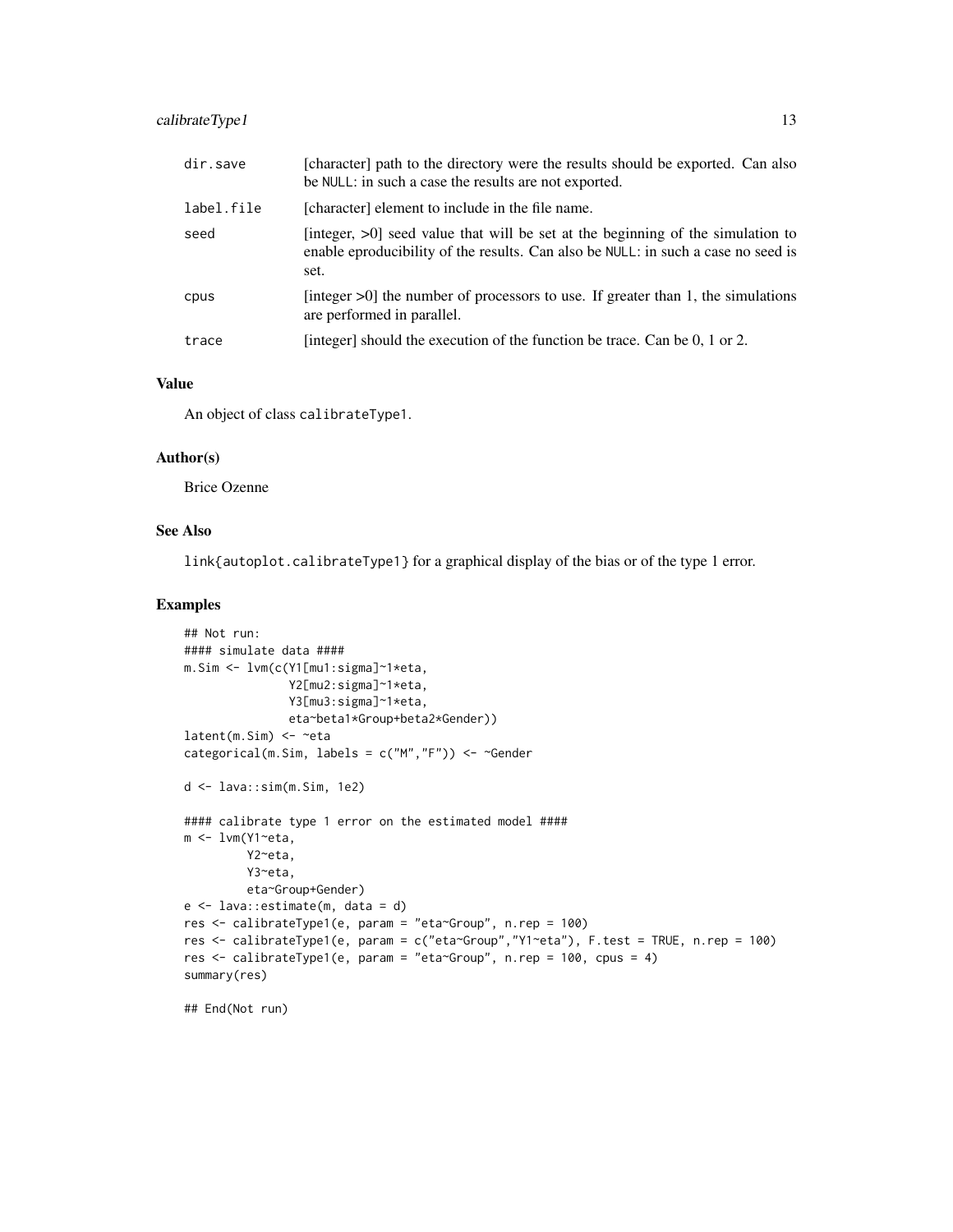<span id="page-13-0"></span>

Check whether the dataset can be used to fit the lvm object.

# Usage

```
checkData(object, data, trace)
## S3 method for class 'lvm'
```
checkData(object, data, trace = TRUE)

# Arguments

| object | a 1 vm object.                                                   |
|--------|------------------------------------------------------------------|
| data   | [data.frame] the dataset used to obtain the object.              |
| trace  | [logical] when TRUE, the outcome of the check will be displayed. |

## Value

Invisible TRUE or FALSE.

```
m \leftarrow 1 \vee m()regression(m) \leq c(y1,y2,y3)\simu
regression(m) <- u~x
latent(m) <- ~u
d <- lava::sim(m,1e2)
try(checkData(m, data = d)) # return an error
checkData(m, data = d[, -4])try(checkData(m, data = d[,-(3:4)])) # return an error
```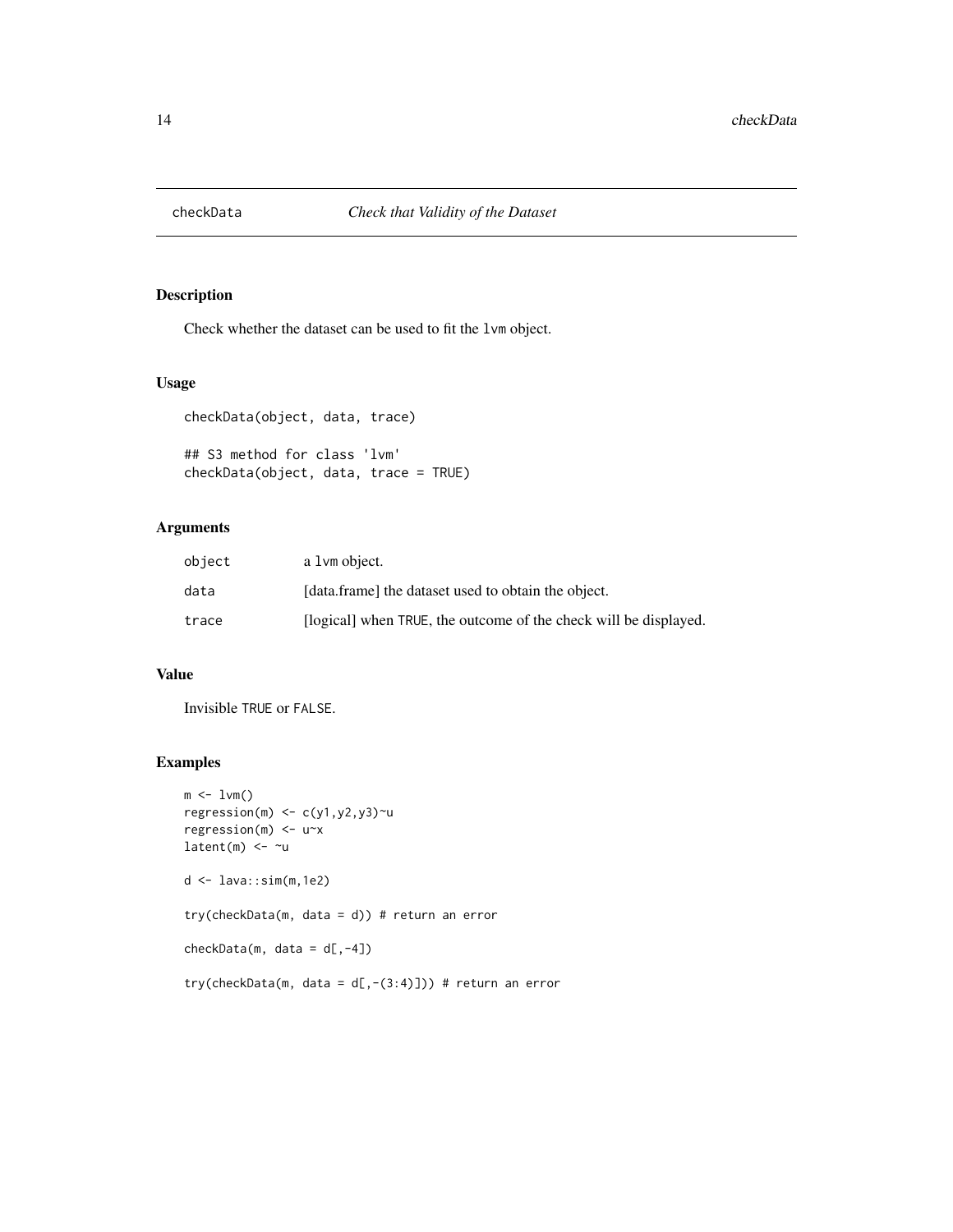<span id="page-14-0"></span>

Remove variables with no link.

# Usage

```
clean(x, ...)
```

```
## S3 method for class 'lvm'
clean(x, rm.exo = TRUE, rm.endo = TRUE,
 rm.latent = TRUE, ...
```
# Arguments

| <b>X</b>  | $1$ vm-object                                                         |
|-----------|-----------------------------------------------------------------------|
| $\cdots$  | additional arguments to lower level functions                         |
| rm.exo    | should exogenous variables with no links be removed from the object?  |
| rm.endo   | should endogenous variables with no links be removed from the object? |
| rm.latent | should latent variables with no links be removed from the object?     |

```
m \leq -1vm()
m <- regression(m, x=paste0("x",1:5),y="y1")
m <- regression(m, x=paste0("x",1:5),y="y2")
covariance(m) <- y1~y2
cancel(m) \leftarrow y1 \sim x1
cancel(m) \leftarrow y2 \sim x1clean(m)
m <- lvm(y1 ~ eta + x1, y2 ~ eta, y3 ~ eta + x2)
latent(m) <- ~eta
clean(m)
m
cancel(m) \le y1 \sim eta
cancel(m) <- y2 - eta
cancel(m) <- y3 ~ eta
clean(m)
```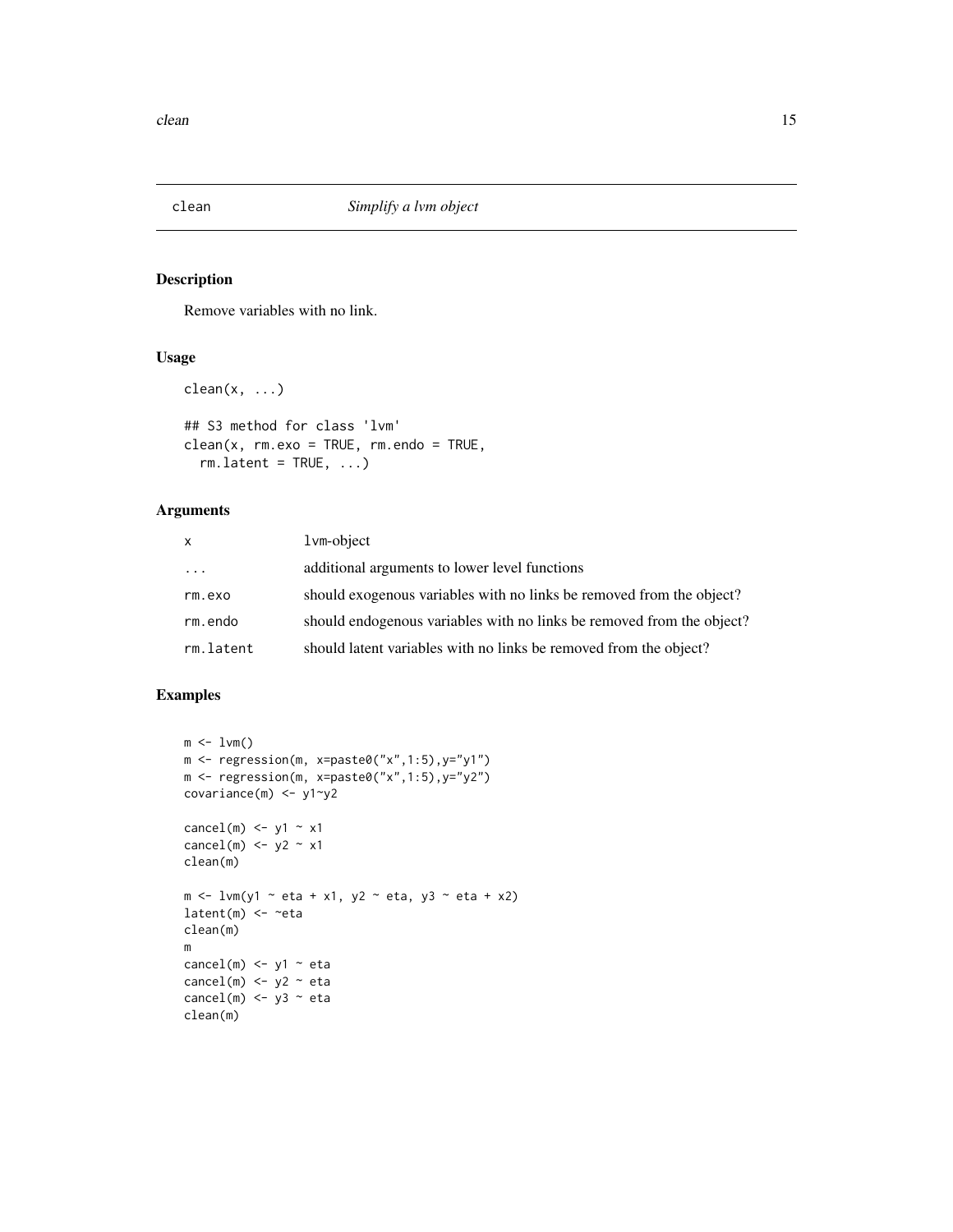Extract specific types of coefficient from a 1 $\nu$ m object: covariance coefficient(s) (coefCov), extra parameter(s) (coefExtra), position in the list of models for each coefficient (coefIndexModel), intercept coefficient(s) (coefIntercept), coefficient(s) that are used as reference (coefRef), regression coefficient(s) (coefReg), variance coefficient(s) (coefVar).

#### Usage

```
coefCov(object, value, keep.var, ...)
## S3 method for class 'lvm'
coefCov(object, value = FALSE, keep.var = FALSE, ...)
## S3 method for class 'lvmfit'
coefCov(object, value = FALSE, keep.var = FALSE, ...)
## S3 method for class 'multigroup'
coefCov(object, value = FALSE, keep.var = FALSE,
  ...)
coefExtra(object, value, ...)
## S3 method for class 'lvm'
coefExtra(object, value = FALSE, ...)
## S3 method for class 'lvmfit'
coefExtra(object, value = FALSE, ...)
## S3 method for class 'multigroup'
coefExtra(object, value = FALSE, ...)
coefIndexModel(object, ...)
## S3 method for class 'lvm'
coefIndexModel(object, ...)
## S3 method for class 'lvmfit'
coefIndexModel(object, ...)
## S3 method for class 'multigroup'
coefIndexModel(object, ...)
## S3 method for class 'multigroupfit'
```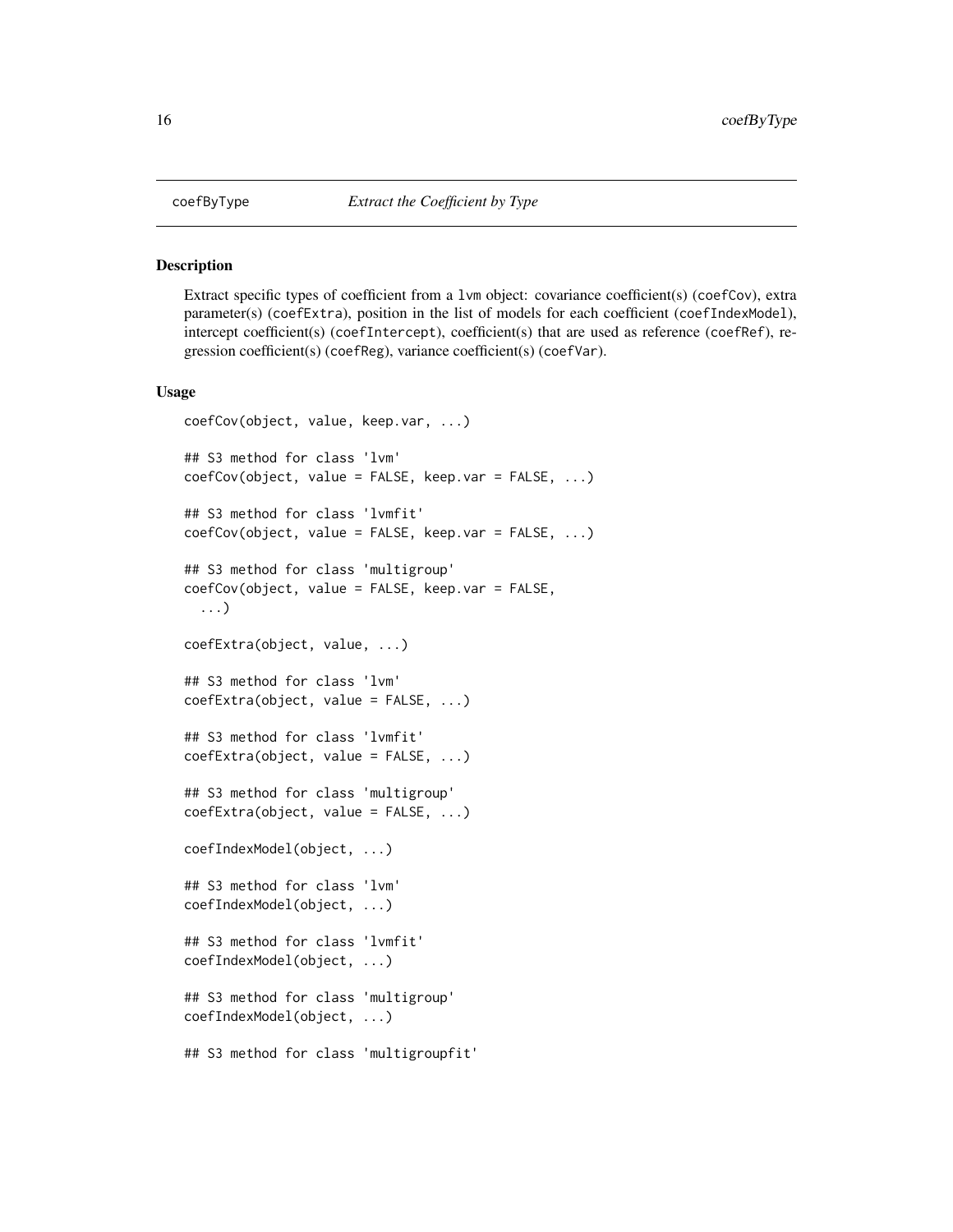# coefByType 17

```
coefIndexModel(object, ...)
coefIntercept(object, value, ...)
## S3 method for class 'lvm'
coefIntercept(object, value = FALSE, ...)
## S3 method for class 'lvmfit'
coefIntercept(object, value = FALSE, ...)
## S3 method for class 'multigroup'
coefIntercept(object, value = FALSE, ...)
coefRef(object, value, ...)
## S3 method for class 'lvmfit'
coefRef(object, value = FALSE, ...)
coefReg(object, value, ...)
## S3 method for class 'lvm'
coefReg(object, value = FALSE, ...)
## S3 method for class 'lvmfit'
coefReg(object, value = FALSE, ...)
## S3 method for class 'multigroup'
coefReg(object, value = FALSE, ...)
coefVar(object, value, ...)
## S3 method for class 'lvm'
coefVar(object, value = FALSE, ...)
## S3 method for class 'lvmfit'
coefVar(object, value = FALSE, ...)
## S3 method for class 'multigroup'
coefVar(object, value = FALSE, ...)
```

| object    | a lym model or a fitted lym model                                            |
|-----------|------------------------------------------------------------------------------|
| value     | should the name of the coefficient be returned? Else return the coefficients |
| keep.var  | should the variance coefficients be returned?                                |
| $\ddotsc$ | arguments to be passed to                                                    |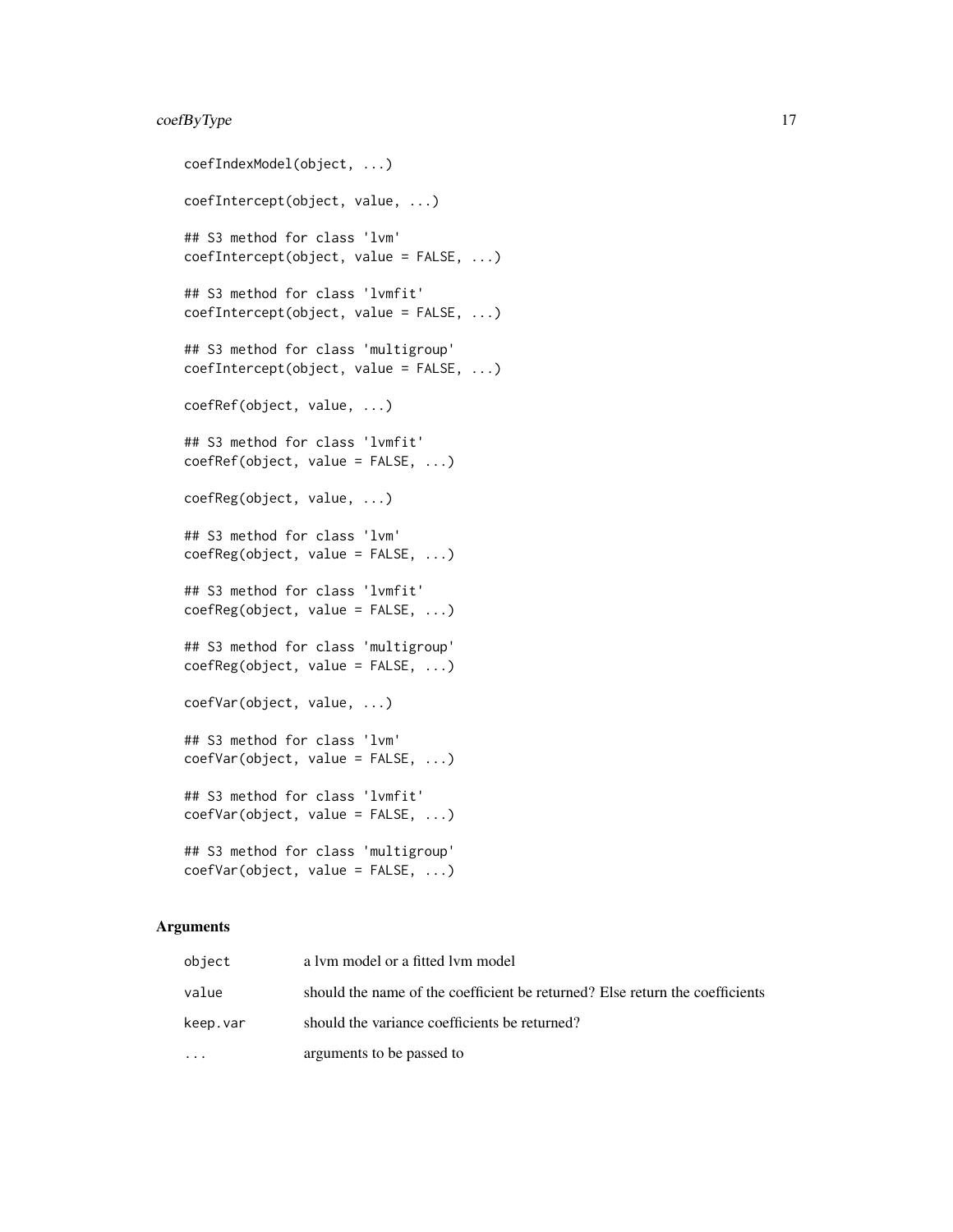## Value

A vector containing the names of the positions of the coefficients.

```
#### regression ####
m <- lvm(Y~X1+X2)
e <- estimate(m, lava::sim(m, 1e2))
coefCov(m)
coefCov(m, value = TRUE)
coefCov(m, keep.var = TRUE)
coefCov(m, value = TRUE, keep var = TRUE)coefIndexModel(m)
coefIndexModel(e)
coefIntercept(m)
coefIntercept(m, value = TRUE)
coefReg(m)
coefReg(m, value = TRUE)
#### LVM ####
m \leq -1vm()
regression(m) \leq c(y1,y2,y3)\simu
regression(m) <- u~x1+x2
latent(m) <- ~u
covariance(m) <- y1~y2
m.Sim < -mcategorical(m.Sim, labels = c("a", "b", "c")) \le -x2e <- estimate(m, lava::sim(m.Sim, 1e2))
coefCov(m)
coefCov(m, value = TRUE)
coefCov(m, keep.var = TRUE)
coefCov(m, value = TRUE, keep var = TRUE)coefExtra(m)
coefIndexModel(m)
coefIndexModel(e)
## additional categorical variable
categorical(m, labels = as.character(1:3)) <- "X1"
coefExtra(m)
coefExtra(m, value = TRUE)
```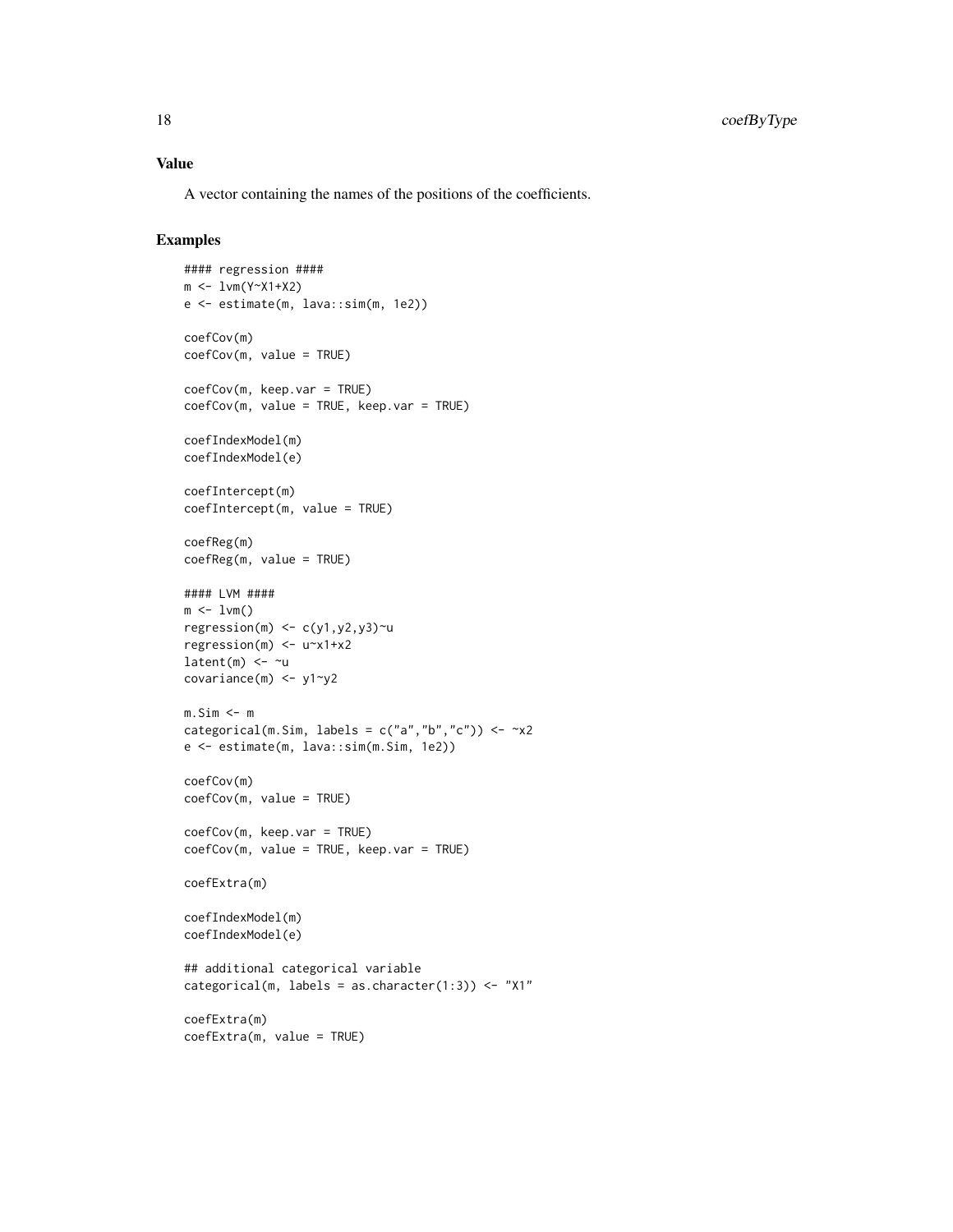#### <span id="page-18-0"></span>coefType 19

```
## additional categorical variable
categorical(m, labels = as.charAt("1:3)) \leftarrow "x1"coefIntercept(m)
coefIntercept(m, value = TRUE)
coefIntercept(e)
coefReg(e, value = TRUE)
#### multigroup ####
m <- lvm(Y~X1+X2)
eG <- estimate(list(m,m), list(lava::sim(m, 1e2), lava::sim(m, 1e2)))
coefIndexModel(eG)
```
# coefType *Extract the Type of Each Coefficient*

## Description

Extract the type of each coefficient of a lvm object.

## Usage

```
coefType(object, as.lava, ...)
## S3 method for class 'lvm'
coefType(object, as.lava = TRUE, data = NULL, ...)
## S3 method for class 'lvmfit'
coefType(object, as.lava = TRUE, ...)
## S3 method for class 'multigroup'
coefType(object, as.lava = TRUE, ...)
```

| object    | a 1vm or 1vmfit object.                                                         |
|-----------|---------------------------------------------------------------------------------|
| as.lava   | [ $logical$ ] export the type of coefficients mimicking $lava::coef$ .          |
| $\ddotsc$ | arguments to be passed to lava:: coef                                           |
| data      | [data.frame, optional] the dataset. Help to identify the categorical variables. |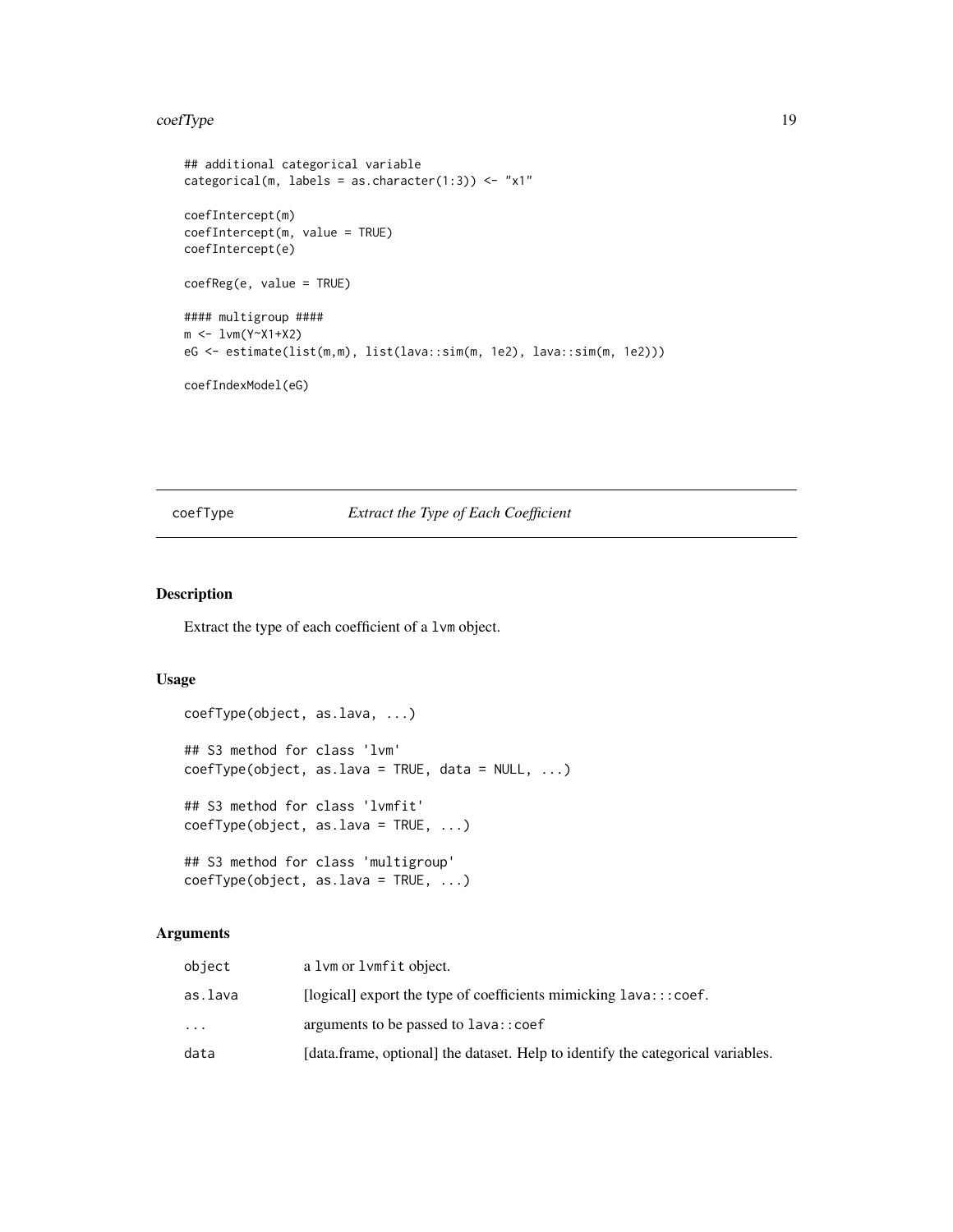## Details

A lvm can be written as a measurement model:

$$
Y_i = \nu + \Lambda \eta_i + K X_i + \epsilon_i
$$

and a structural model:

 $\eta_i = \alpha + B\eta_i + \Gamma X_i + \zeta_i$ 

where  $\Psi$  is the variance covariance matrix of the residuals  $\zeta$ and  $\Sigma$  is the variance covariance matrix of the residuals  $\epsilon$ .

coefType either returns the Latin/Greek letter corresponding to the coefficients or it groups them:

- intercept:  $\nu$  and  $\alpha$ .
- regression:  $\Lambda$ ,  $K$ ,  $B$ , and  $\Gamma$ .
- covariance: extra-diagonal terms of  $\Sigma$  and  $\Psi$ .
- variance: diagonal of  $\Sigma$  and  $\Psi$ .

A link denotes a relationship between two variables. The coefficient are used to represent the strength of the association between two variable, i.e. the strength of a link. A coefficient may corresponds to the strength of one or several link.

#### Value

coefType returns a data.frame when as.lava=FALSE:

- name: name of the link
- Y: outcome variable
- X: regression variable in the design matrix (could be a transformation of the original variables, e.g. dichotomization).
- data: original variable
- type: type of link
- value: if TRUE, the value of the link is set and not estimated.
- marginal: if TRUE, the value of the link does not impact the estimation.
- detail: a more detailed description of the type of link (see the details section)
- lava: name of the coefficient in lava

When as.lava=TRUE, coefType returns a named vector containing the type of each coefficient.

```
#### regression ####
m <- lvm(Y~X1+X2)
e <- estimate(m, lava::sim(m, 1e2))
coefType(m)
coefType(e)
```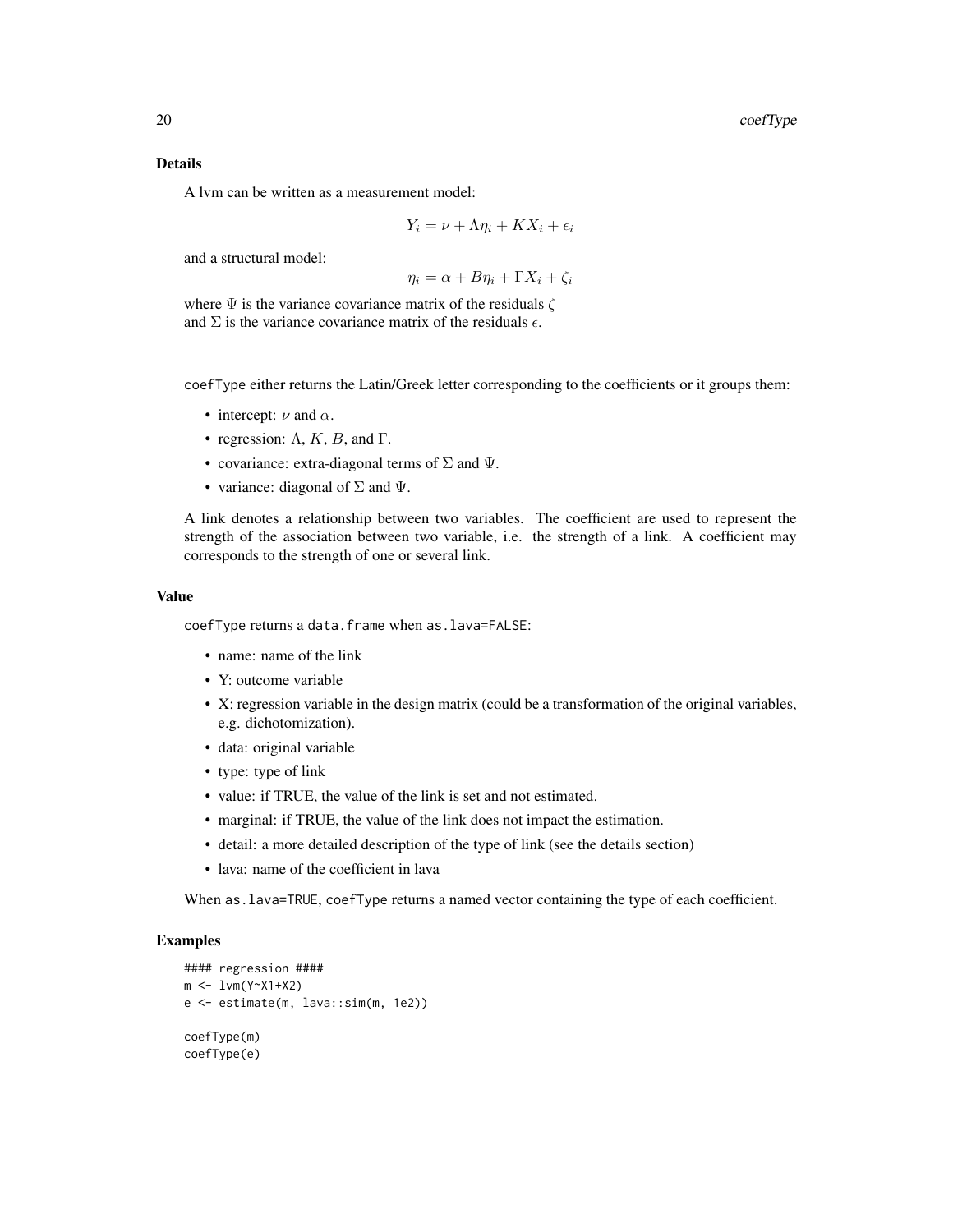```
#### LVM ####
m \leq -1vm()
regression(m) \leq c(y1,y2,y3)\simu
regression(m) <- u~x1+x2
latent(m) <- ~u
covariance(m) <- y1~y2
m.Sim <- m
categorical(m.Sim, labels = c("a", "b", "c")) \le -x2e <- estimate(m, lava::sim(m.Sim, 1e2))
coefType(m)
coefType(e)
## additional categorical variables
categorical(m, labels = as.character(1:3)) <- "X1"
coefType(m, as.lava = FALSE)
#### LVM with constrains ####
m <- lvm(c(Y1~0+1*eta1,Y2~0+1*eta1,Y3~0+1*eta1,
          Z1~0+1*eta2,Z2~0+1*eta2,Z3~0+1*eta2))
latent(m) \leftarrow \text{~} \text{~} \text{~} + \text{~} \text{~} \text{~}e <- estimate(m, lava::sim(m,1e2))
coefType(m)
coefType(e)
#### multigroup ####
m <- lvm(Y~X1+X2)
eG <- estimate(list(m,m), list(lava::sim(m, 1e2), lava::sim(m, 1e2)))
coefType(eG)
```
combineFormula *Combine formula*

#### Description

Combine formula by outcome

#### Usage

```
combineFormula(ls.formula, as.formula = TRUE, as.unique = FALSE)
```

| ls.formula | a list of formula                                                                |
|------------|----------------------------------------------------------------------------------|
| as.formula | should a list of formula be returned. Otherwise it will be a list of characters. |
| as.unique  | should regressors appears at most once in the formula                            |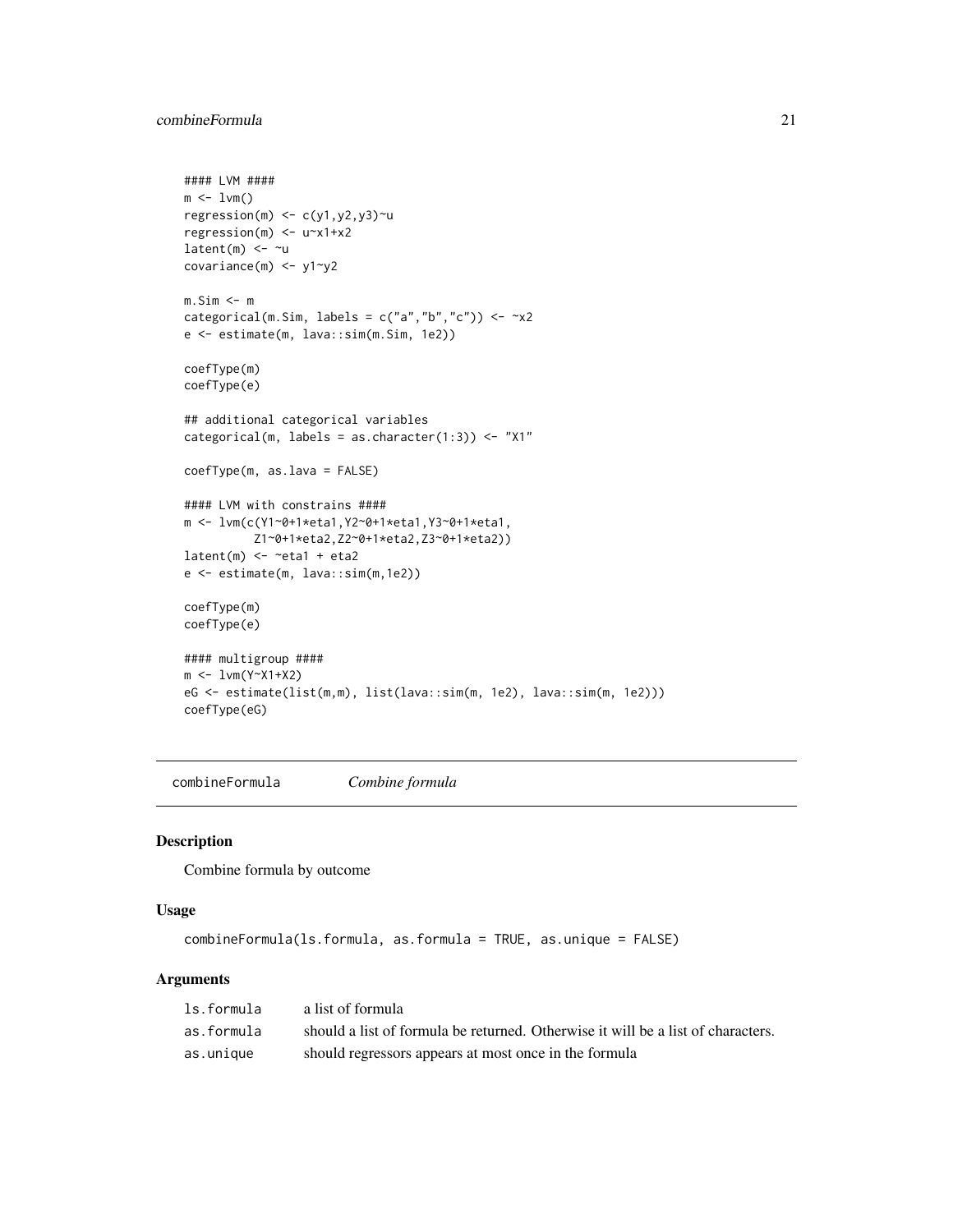## Examples

```
combineFormula(list(Y~X1,Y~X3+X5,Y1~X2))
lava.options(symbols = c("~"combineFormula(list("Y~X1","Y~X3+X5","Y1~X2"))
lava.options(symbols = c("<-", "-->"))
combineFormula(list("Y<-X1","Y<-X3+X5","Y1<-X2"))
combineFormula(list(Y~X1,Y~X3+X1,Y1~X2))
combineFormula(list(Y~X1,Y~X3+X1,Y1~X2), as.formula = FALSE)
combineFormula(list(Y~X1,Y~X3+X1,Y1~X2), as.unique = TRUE)
lava.options(symbols = c("~","~~"))
combineFormula(list("Y~X1","Y~X3","Y1~X2"))
```
compare2 *Test Linear Hypotheses with small sample correction*

#### Description

Test Linear Hypotheses using a multivariate Wald statistic. Similar to lava::compare but with small sample correction.

## Usage

```
compare2(object, df, bias.correct, ...)
## S3 method for class 'lm'
compare2(object, df = TRUE, bias.correct = TRUE, ...)## S3 method for class 'gls'
compare2(object, df = TRUE, bias.correct = TRUE,
 cluster = NULL, ...)## S3 method for class 'lme'
compare2(object, df = TRUE, bias.correct = TRUE, ...)## S3 method for class 'lvmfit'
compare2(object, df = TRUE, bias.correct = TRUE,
 cluster = NULL, ...)## S3 method for class 'lm2'
compare2(object, ...)
## S3 method for class 'gls2'
compare2(object, ...)
```
<span id="page-21-0"></span>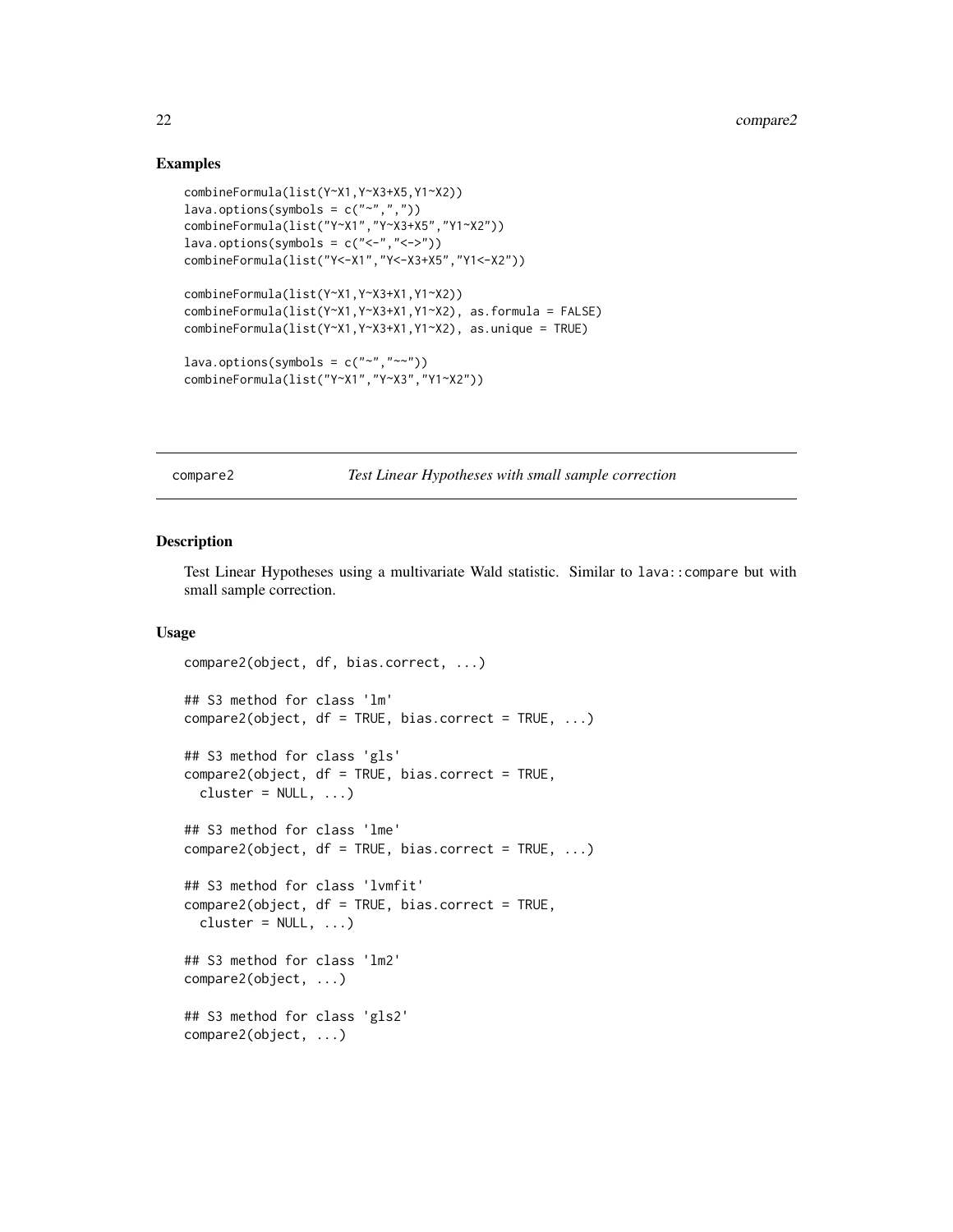#### compare2 23

```
## S3 method for class 'lme2'
compare2(object, ...)
## S3 method for class 'lvmfit2'
compare2(object, ...)
.compare2(object, par = NULL, contrast = NULL, null = NULL,
  rhs = NULL, robust = FALSE, cluster = NULL,
 df = object$sCorrect$args$df, as.lava = TRUE, F.test = TRUE,
  level = 0.95)
```
## Arguments

| an object that inherits from lm/gls/lme/lvmfit.                                                                                                                                                                                                                                 |
|---------------------------------------------------------------------------------------------------------------------------------------------------------------------------------------------------------------------------------------------------------------------------------|
| [logical] should the degree of freedoms of the Wald statistic be computed us-<br>ing the Satterthwaite correction? Otherwise the degree of freedoms are set to<br>Inf, i.e. a normal distribution is used instead of a Student's t distribution when<br>computing the p-values. |
| [logical] should the standard errors of the coefficients be corrected for small<br>sample bias? Argument passed to sCorrect.                                                                                                                                                    |
| [internal] only used by the generic method.                                                                                                                                                                                                                                     |
| [integer vector] the grouping variable relative to which the observations are iid.                                                                                                                                                                                              |
| [vector of characters] expression defining the linear hypotheses to be tested. See<br>the examples section.                                                                                                                                                                     |
| [matrix] a contrast matrix defining the left hand side of the linear hypotheses to<br>be tested.                                                                                                                                                                                |
| [vector] the right hand side of the linear hypotheses to be tested.                                                                                                                                                                                                             |
| [logical] should the robust standard errors be used instead of the model based<br>standard errors?                                                                                                                                                                              |
| [logical] should the output be similar to the one return by lava:: compare?                                                                                                                                                                                                     |
| [logical] should a joint test be performed?                                                                                                                                                                                                                                     |
| [numeric 0-1] the confidence level of the confidence interval.                                                                                                                                                                                                                  |
|                                                                                                                                                                                                                                                                                 |

#### Details

The par argument or the arguments contrast and null (or equivalenty rhs) specify the set of linear hypotheses to be tested. They can be written:

# $contrast * \theta = null$

where  $\theta$  is the vector of the model coefficients.

The par argument must contain expression(s) involving the model coefficients. For example "beta  $= 0$ " or c(" $-5$ \*beta + alpha = 3", " $-$ alpha") are valid expressions if alpha and beta belong to the set of model coefficients. A contrast matrix and the right hand side will be generated inside the function.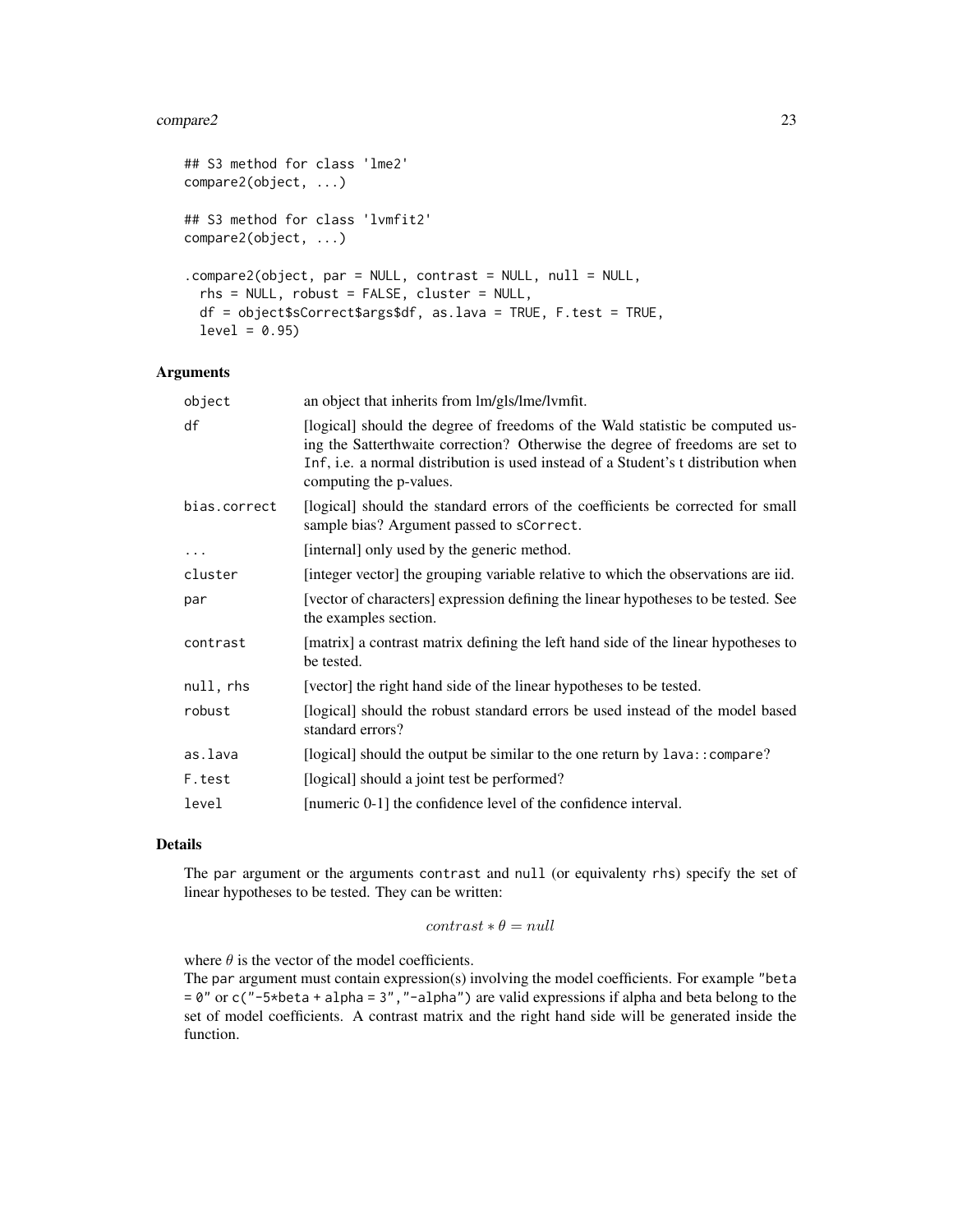When directly specified, the contrast matrix must contain as many columns as there are coefficients in the model (mean and variance coefficients). Each hypothesis correspond to a row in the contrast matrix.

The null vector should contain as many elements as there are row in the contrast matrix.

Argument rhs and null are equivalent. This redondance enable compatibility between lava::compare, compare2, multcomp::glht, and glht2.

## Value

If as.lava=TRUE an object of class htest. Otherwise a data.frame object.

#### See Also

[createContrast](#page-24-1) to create contrast matrices. [sCorrect](#page-60-1) to pre-compute quantities for the small sample correction.

```
#### simulate data ####
set.seed(10)
mSim <- lvm(Y~0.1*X1+0.2*X2)
categorical(mSim, labels = c("a", "b", "c")) \le -x1transform(mSim, Id~Y) <- function(x){1:NROW(x)}
df.data <- lava::sim(mSim, 1e2)
#### with lm ####
## direct use of compare2
e.lm <- lm(Y~X1+X2, data = df.data)
anova(e.lm)
compare2(e.lm, par = c("X1b=0","X1c=0"))
## or first compute the derivative of the information matrix
sCorrect(e.lm) <- TRUE
## and define the contrast matrix
C \le createContrast(e.lm, par = c("X1b=0","X1c=0"), add.variance = TRUE)
## run compare2
compare2(e.lm, contrast = C$contrast, null = C$null)
compare2(e.lm, contrast = C$contrast, null = C$null, robust = TRUE)
#### with gls ####
library(nlme)
e.gls \leq gls(Y~X1+X2, data = df.data, method = "ML")
## first compute the derivative of the information matrix
sCorrect(e.gls, cluster = 1:NROW(df.data)) <- TRUE
compare2(e.gls, par = c("5*X1b+2*X2 = 0","(Intercept) = 0"))
```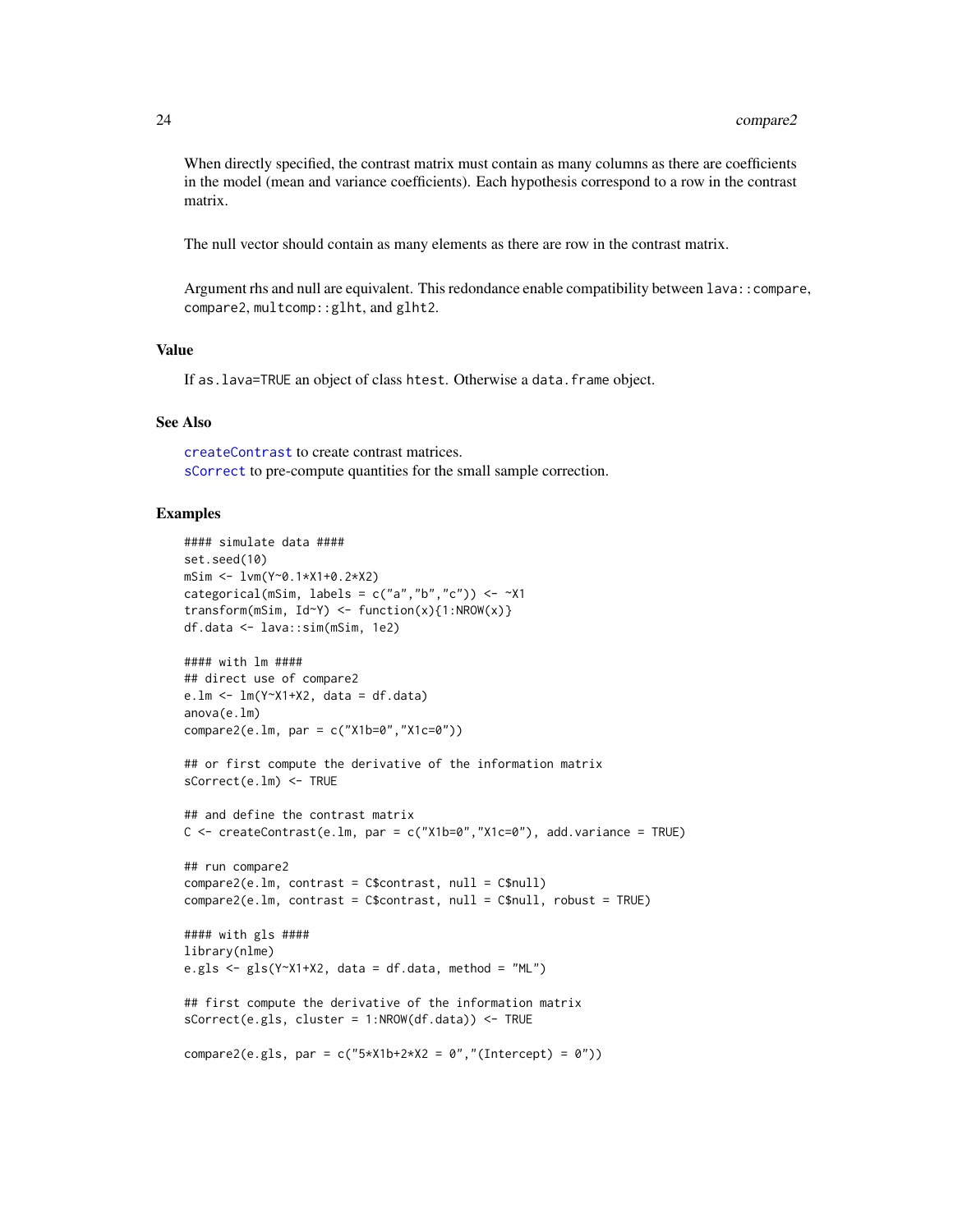```
#### with lvm ####
m <- lvm(Y~X1+X2)
e.lvm <- estimate(m, df.data)
compare2(e.lvm, par = c("-Y","Y~X1b+Y~X1c"))
compare2(e.lvm, par = c("Y", "Y~X1b+Y~X1c"), robust = TRUE)
```
convFormulaCharacter *formula character conversion*

## Description

Conversion of formula into character string or vice versa

# Usage

formula2character(f, type = "formula")

# Arguments

| $\mathbf{f}$ | a formula.                                                                                                   |
|--------------|--------------------------------------------------------------------------------------------------------------|
| type         | should the normal formula operator be used ("formula") or the one of lava.option<br>("symbols" or "symbol"). |

# Examples

```
formula2character(Y1~X1+X2)
formula2character(Y1~X1+X2, type = "symbols")
```
<span id="page-24-1"></span>createContrast *Create Contrast matrix*

## Description

Returns a contrast matrix corresponding an object. The contrast matrix will contains the hypotheses in rows and the model coefficients in columns.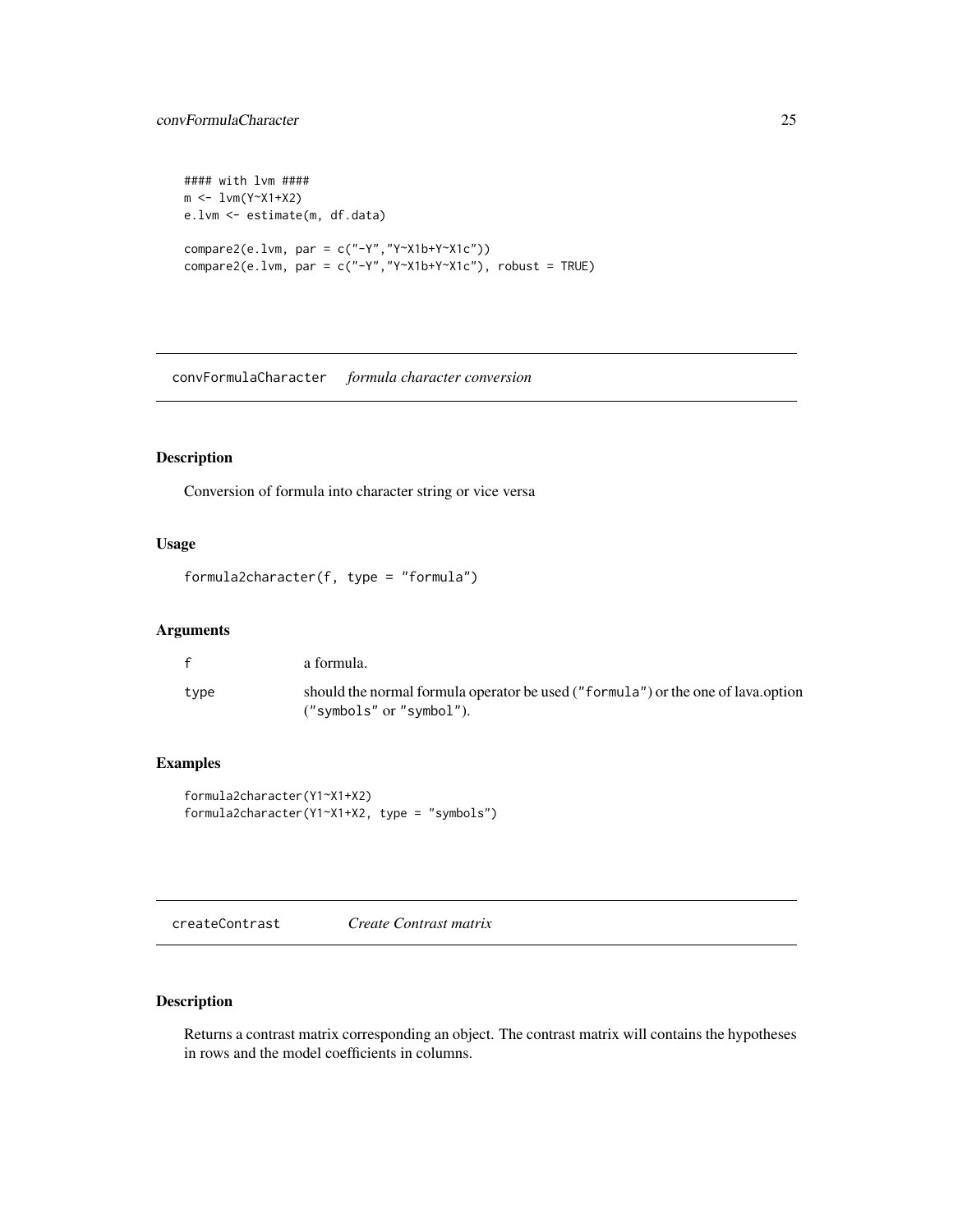## Usage

```
createContrast(object, ...)
## S3 method for class 'character'
createContrast(object, name.param,
 diff.first = FALSE, add.rowname = TRUE, rowname.rhs = TRUE, \ldots)
## S3 method for class 'lm'
createContrast(object, par, add.variance, ...)
## S3 method for class 'gls'
createContrast(object, par, add.variance, ...)
## S3 method for class 'lme'
createContrast(object, par, add.variance, ...)
## S3 method for class 'lvmfit'
createContrast(object, par = NULL, var.test = NULL,
  ...)
## S3 method for class 'list'
createContrast(object, par = NULL, add.variance = NULL,
 var.test = NULL, ...## S3 method for class 'mmm'
createContrast(object, par = NULL, add.variance = NULL,
 var.test = NULL, ...
```

| object       | a 1s.1vmfit object.                                                                                                                                                                                                              |
|--------------|----------------------------------------------------------------------------------------------------------------------------------------------------------------------------------------------------------------------------------|
| $\ddotsc$    | [internal] Only used by the generic method.                                                                                                                                                                                      |
| name.param   | [internal] the names of all the model coefficients.                                                                                                                                                                              |
| diff.first   | [logical] should the contrasts between the first and any of the other coefficients<br>define the null hypotheses.                                                                                                                |
| add.rowname  | [internal] should a name be defined for each hypothesis.                                                                                                                                                                         |
| rowname.rhs  | should the right hand side of the null hypothesis be added to the name.                                                                                                                                                          |
| par          | [vector of characters] expression defining the linear hypotheses to be tested. See<br>the examples section.                                                                                                                      |
| add.variance | [logical] should the variance coefficients be considered as model coefficients?<br>Required for lm, gls, and lme models.                                                                                                         |
| var.test     | [character] a regular expression that is used to identify the coefficients to be<br>tested using grep. Each coefficient will be tested in a separate hypothesis. When<br>this argument is used, the argument par is disregarded. |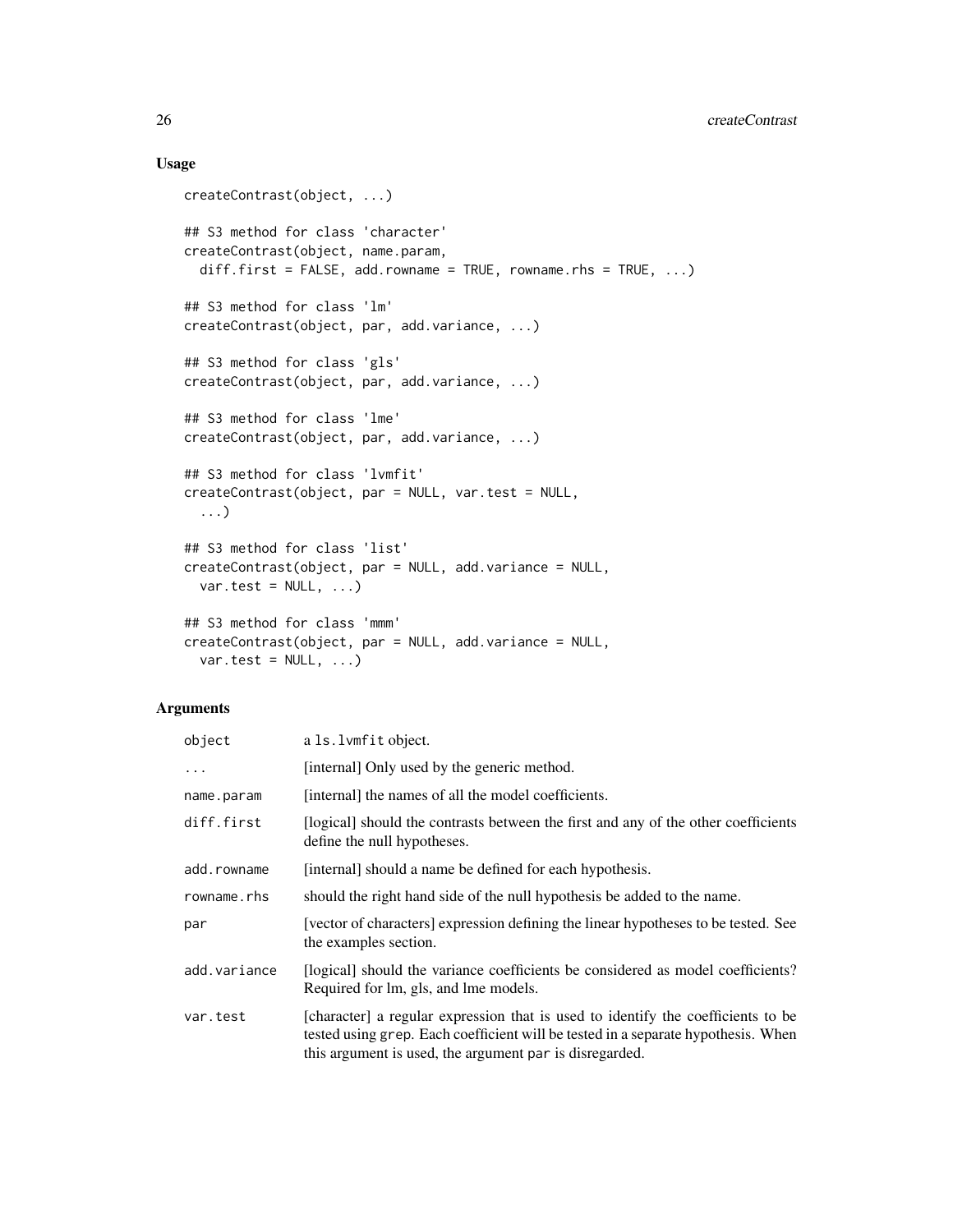createContrast 27

## Details

One can initialize an empty contrast matrix setting the argumentpar to character(0).

When using multcomp:: glht one should set the argument add.variance to FALSE. When using lavaSearch2::glht2 one should set the argument add.variance to TRUE.

#### Value

A list containing

- contrast [matrix] a contrast matrix corresponding to the left hand side of the linear hypotheses.
- null [vector] the right hand side of the linear hypotheses.
- Q [integer] the rank of the contrast matrix.
- ls.contrast [list, optional] the contrast matrix corresponding to each submodel. Only present when the argument object is a list of models.

```
## Simulate data
mSim <- lvm(X ~ Age + Treatment,
            Y ~ Gender + Treatment,
            c(Z1, Z2, Z3) \sim eta, eta ~ treatment,
            Age[40:5]~1)
latent(mSim) <- ~eta
categorical(mSim, labels = c("placebo","SSRI")) <- ~Treatment
categorical(mSim, labels = c("male","female")) <- ~Gender
n < -1e2set.seed(10)
df.data <- lava::sim(mSim,n)
## Estimate separate models
lmX <- lava::estimate(lvm(X \sim -1 + Age + Treatment), data = df.data)
lmY \leq lava::estimate(lvm(Y \sim -1 + \text{Gender} + \text{Treatment}), data = df.data)lvmZ <- lava::estimate(lvm(c(Z1,Z2,Z3) ~ -1 + 1*eta, eta ~ -1 + Treatment),
                 data = df.data)## Contrast matrix for a given model
createContrast(lmX, par = "X~Age")
createContrast(lmX, par = c("X~Age=0","X~Age+5*X~TreatmentSSRI=0"))
createContrast(lmX, par = character(0))
## Contrast matrix for the join model
ls.lvm < - list(X = lmX, Y = lmY, Z = lvmZ)createContrast(ls.lvm, var.test = "Treatment", add.variance = FALSE)
createContrast(ls.lvm, par = character(0), add.variance = FALSE)
## Contrast for multigroup models
m <- lava::lvm(Y~Age+Treatment)
e <- lava::estimate(list(m,m), data = split(df.data, df.data$Gender))
```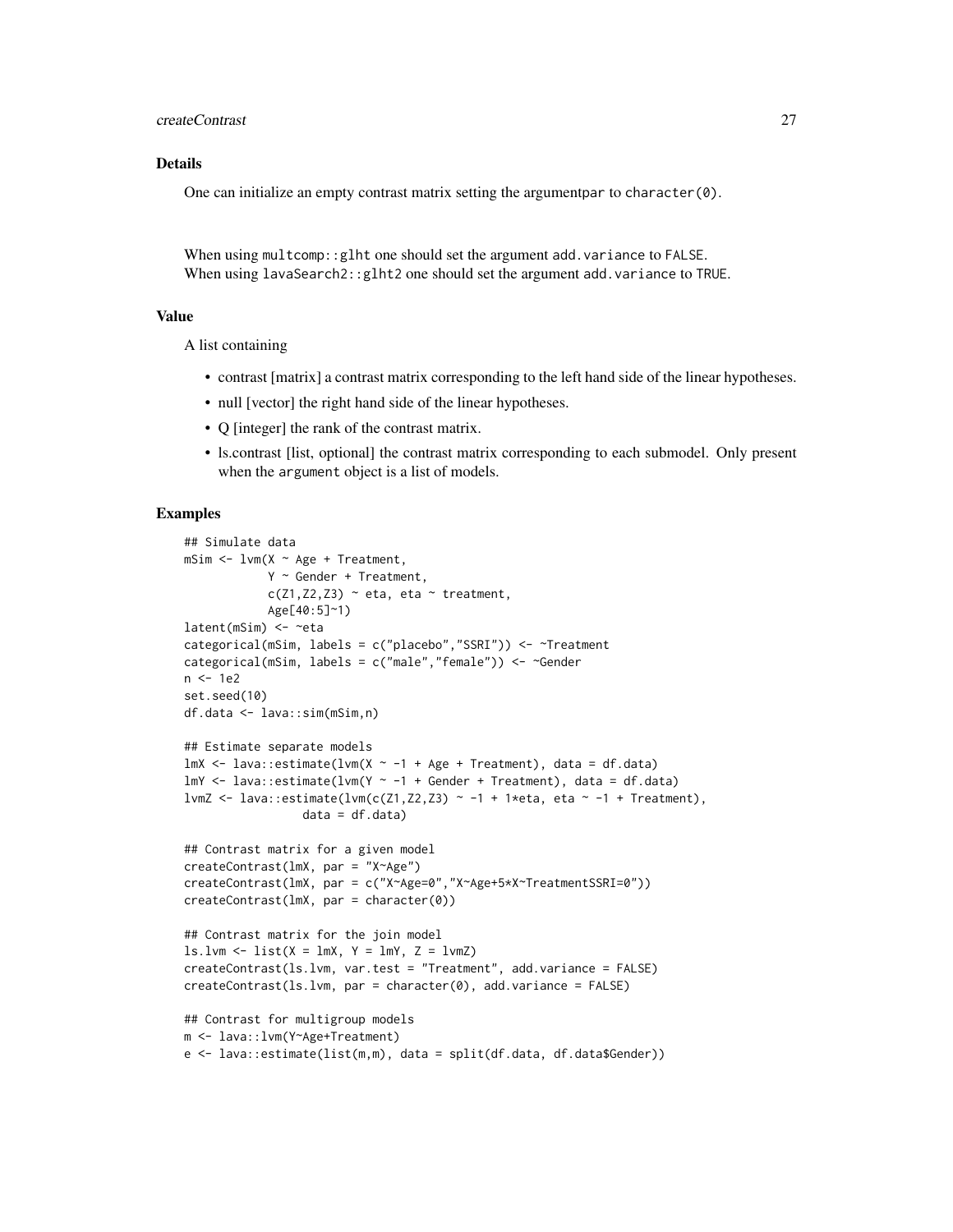```
print(coef(e))
createContrast(e, par = "Y~TreatmentSSRI@1 - Y~TreatmentSSRI@2 = 0")
createContrast(e, par = "Y~TreatmentSSRI@2 - Y~TreatmentSSRI@1 = 0")
```
dfSigma *Degree of Freedom for the Chi-Square Test*

### Description

Computation of the degrees of freedom of the chi-squared distribution relative to the model-based variance

#### Usage

dfSigma(contrast, vcov, dVcov, keep.param)

# Arguments

| contrast    | [numeric vector] the linear combination of parameters to test                                                |
|-------------|--------------------------------------------------------------------------------------------------------------|
| <b>VCOV</b> | [numeric matrix] the variance-covariance matrix of the parameters.                                           |
| dVcov       | [numeric array] the first derivative of the variance-covariance matrix of the pa-<br>rameters.               |
| keep.param  | [character vector] the name of the parameters with non-zero first derivative of<br>their variance parameter. |

dfSigmaRobust *Degree of Freedom for the Robust Chi-Square Test*

## Description

Computation of the degrees of freedom of the chi-squared distribution relative to the robust-based variance

#### Usage

```
dfSigmaRobust(contrast, vcov, rvcov, score)
```

| contrast    | [numeric vector] the linear combination of parameters to test             |
|-------------|---------------------------------------------------------------------------|
| <b>VCOV</b> | [numeric matrix] the variance-covariance matrix of the parameters.        |
| rvcov       | [numeric matrix] the robust variance-covariance matrix of the parameters. |
| score       | [numeric matrix] the individual score for each parameter.                 |

<span id="page-27-0"></span>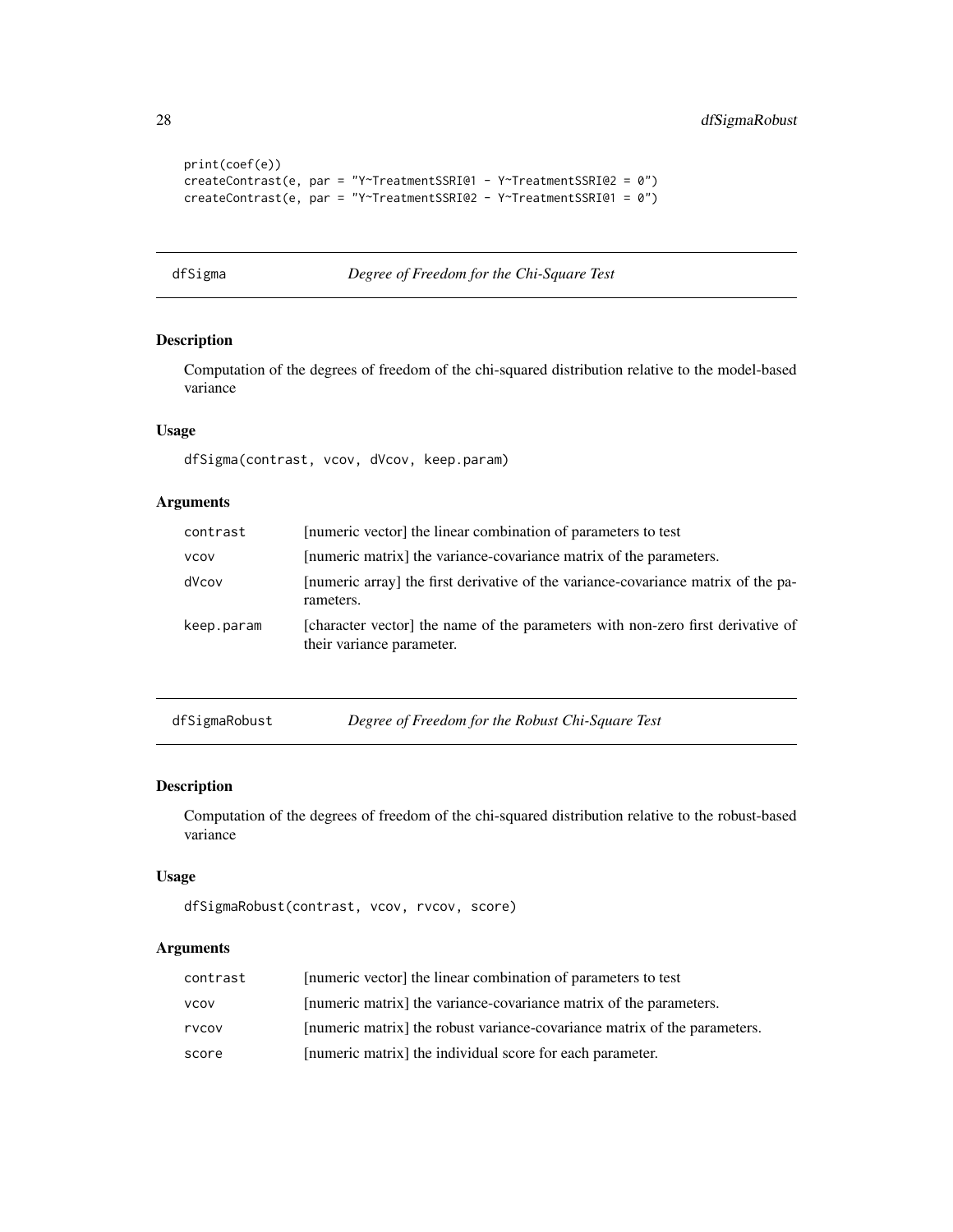#### <span id="page-28-0"></span>effects2 29

# Details

When contrast is the identity matrix, this function compute the moments of the sandwich estimator and the degrees of freedom of the approximate t-test as described in (Pan, 2002) section 2 and 3.1.

## References

Wei Pan and Melanie M. Wall, Small-sample adjustments in using the sandwich variance estiamtor in generalized estimating equations. Statistics in medicine (2002) 21:1429-1441.

effects2 *Effects from a fitted model*

## Description

Test whether a path in the latent variable model correspond to a null effect. Similar to lava::effects but with small sample correction. So far it only work for paths composed of two edges.

## Usage

```
effects2(object, link, ...)
## S3 method for class 'lvmfit'
effects2(object, link, df = TRUE, bias.correct = TRUE,
  ...)
## S3 method for class 'lvmfit2'
effects2(object, link, ...)
```

| object       | an object that inherits from lymfit.                                                                                                                                                                                                                                            |
|--------------|---------------------------------------------------------------------------------------------------------------------------------------------------------------------------------------------------------------------------------------------------------------------------------|
| link         | [character vector] The path for which the effect should be assessed (e.g. " $A \sim B''$ ),<br>i.e. the effect of the right variable $(B)$ on the left variable $(A)$ .                                                                                                         |
| $\ddots$     | [internal] only used by the generic method.                                                                                                                                                                                                                                     |
| df           | [logical] should the degree of freedoms of the Wald statistic be computed us-<br>ing the Satterthwaite correction? Otherwise the degree of freedoms are set to<br>Inf, i.e. a normal distribution is used instead of a Student's t distribution when<br>computing the p-values. |
| bias.correct | [logical] should the standard errors of the coefficients be corrected for small<br>sample bias? Argument passed to sCorrect.                                                                                                                                                    |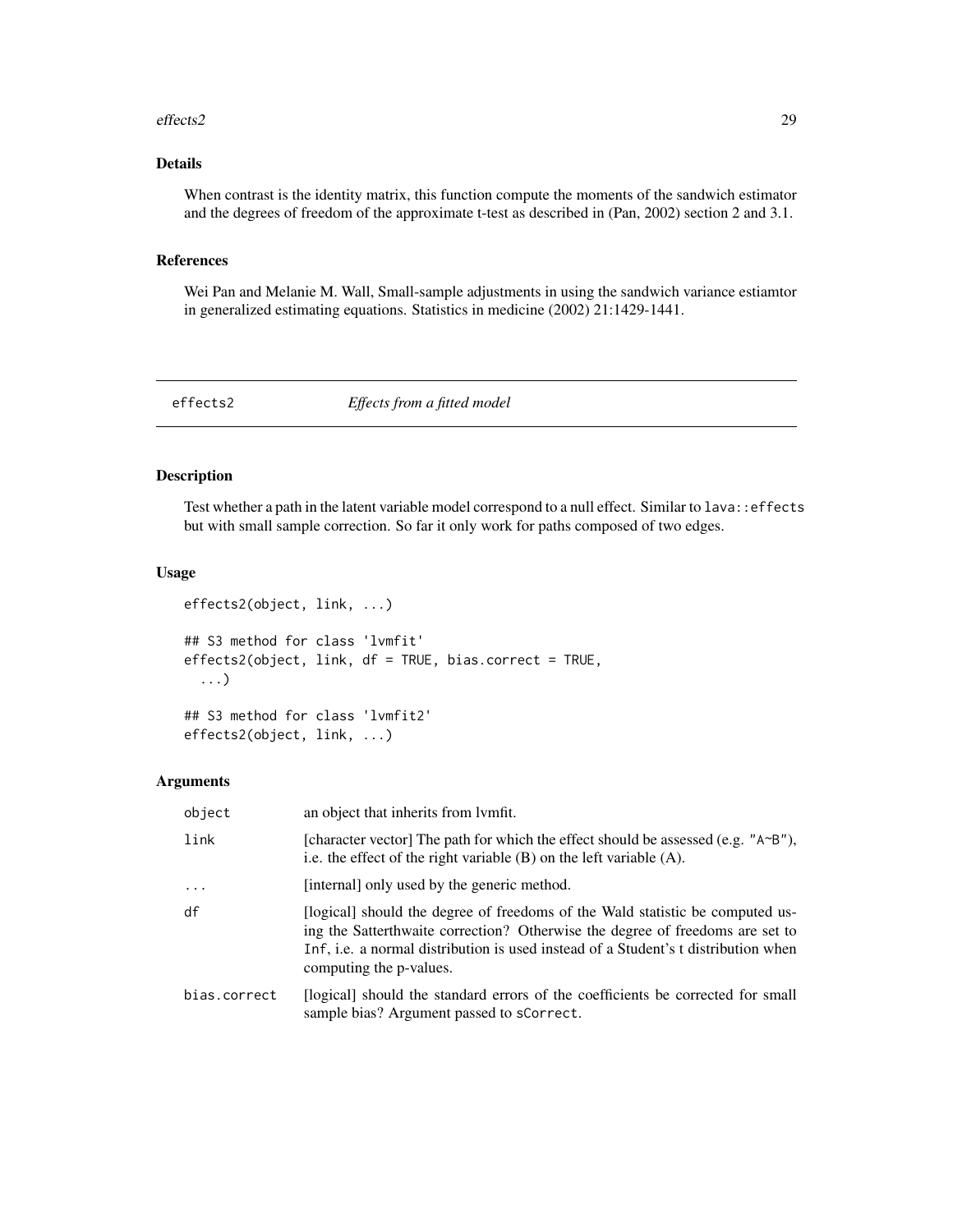<span id="page-29-0"></span>

Extract the empirical estimating functions of a lvmfit object. This function is for internal use but need to be public to enable its use by multcomp::glht.

#### Usage

```
## S3 method for class 'lvmfit'
estfun(x, \ldots)## S3 method for class 'gls'
estfun(x, ...)
## S3 method for class 'lme'
estfun(x, \ldots)
```
# Arguments

| X        | an 1 vm fit object.          |
|----------|------------------------------|
| $\cdots$ | arguments passed to methods. |

## Details

This function enables to use the glht function with lvmfit object. Otherwise when calling multcomp:::vcov.mmm then sandwich::sandwich and then sandwich::meat, sandwich::meat will complain that estfun is not defined for lvmfit objects.

## Examples

library(multcomp)

```
#### generative model ####
msim < -1vm(X ~ \sim Age ~ + 0.5 \times Treatment,Y \sim Gender + 0.25*Treatment,
            c(Z1, Z2, Z3) \sim eta, eta ~ 0.75*treatment,
            Age[40:5]~1)
latent(mSim) <- ~eta
categorical(mSim, labels = c("placebo","SSRI")) <- ~Treatment
categorical(mSim, labels = c("male","female")) <- ~Gender
#### simulate data ####
n <- 5e1
set.seed(10)
df.data <- lava::sim(mSim, n = n, latent = FALSE)
```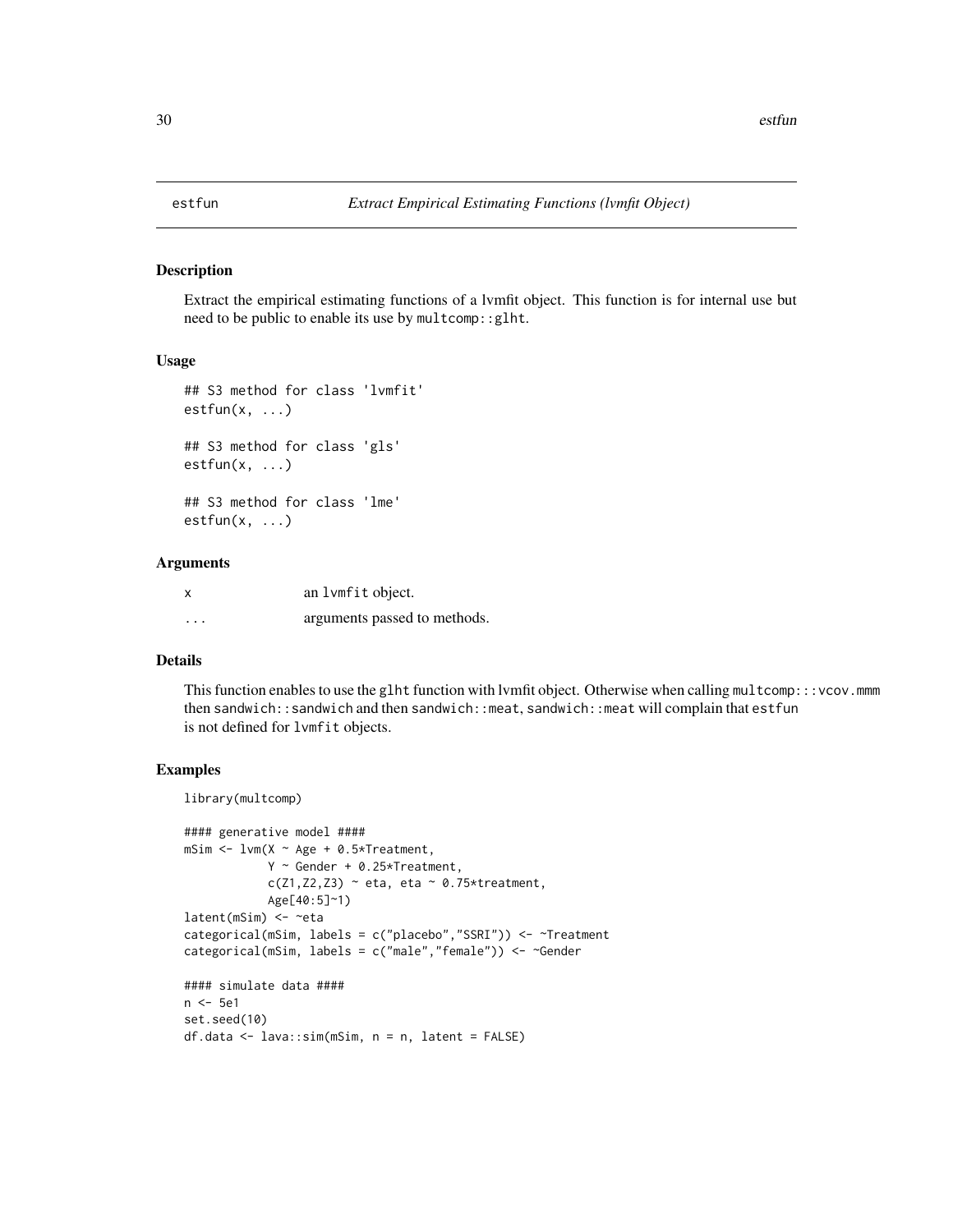#### <span id="page-30-0"></span>extractData 31

```
#### fit separate models ####
lmX < - lm(X ~ ~ Age ~ + Treatment, data = df.data)lvmY <- estimate(lvm(Y ~ Gender + Treatment), data = df.data)
lvmZ <- estimate(lvm(c(Z1,Z2,Z3) ~ eta, eta ~ Treatment),
                  data = df.data)#### create mmm object ####
e.mmm \le mmm(X = \text{lmX}, Y = \text{lmY}, Z = \text{lmZ})#### create contrast matrix ####
resC <- createContrast(e.mmm, var.test = "Treatment", add.variance = FALSE)
#### adjust for multiple comparisons ####
e.glht <- glht(e.mmm, linfct = resC$mlf)
summary(e.glht)
```
#### extractData *Extract Data From a Model*

#### Description

Extract data from a model using nlme::getData, riskRegression::coxDesign or model.frame.. If it fails it will try to extract it by its name according to model\$call\$data.

#### Usage

```
extractData(object, design.matrix, as.data.frame, envir)
## S3 method for class 'lm'
extractData(object, design.matrix = FALSE,
  as.data.frame = TRUE, envir = environment())
## S3 method for class 'coxph'
extractData(object, design.matrix = FALSE,
  as.data frame = TRUE, envir = environment()## S3 method for class 'cph'
extractData(object, design.matrix = FALSE,
  as.data.frame = TRUE, envir = environment())
## S3 method for class 'lvmfit'
extractData(object, design.matrix = FALSE,
  as.data. frame = TRUE, envir = environment())
## S3 method for class 'gls'
extractData(object, design.matrix = FALSE,
  as.data.frame = TRUE, envir = environment())
```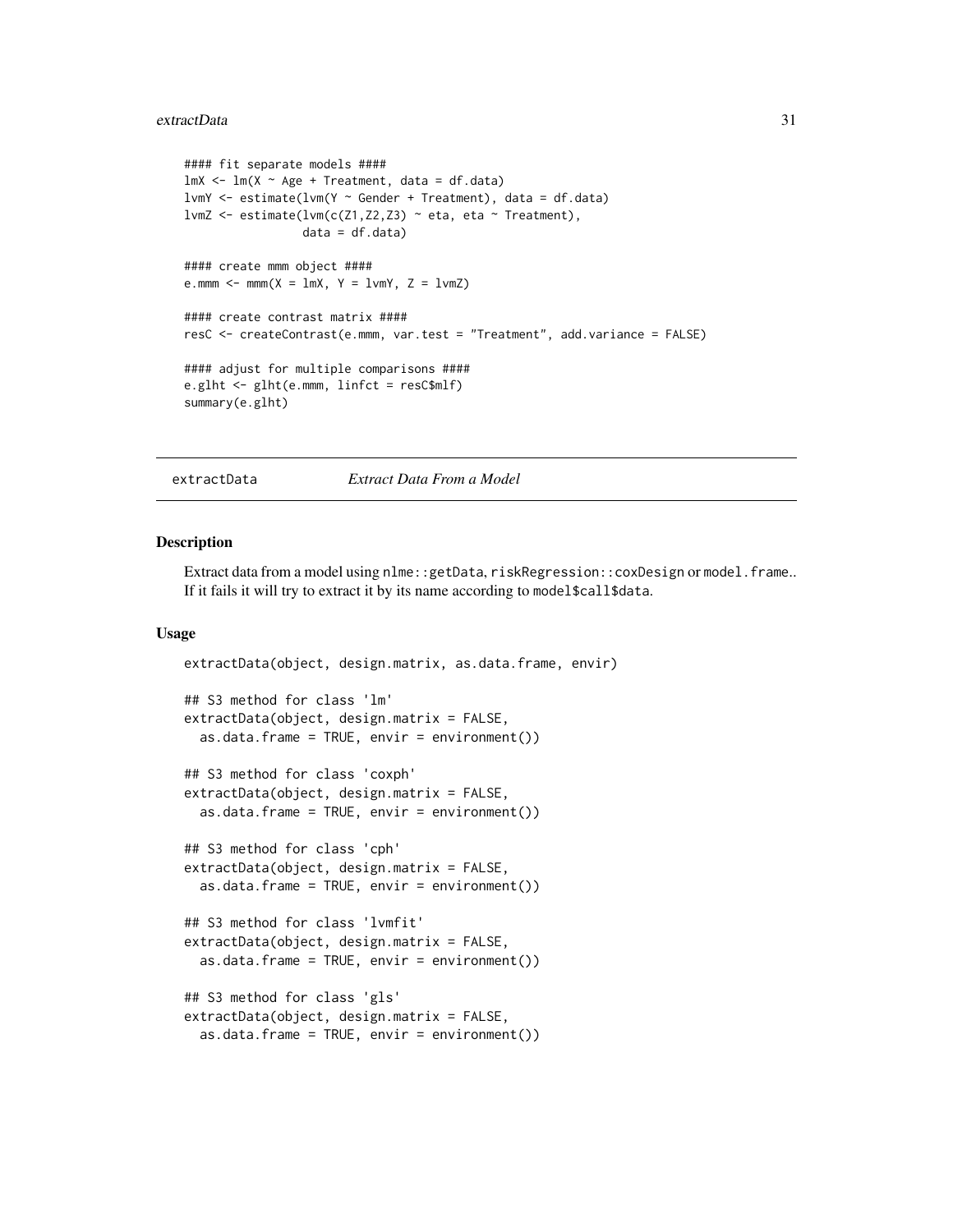```
## S3 method for class 'lme'
extractData(object, design.matrix = FALSE,
  as.data.frame = TRUE, envir = environment())
```
#### Arguments

| object        | the fitted model.                                                                                                                                                              |
|---------------|--------------------------------------------------------------------------------------------------------------------------------------------------------------------------------|
| design.matrix | [logical] should the data be extracted after transformation (e.g. conversion of<br>categorical variables to dummy variables)? Otherwise the original data will be<br>returned. |
| as.data.frame | [logical] should the output be converted into a data. frame object?                                                                                                            |
| envir         | [environment] the environment from which to search the data.                                                                                                                   |

#### Value

a dataset.

```
set.seed(10)
n < -101#### linear regression ####
Y1 \leq -\text{norm}(n, \text{mean} = 0)Y2 \leq -\text{norm}(n, \text{mean} = 0.3)Id \le findInterval(runif(n), seq(0.1,1,0.1))
data.df \le rbind(data.frame(Y=Y1,G="1",Id = Id),
           data.frame(Y=Y2,G="2",Id = Id)
           )
m.lm < -lm(Y ~ ~ G, data = data.df)a <- extractData(m.lm, design.matrix = TRUE)
b <- extractData(m.lm, design.matrix = FALSE)
library(nlme)
m.gls \leq gls(Y \leq G, weights = varIdent(form = \sim 1|Id), data = data.df)
c <- extractData(m.gls)
m.lme \leq lme(Y \sim G, random = \sim 1|Id, data = data.df)
d <- extractData(m.lme)
library(lava)
e.lvm \leq estimate(lvm(Y \sim G), data = data.df)
e <- extractData(e.lvm)
e <- extractData(e.lvm, design.matrix = TRUE)
#### survival ####
library(survival)
## Not run:
  library(riskRegression) ## needs version >=1.4.3
  dt.surv <- sampleData(n, outcome = "survival")
  m.cox <- coxph(Surv(time, event) \sim X1 + X2, data = dt.surv, x = TRUE, y = TRUE)
```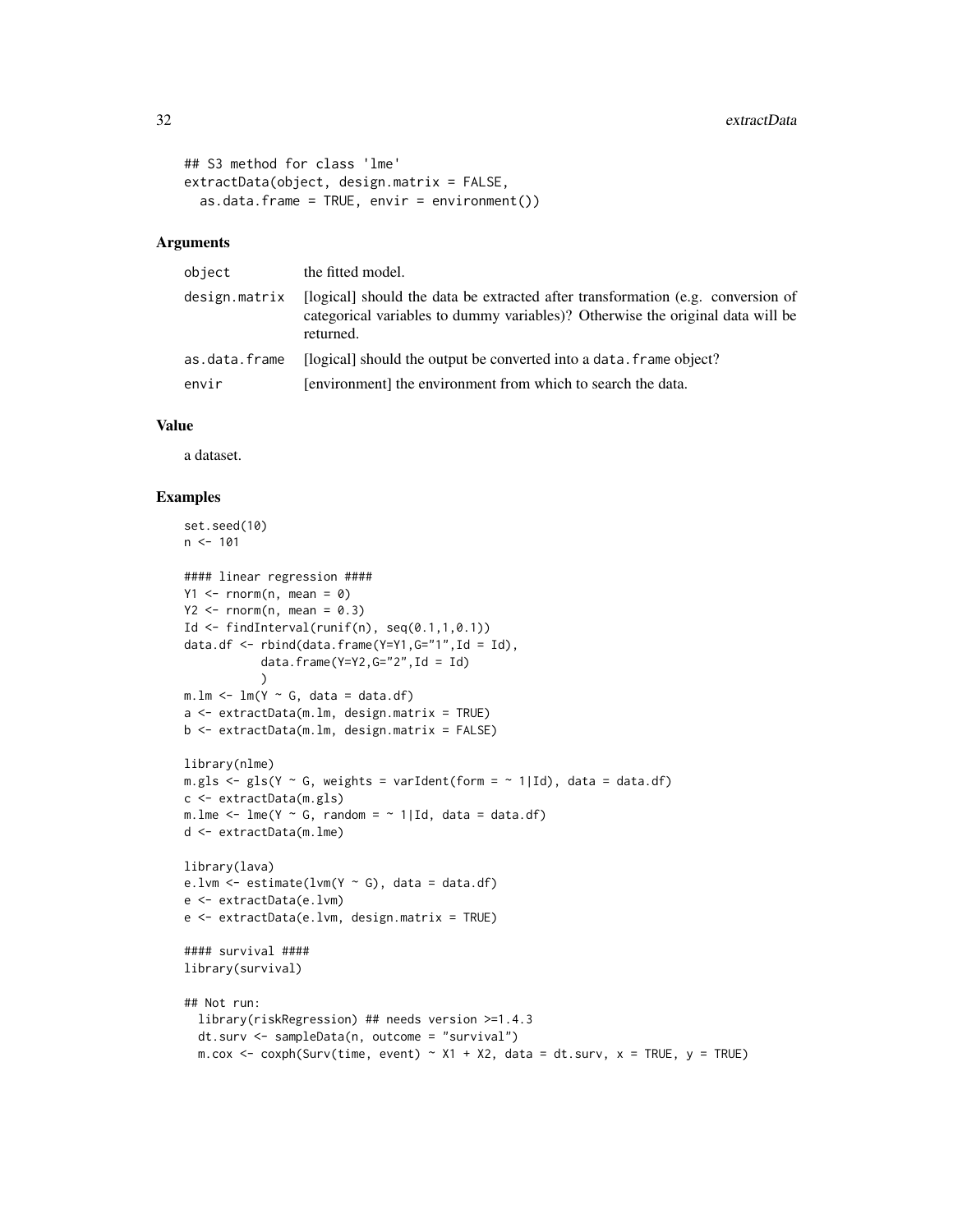#### <span id="page-32-0"></span>findNewLink 33

```
f <- extractData(m.cox, design.matrix = FALSE)
  f <- extractData(m.cox, design.matrix = TRUE)
 m.cox <- coxph(Surv(time, event) ~ strata(X1) + X2, data = dt.surv, x = TRUE, y = TRUE)
  f <- extractData(m.cox, design.matrix = TRUE)
## End(Not run)
#### nested fuuctions ####
fct1 \leq function(m){
   fct2(m)
}
fct2 <- function(m){
   extractData(m)
}
g <- fct1(m.gls)
```
findNewLink *Find all New Links Between Variables*

# Description

Find all new links between variables (adapted from lava::modelsearch).

# Usage

```
findNewLink(object, ...)
```

```
## S3 method for class 'lvm'
findNewLink(object, data = NULL, type = "both",
  exclude.var = NULL, rm.latent_latent = FALSE, rm.endo_endo = FALSE,
  rm.latent\_endo = FALSE, output = "names", ...
```

| object                          | a 1vm object.                                                                                                              |
|---------------------------------|----------------------------------------------------------------------------------------------------------------------------|
| $\ddots$                        | [internal] only used by the generic method.                                                                                |
| data                            | [optional] a dataset used to identify the categorical variables when not specified<br>in the 1 vm object.                  |
| type                            | [character vector] the type of links to be considered: "regression", "covariance",<br>or "both",.                          |
| exclude.var<br>rm.latent_latent | [character vector] all links related to these variables will be ignore.                                                    |
|                                 | [logical] should the links relating two latent variables be ignored?                                                       |
| rm.endo_endo                    | [logical] should the links relating two endogenous variables be ignored?                                                   |
| rm.latent_endo                  | [logical] should the links relating one endogenous variable and one latent vari-<br>able be ignored?                       |
| output                          | [character] Specify "names" to return the names of the variables to link or spec-<br>ify "index" to return their position. |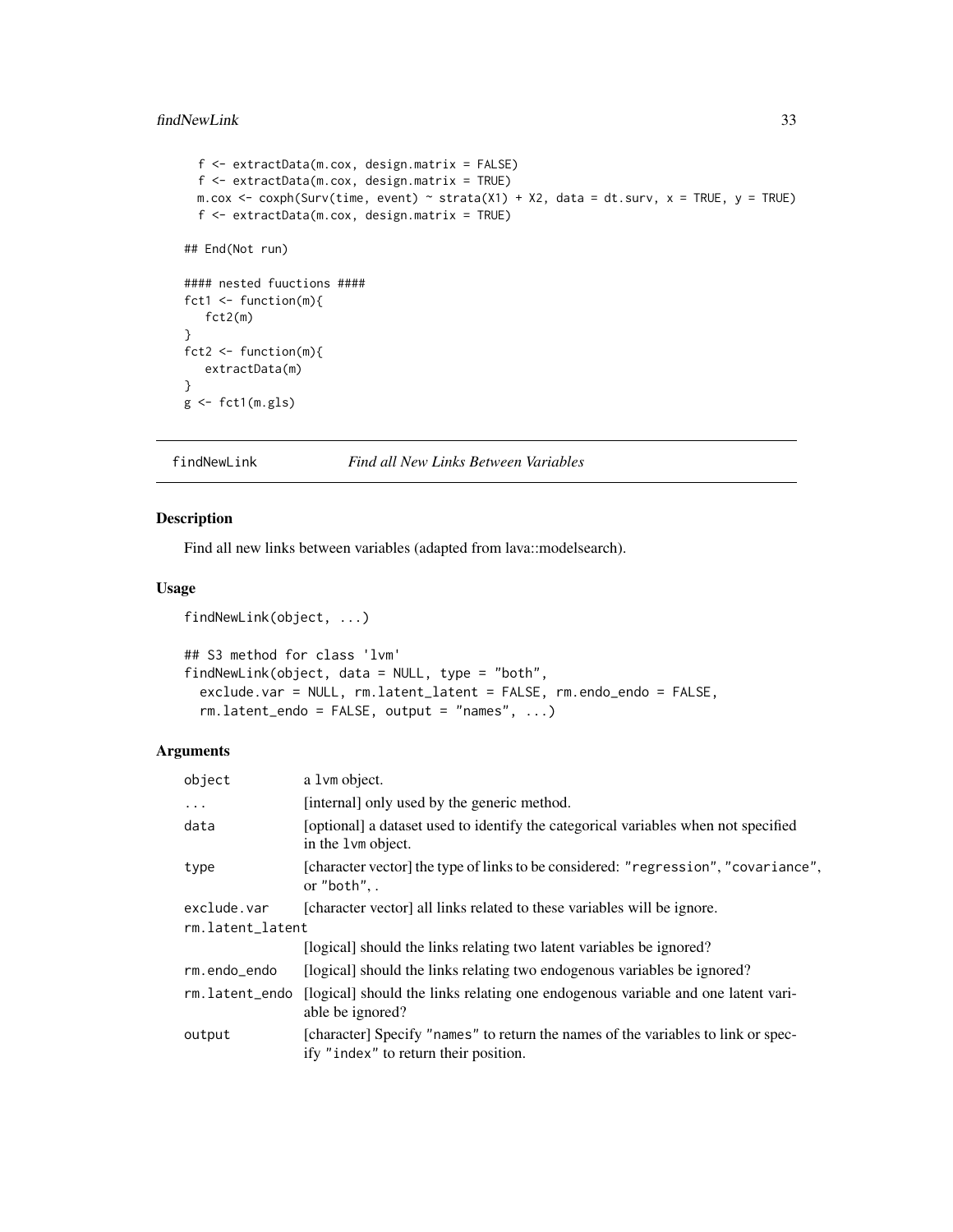## <span id="page-33-0"></span>Value

A list containing:

- M.links: a matrix with two columns indicating (by name or position) the exogenous and endogenous variable corresponding to each link.
- links: the name of the additional possible links
- directional: a logical vector indicating for each link whether the link is unidirectional (TRUE, i.e. regression link) or bidirectional (FALSE, i.e. covariance link).

## Examples

library(lava)

```
m \le -1vm()
regression(m) \leq c(y1,y2,y3)\simu
categorical(m,labels=c("M","F","MF")) <- ~X1
findNewLink(m, rm.endo = FALSE)
findNewLink(m, rm.endo = TRUE)
findNewLink(m, exclude.var = "X1")
regression(m) <- u~x1+x2
latent(m) <- ~u
findNewLink(m, rm.endo = FALSE)
findNewLink(m, rm.endo = TRUE)
findNewLink(m, rm.endo = TRUE, output = "index")
findNewLink(m, type = "covariance")
findNewLink(m, type = "regression")
```
getNewLink *Extract the Links that Have Been Found by the modelsearch2.*

## Description

Extract the links that have been found relevant by modelsearch2.

#### Usage

getNewLink(object, step)

## S3 method for class 'modelsearch2' getNewLink(object, step = 1:nStep(object))

| object | a modelsearch <sub>2</sub> object.        |
|--------|-------------------------------------------|
| step   | [logical] which test should be extracted? |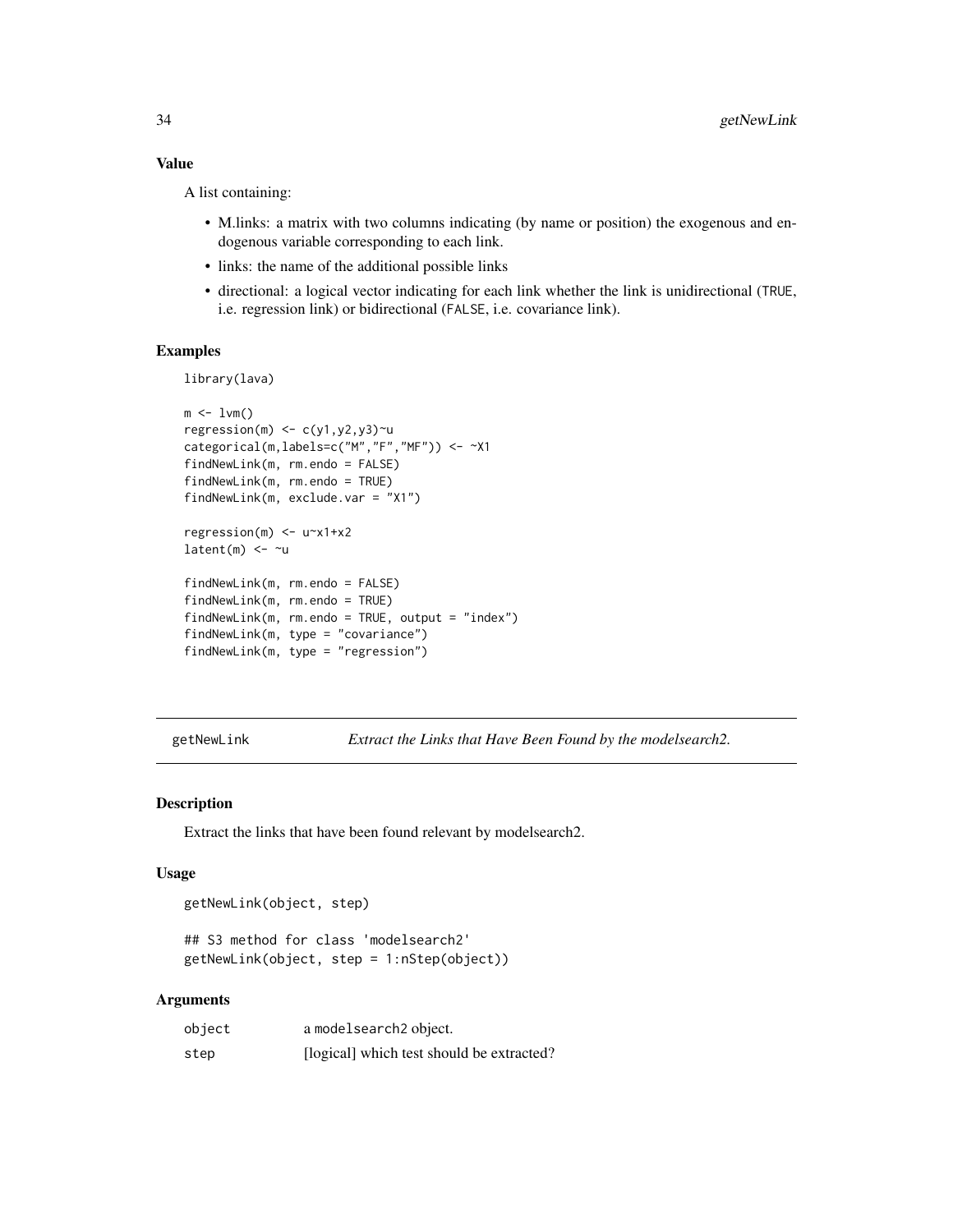# <span id="page-34-0"></span>getNewModel 35

# Value

A character vector.

## Examples

```
## Not run:
mSim <- lvm(Y~G+X1+X2)
addvar(mSim) <- ~Z1+Z2+Z3+Z4+Z5+Z6
set.seed(10)
df.data <- lava::sim(mSim, 1e2)
mBase <- lvm(Y~G)
addvar(mBase) <- ~X1+X2+Z1+Z2+Z3+Z4+Z5+Z6
e.lvm <- estimate(mBase, data = df.data)
res <- modelsearch2(e.lvm, method.p.adjust = "holm")
getNewLink(res)
```
## End(Not run)

getNewModel *Extract the Model that Has Been Retains by the modelsearch2.*

### Description

Extract the model that has been retained by modelsearch2.

#### Usage

```
getNewModel(object, step)
```
## S3 method for class 'modelsearch2' getNewModel(object, step = nStep(object))

## Arguments

| object | a modelsearch2 object.                                                                                                                    |  |
|--------|-------------------------------------------------------------------------------------------------------------------------------------------|--|
| step   | [integer $\geq=0$ ] the step at which the model should be extracted. 0 returns the<br>initial model, <i>i.e.</i> before adding any links. |  |

#### Value

A lvmfit object.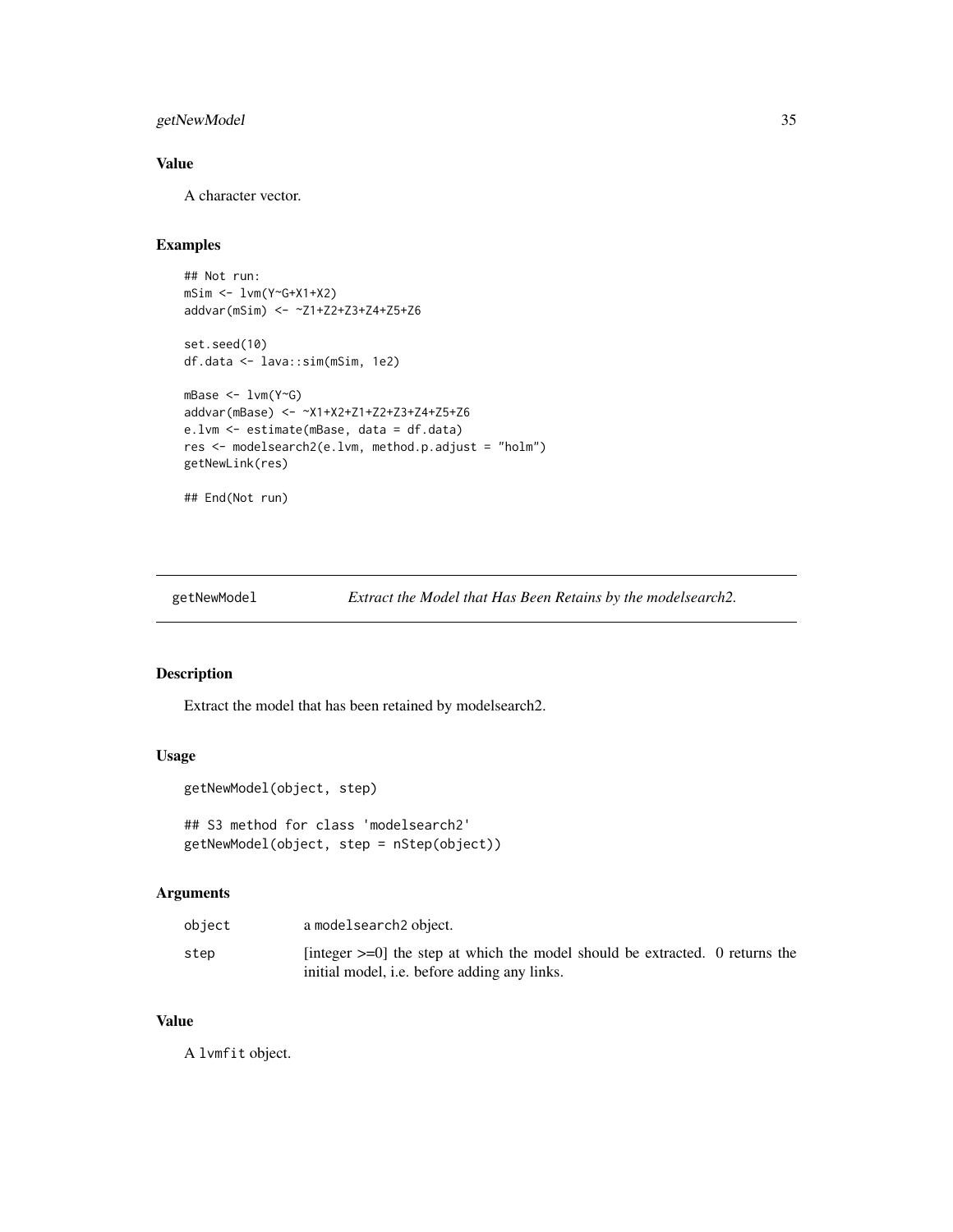# Examples

```
## Not run:
mSim <- lvm(Y~G+X1+X2)
addvar(mSim) <- ~Z1+Z2+Z3+Z4+Z5+Z6
set.seed(10)
df.data <- lava::sim(mSim, 1e2)
mBase <- lvm(Y~G)
addvar(mBase) <- ~X1+X2+Z1+Z2+Z3+Z4+Z5+Z6
e.lvm <- estimate(mBase, data = df.data)
res <- modelsearch2(e.lvm, method.p.adjust = "holm")
getNewModel(res)
## End(Not run)
```
getStep *Extract one Step From the Sequential Procedure*

## Description

Extract one step from the sequential procedure.

## Usage

```
getStep(object, step, slot)
```

```
## S3 method for class 'modelsearch2'
getStep(object, step = nStep(object),
  slot = NULL)
```
# Arguments

| object | a modelsearch <sub>2</sub> object                                               |
|--------|---------------------------------------------------------------------------------|
| step   | [integer $>0$ ] which test should be extracted?                                 |
| slot   | [character] the element from the modelsearch 2 object that should be extracted. |

```
## Not run:
mSim <- lvm(Y~G+X1+X2)
addvar(mSim) <- ~Z1+Z2+Z3+Z4+Z5+Z6
df.data <- lava::sim(mSim, 1e2)
mBase <- lvm(Y~G)
addvar(mBase) <- ~X1+X2+Z1+Z2+Z3+Z4+Z5+Z6
e.lvm <- estimate(mBase, data = df.data)
res <- modelsearch2(e.lvm, method.p.adjust = "holm")
```
<span id="page-35-0"></span>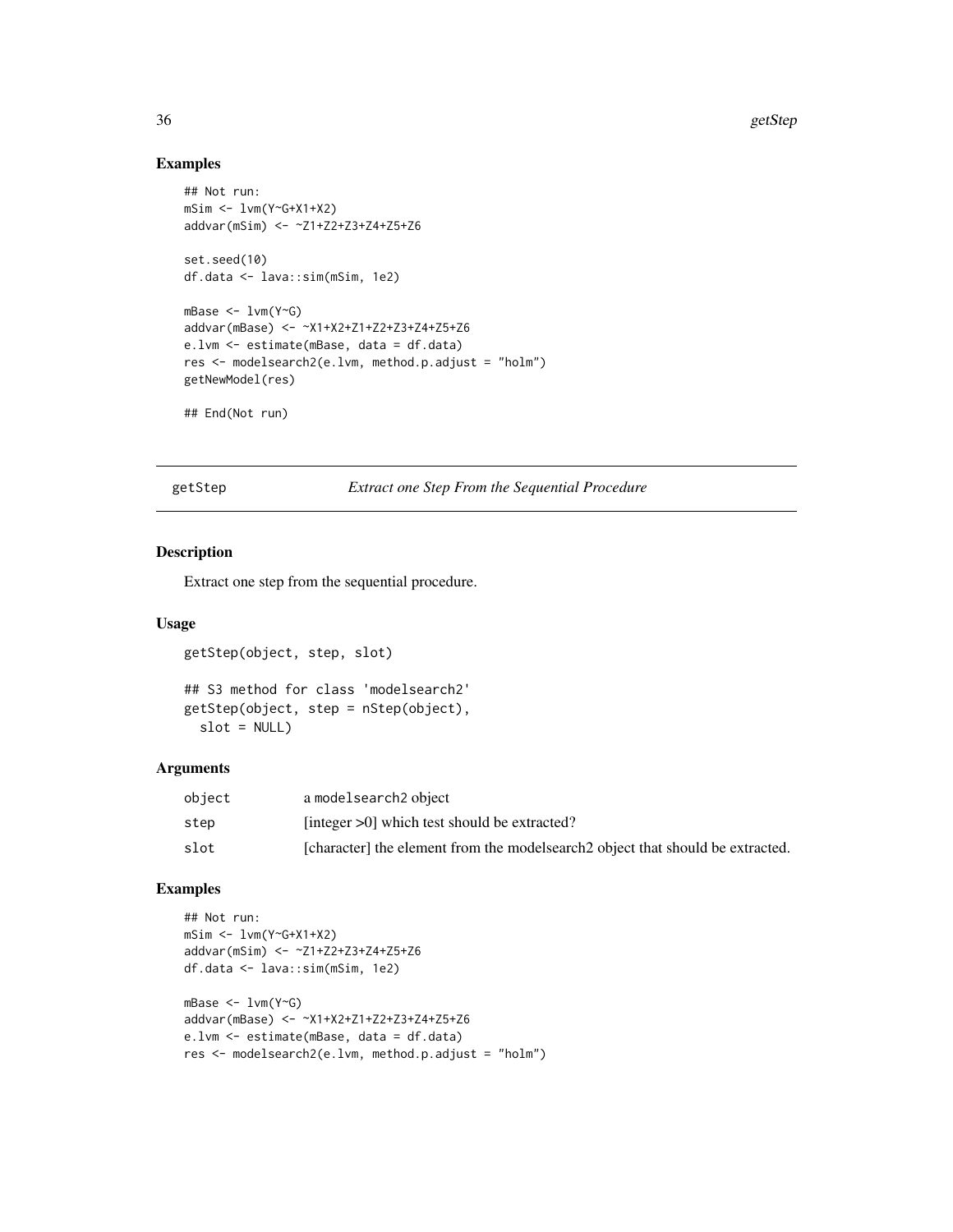# <span id="page-36-1"></span>getVarCov2 37

```
getStep(res)
getStep(res, slot = "sequenceTest")
getStep(res, step = 1)
```
## End(Not run)

#### <span id="page-36-0"></span>getVarCov2 *Reconstruct the Conditional Variance Covariance Matrix*

# Description

Reconstruct the conditional variance covariance matrix from a nlme or lvm model. Only compatible with specific correlation and variance structure.

## Usage

```
getVarCov2(object, ...)
## S3 method for class 'gls'
getVarCov2(object, data = NULL, cluster, ...)
## S3 method for class 'lme'
getVarCov2(object, data = NULL, cluster, ...)
## S3 method for class 'lvmfit'
getVarCov2(object, ...)
```
# Arguments

| object    | a gls or lme object                                                                |
|-----------|------------------------------------------------------------------------------------|
| $\ddotsc$ | [internal] only used by the generic method.                                        |
| data      | [data.frame] the data set.                                                         |
| cluster   | [integer vector] the grouping variable relative to which the observations are iid. |

# Details

The compound symmetry variance-covariance matrix in a gls model is of the form:

$$
\Sigma = \begin{array}{ccc} \sigma^2 & \sigma^2 \rho & \sigma^2 \rho \\ \sigma^2 & \sigma^2 \rho \\ \cdot & \cdot & \sigma^2 \end{array}
$$

The unstructured variance-covariance matrix in a gls model is of the form:

$$
\Sigma = \begin{array}{cc} \sigma^2 & \sigma^2 \sigma_2 \rho_{1,2} & \sigma^2 \sigma_3 \rho_{1,3} \\ \sigma^2 \sigma_2^2 & \sigma^2 \sigma_2 \sigma_3 \rho_{2,3} \end{array}
$$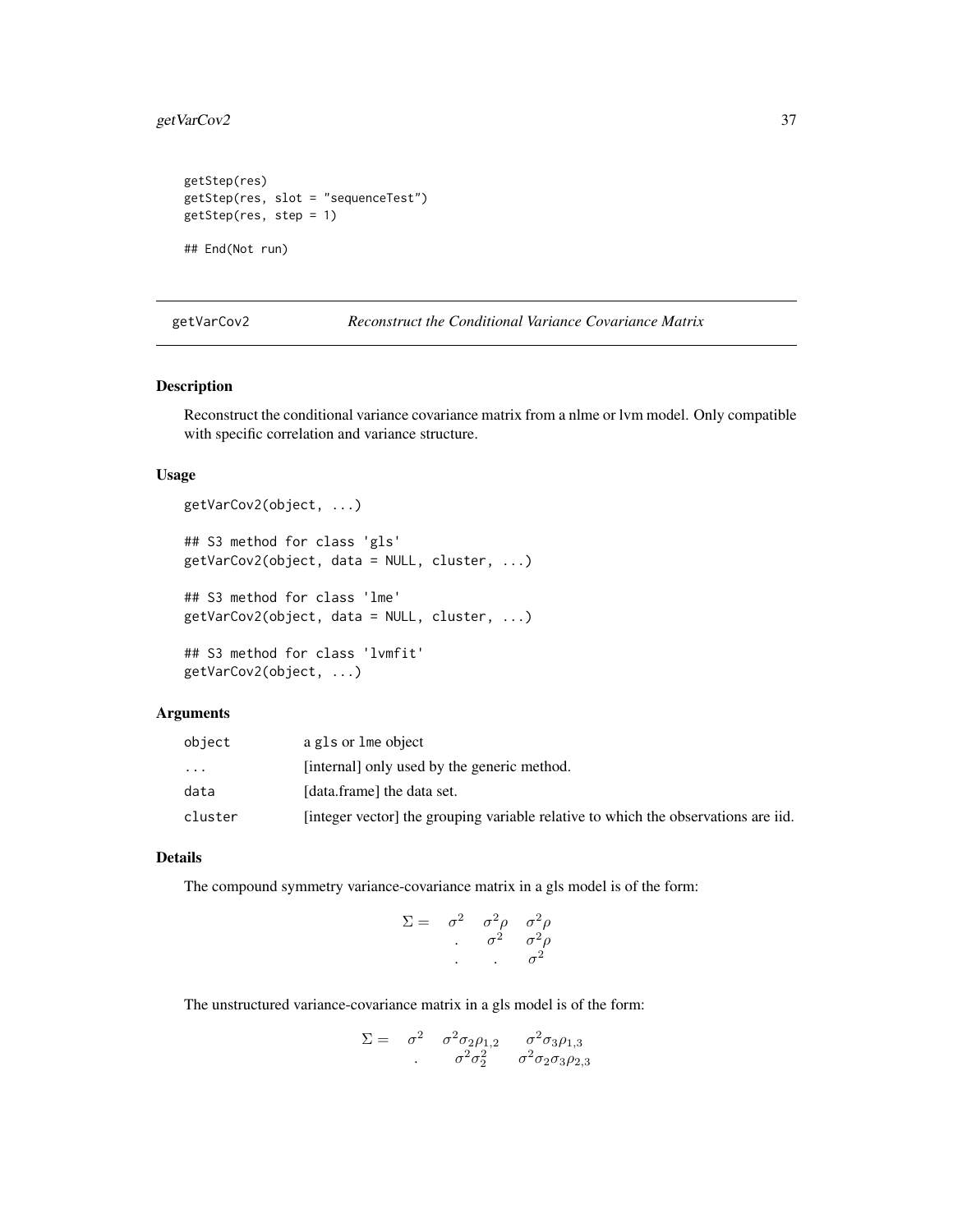.  $\sigma^2 \sigma_3^2$ 

# Value

A list containing the residual variance-covariance matrix in the element Omega.

```
## simulate data
library(nlme)
n <- 5e1
mSim <- lvm(c(Y1~1*eta,Y2~1*eta,Y3~1*eta,eta~G))
latent(mSim) <- ~eta
transform(mSim,Id~Y1) <- function(x){1:NROW(x)}
set.seed(10)
dW <- lava::sim(mSim,n,latent = FALSE)
dW <- dW[order(dW$Id),,drop=FALSE]
dL <- reshape2::melt(dW,id.vars = c("G","Id"), variable.name = "time")
dL <- dL[order(dL$Id),,drop=FALSE]
dL$Z1 <- rnorm(NROW(dL))
dL$time.num <- as.numeric(as.factor(dL$time))
#### iid model ####
e1.gls \le nlme::gls(Y1 \sim G, data = dW, method = "ML")
getVarCov2(e1.gls, cluster = 1:n)$Omega
#### heteroschedasticity ####
dW$group \leq- rbinom(n, size = 1, prob = 1/2)
dW$repetition <- as.numeric(as.factor(dW$group))
e2a.gls <- nlme::gls(Y1 ~ ~ G, data = dW, method = "ML",weights = varIdent(form =\sim repetition|group))
getVarCov2(e2a.gls, cluster = 1:n)$Omega
e2b.gls <- nlme::gls(value ~ 0+time + time:G,
                   weight = varIdent(form = \sim time.num|time),
                   data = dL, method = "ML")
getVarCov2(e2b.gls, cluster = "Id")$Omega
#### compound symmetry ####
e3.gls \le nlme::gls(value \sim time + G,
                   correlation = corCompSymm (form = ~1 | Id),
                   data = dL, method = "ML")
getVarCov2(e3.gls)$Omega
#### unstructured ####
e4.gls <- nlme::gls(value ~ time,
                    correlation = corSymm (form = ~time.num | Id),weight = varIdent(form = \sim 1|time),
                    data = dL, method = "ML")
getVarCov2(e4.gls)$Omega
```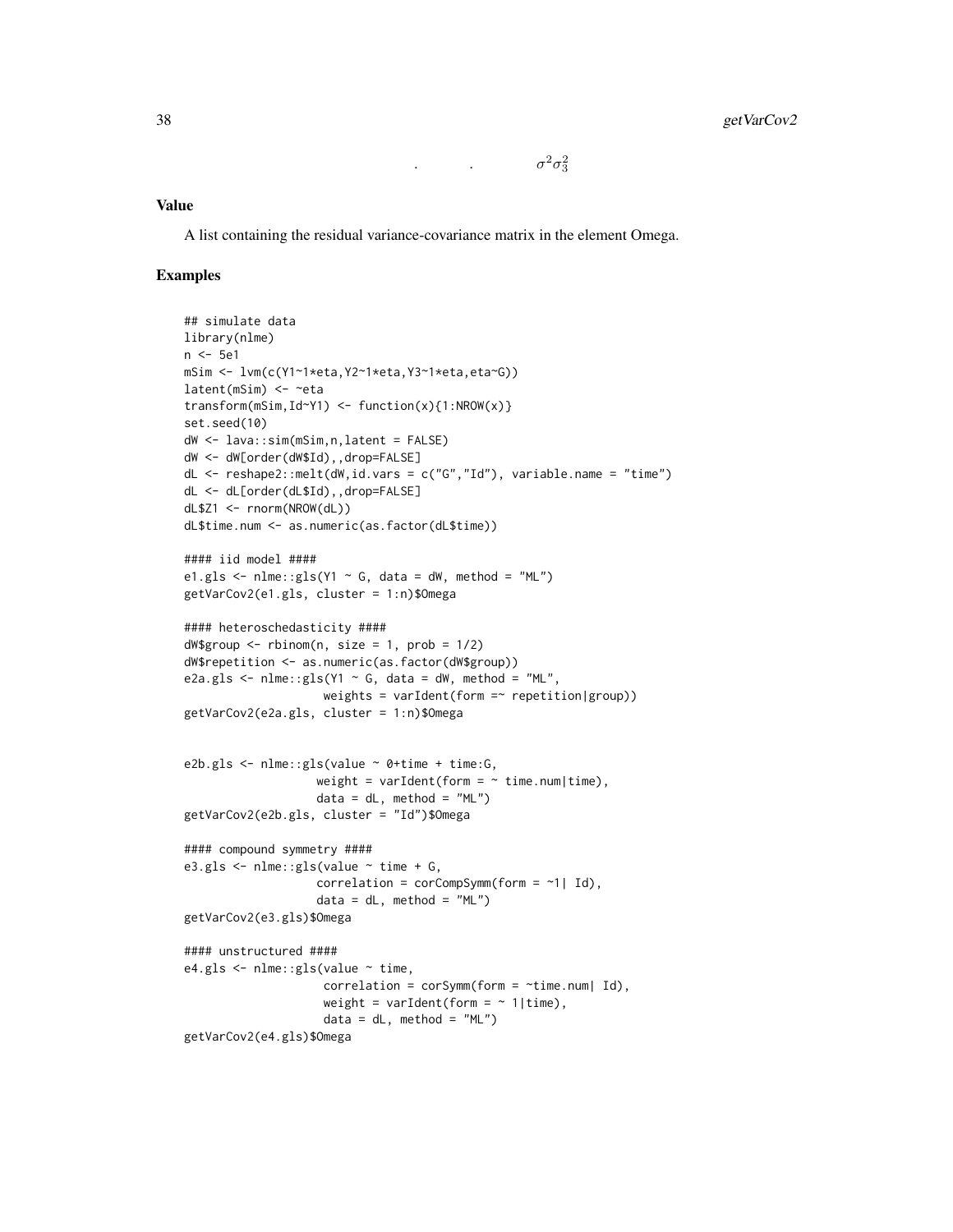#### <span id="page-38-1"></span>glht2  $39$

```
#### lvm model ####
m <- lvm(c(Y1~1*eta,Y2~1*eta,Y3~1*eta,eta~G))
latent(m) <- ~eta
e <- estimate(m, dW)
getVarCov2(e)
```
## <span id="page-38-0"></span>glht2 *General Linear Hypothesis*

# Description

Test general linear hypotheses and across latent variable models with small sample corrections.

# Usage

```
glht2(model, linfct, rhs, bias.correct, df, robust, cluster)
## S3 method for class 'lvmfit'
glht2(model, linfct, rhs = 0, bias.correct = TRUE,
 df = TRUE, robust = FALSE, cluster = NULL)
## S3 method for class 'mmm'
glht2(model, linfct, rhs = 0, bias.correct = TRUE,
 df = TRUE, robust = FALSE, cluster = NULL)
```
# Arguments

| model        | a 1vmfit or mmm object. The mmm object can only contain lm/gls/lme/lvmfit ob-<br>jects.                                                                   |
|--------------|-----------------------------------------------------------------------------------------------------------------------------------------------------------|
| linfct       | [matrix or vector of character] the linear hypotheses to be tested. Same as the<br>argument par of createContrast.                                        |
| rhs          | [vector] the right hand side of the linear hypotheses to be tested.                                                                                       |
| bias.correct | [logical] should the standard errors of the coefficients be corrected for small<br>sample bias?                                                           |
| df           | [logical] should the degree of freedoms of the Wald statistic be computed using<br>the Satterthwaite correction?                                          |
| robust       | [logical] should robust standard error be used? Otherwise rescale the influence<br>function with the standard error obtained from the information matrix. |
| cluster      | [integer vector] the grouping variable relative to which the observations are iid.                                                                        |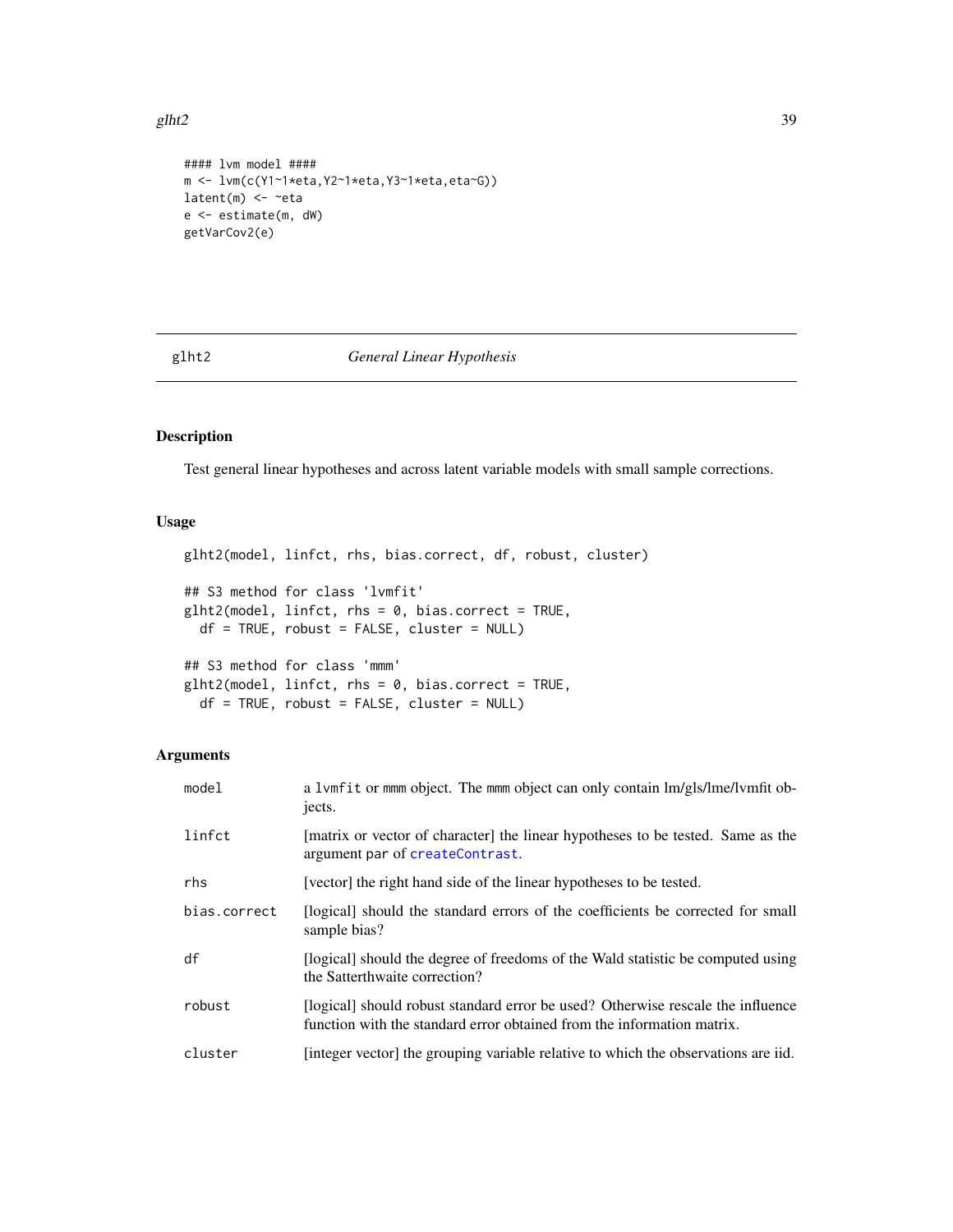# <span id="page-39-0"></span>Details

Whenever the argument linfct is not a matrix, it is passed to the function createContrast to generate the contrast matrix and, if not specified, rhs.

Since only one degree of freedom can be specify in a glht object and it must be an integer, the degree of freedom of the denominator of an F test simultaneously testing all hypotheses is retained, after rounding.

Argument rhs and null are equivalent. This redondance enable compatibility between lava::compare, compare2, multcomp::glht, and glht2.

# Value

A glht object.

## See Also

[createContrast](#page-24-0) to create contrast matrices. [sCorrect](#page-60-0) to pre-compute quantities for the small sample correction.

```
library(multcomp)
## Simulate data
mSim <- lvm(c(Y1,Y2,Y3)~ beta * eta, Z1 ~ E, Z2 ~ E, Age[40:5]~1)
latent(mSim) <- "eta"
set.seed(10)
n <- 1e2
df.data <- lava::sim(mSim, n, latent = FALSE, p = c(beta = 1))
#### Inference on a single model ####
e.lvm <- estimate(lvm(Y1~E), data = df.data)
summary(glht2(e.lvm, linfct = c("Y1~E + Y1","Y1")))
#### Inference on separate models ####
## fit separate models
lmX \leftarrow lm(Z1 \sim E, data = df.data)lvmY <- estimate(lvm(Z2 \sim E + Age), data = df.data)
lvmZ <- estimate(lvm(c(Y1, Y2, Y3) ~ eta, eta ~ E),
                 data = df.data)
#### create mmm object ####
e.mmm \le - mmm(X = \text{lmX}, Y = \text{lmY}, Z = \text{lmZ})#### create contrast matrix ####
resC <- createContrast(e.mmm, var.test = "E", add.variance = TRUE)
```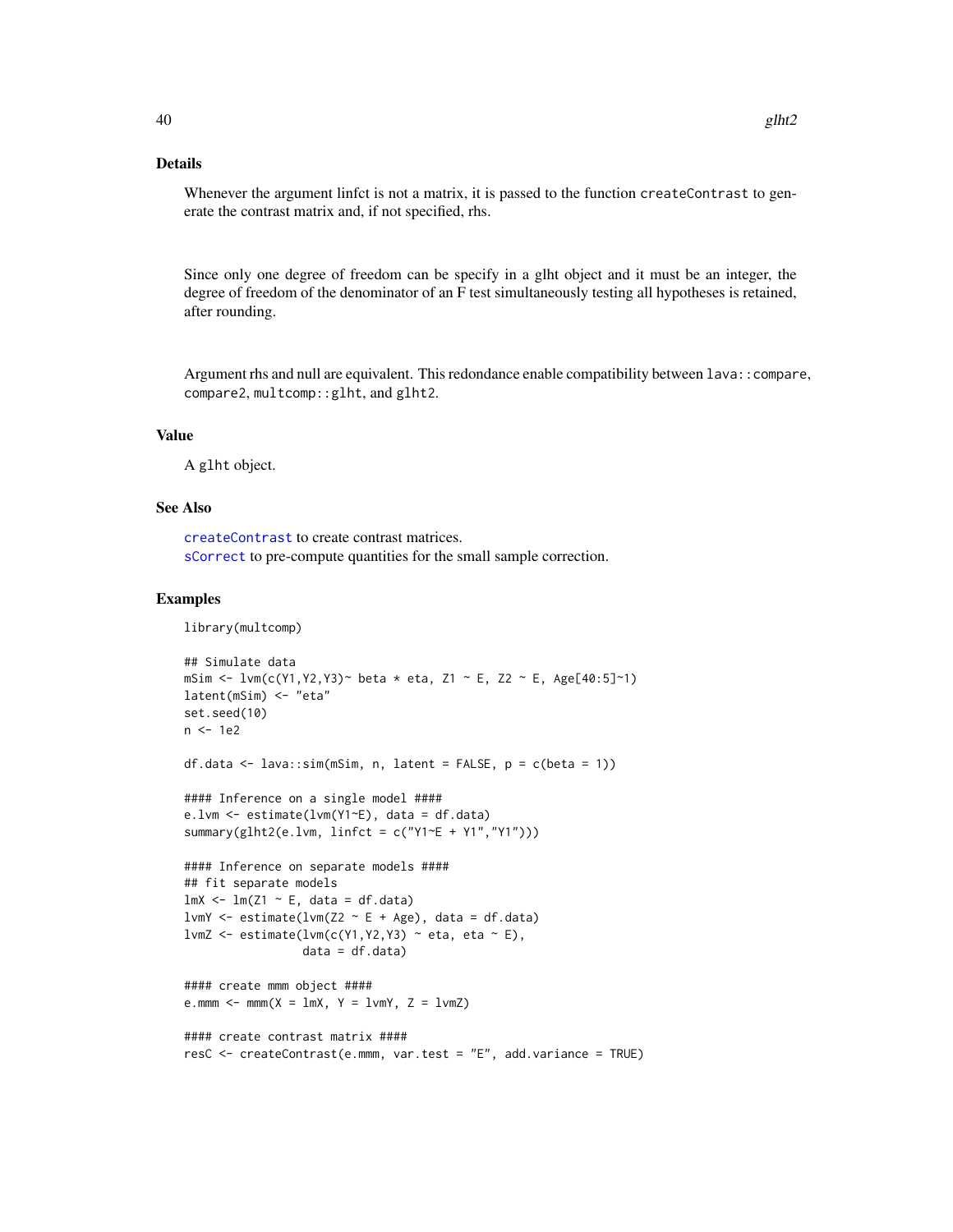```
#### adjust for multiple comparisons ####
e.glht2 <- glht2(e.mmm, linfct = resC$contrast, df = FALSE)
summary(e.glht2)
```
# iid2 *Extract corrected i.i.d. decomposition*

# Description

Extract corrected i.i.d. decomposition from a gaussian linear model.

#### Usage

```
iid2(object, ...)
## S3 method for class 'lm'
iid2(object, param = NULL, data = NULL,
 bias.correct = TRUE, ...)
## S3 method for class 'gls'
iid2(object, cluster = NULL, param = NULL, data = NULL,
 bias.correct = TRUE, ...)
## S3 method for class 'lme'
iid2(object, param = NULL, data = NULL,
 bias.correct = TRUE, ...)
## S3 method for class 'lvmfit'
iid2(object, param = NULL, data = NULL,
 bias.correct = TRUE, ...)
## S3 method for class 'lm2'
iid2(object, cluster = NULL, param = NULL, data = NULL,
  robust = TRUE, ...)
## S3 method for class 'gls2'
iid2(object, cluster = NULL, param = NULL,
 data = NULL, robust = TRUE, ...)## S3 method for class 'lme2'
iid2(object, cluster = NULL, param = NULL,
 data = NULL, robust = TRUE, ...)## S3 method for class 'lvmfit2'
iid2(object, cluster = NULL, data = NULL, ...)
```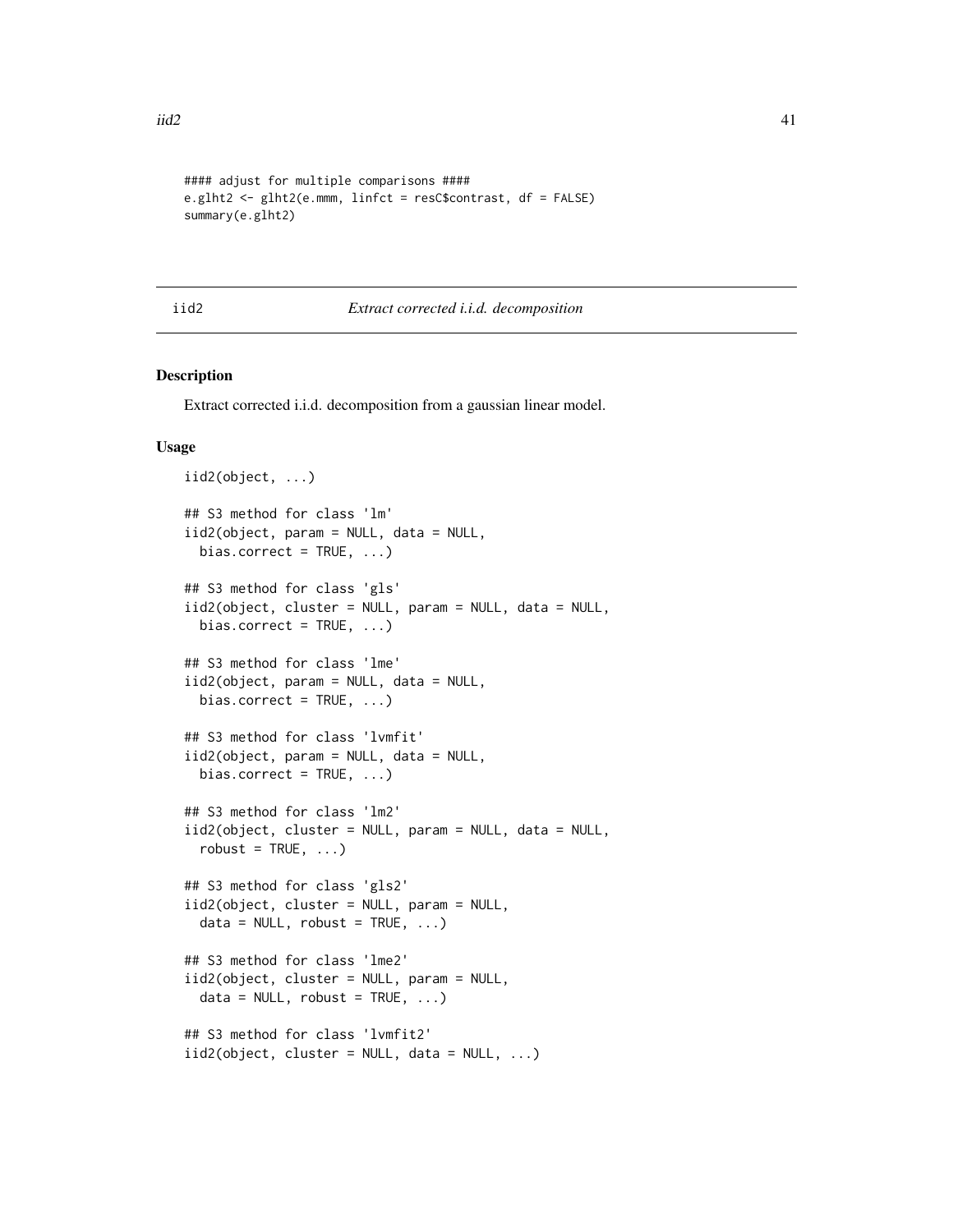## <span id="page-41-0"></span>**Arguments**

| object       | a linear model or a latent variable model                                                                                                                                       |
|--------------|---------------------------------------------------------------------------------------------------------------------------------------------------------------------------------|
| $\ddotsc$    | arguments to be passed to sCorrect.                                                                                                                                             |
| param        | [named numeric vector] the fitted parameters.                                                                                                                                   |
| data         | [data.frame] the data set.                                                                                                                                                      |
| bias.correct | [logical] should the standard errors of the coefficients be corrected for small<br>sample bias? Only relevant if the scorrect function has not yet be applied to<br>the object. |
| cluster      | [integer vector] the grouping variable relative to which the observations are iid.                                                                                              |
| robust       | [logical] if FALSE, the i.i.d. decomposition is rescaled such its the squared sum<br>equals the model-based standard error (instead of the robust standard error).              |

# Details

If argument p or data is not null, then the small sample size correction is recomputed to correct the influence function.

## Value

A matrix containing the 1st order influence function relative to each sample (in rows) and each model coefficient (in columns).

# See Also

[sCorrect](#page-60-0) to obtain lm2, gls2, lme2, or lvmfit2 objects.

```
n <- 5e1
p \le -3X.name \leftarrow paste@('X", 1:p)link.lvm <- paste0("Y~",X.name)
formula.lvm <- as.formula(paste0("Y~",paste0(X.name,collapse="+")))
m <- lvm(formula.lvm)
distribution(m,~Id) <- Sequence.lvm(0)
set.seed(10)
d \leq -\sin(m, n)## linear model
e.lm <- lm(formula.lvm,data=d)
iid.tempo <- iid2(e.lm, bias.correct = FALSE)
range(iid.tempo[,1:4]-iid(e.lm))
## latent variable model
e.lvm <- estimate(lvm(formula.lvm),data=d)
iid.tempo <- iid2(e.lvm, bias.correct = FALSE)
range(iid.tempo-iid(e.lvm))
## difference due to the use of the observed info matrix vs. the expected one.
```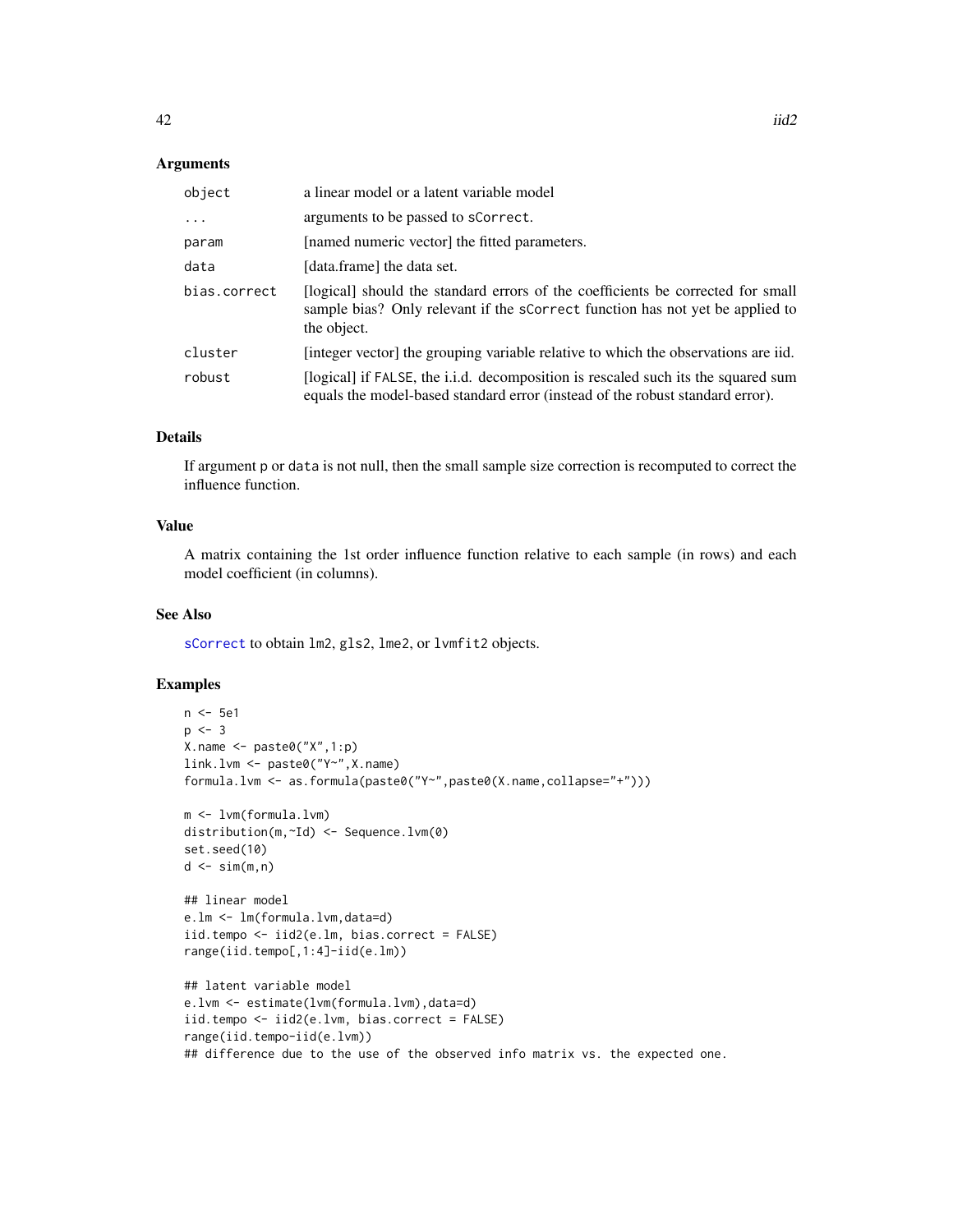```
## rescale i.i.d using model-based standard error
iid.tempo <- iid2(e.lvm, robust = FALSE, bias.correct = FALSE)
diag(crossprod(iid.tempo))-diag(vcov(e.lvm))
```
# <span id="page-42-0"></span>iidJack *Jackknife iid Decomposition from Model Object*

# Description

iidJack(object, ...)

Extract iid decomposition (i.e. influence function) from model object.

# Usage

```
## Default S3 method:
iidJack(object, data = NULL, grouping = NULL,
 cpus = 1, keep.warnings = TRUE, keep.error = TRUE, cl = NULL,
 trace = TRUE, ...
```
# Arguments

| object        | a object containing the model.                                                                                                                                                                   |
|---------------|--------------------------------------------------------------------------------------------------------------------------------------------------------------------------------------------------|
| $\cdots$      | [internal] only used by the generic method.                                                                                                                                                      |
| data          | [data.frame] dataset used to perform the jackknife.                                                                                                                                              |
| grouping      | [vector] variable defining cluster of observations that will be simultaneously<br>removed by the jackknife.                                                                                      |
| cpus          | [integer $>0$ ] the number of processors to use. If greater than 1, the fit of the<br>model and the computation of the influence function for each jackknife sample<br>is performed in parallel. |
| keep.warnings | [logical] keep warning messages obtained when estimating the model with the<br>jackknife samples.                                                                                                |
| keep.error    | [logical] keep error messages obtained when estimating the model with the jack-<br>knife samples.                                                                                                |
| cl            | [cluster] a parallel socket cluster generated by parallel:: makeCluster that<br>has been registered using registerDoParallel.                                                                    |
| trace         | [logical] should a progress bar be used to trace the execution of the function                                                                                                                   |
|               |                                                                                                                                                                                                  |

#### Value

A matrix with in row the samples and in columns the parameters.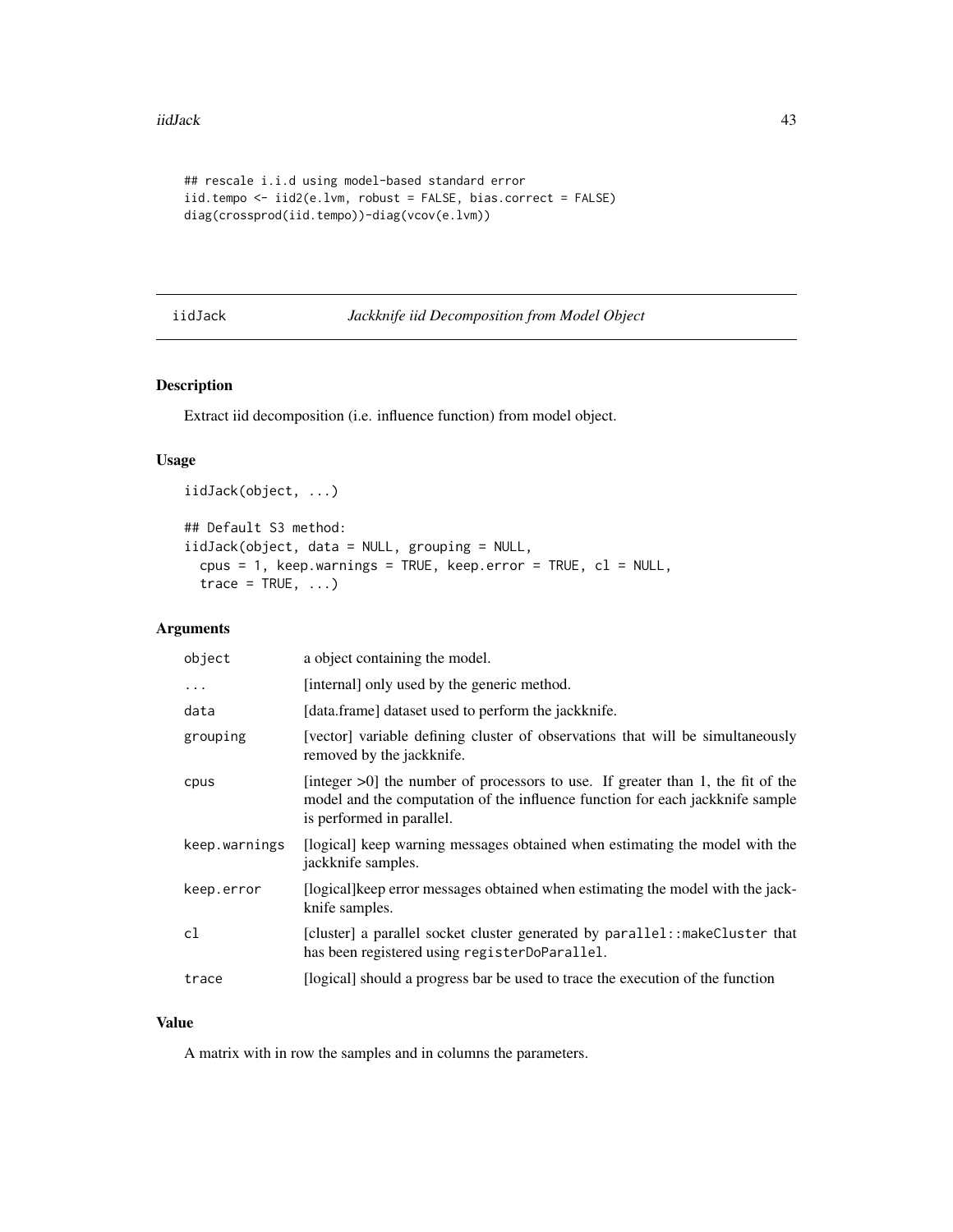44 iidJack sources and the set of the set of the set of the set of the set of the set of the set of the set of the set of the set of the set of the set of the set of the set of the set of the set of the set of the set of t

```
n < -20#### glm ####
set.seed(10)
m \leftarrow \text{lvm}(y \sim x + z)distribution(m, ~y+z) <- binomial.lvm("logit")
d \leq -\text{lava:isim}(m,n)g <- glm(y~x+z,data=d,family="binomial")
iid1 \leftarrow iidJack(g, cpus = 1)
iid2 \leftarrow lava::iid(g)
quantile(iid1-iid2)
vcov(g)
colSums(iid2^2)
colSums(iid1^2)
#### Cox model ####
## Not run:
library(survival)
data(Melanoma, package = "riskRegression")
m \le -\cosh(Surv(time, status==1)^{-1}c1+age, data = Melanoma, x = TRUE, y = TRUE)## require riskRegression > 1.4.3
if(utils::packageVersion("riskRegression") > "1.4.3"){
library(riskRegression)
iid1 <- iidJack(m)
iid2 <- iidCox(m)$IFbeta
apply(iid1,2,sd)
print(iid2)
apply(iid2,2,sd)
 }
## End(Not run)
#### LVM ####
## Not run:
set.seed(10)
mSim <- lvm(c(Y1,Y2,Y3,Y4,Y5) ~ 1*eta)
latent(mSim) <- ~eta
categorical(mSim, K=2) <- ~G
transform(mSim, Id ~ eta) <- function(x){1:NROW(x)}
dW <- lava::sim(mSim, n, latent = FALSE)
dL <- reshape2::melt(dW, id.vars = c("G","Id"),
                      variable.name = "time", value.name = "Y")
dL$time <- gsub("Y","",dL$time)
m1 <- lvm(c(Y1,Y2,Y3,Y4,Y5) ~ 1*eta)
latent(m1) < - ~eta
```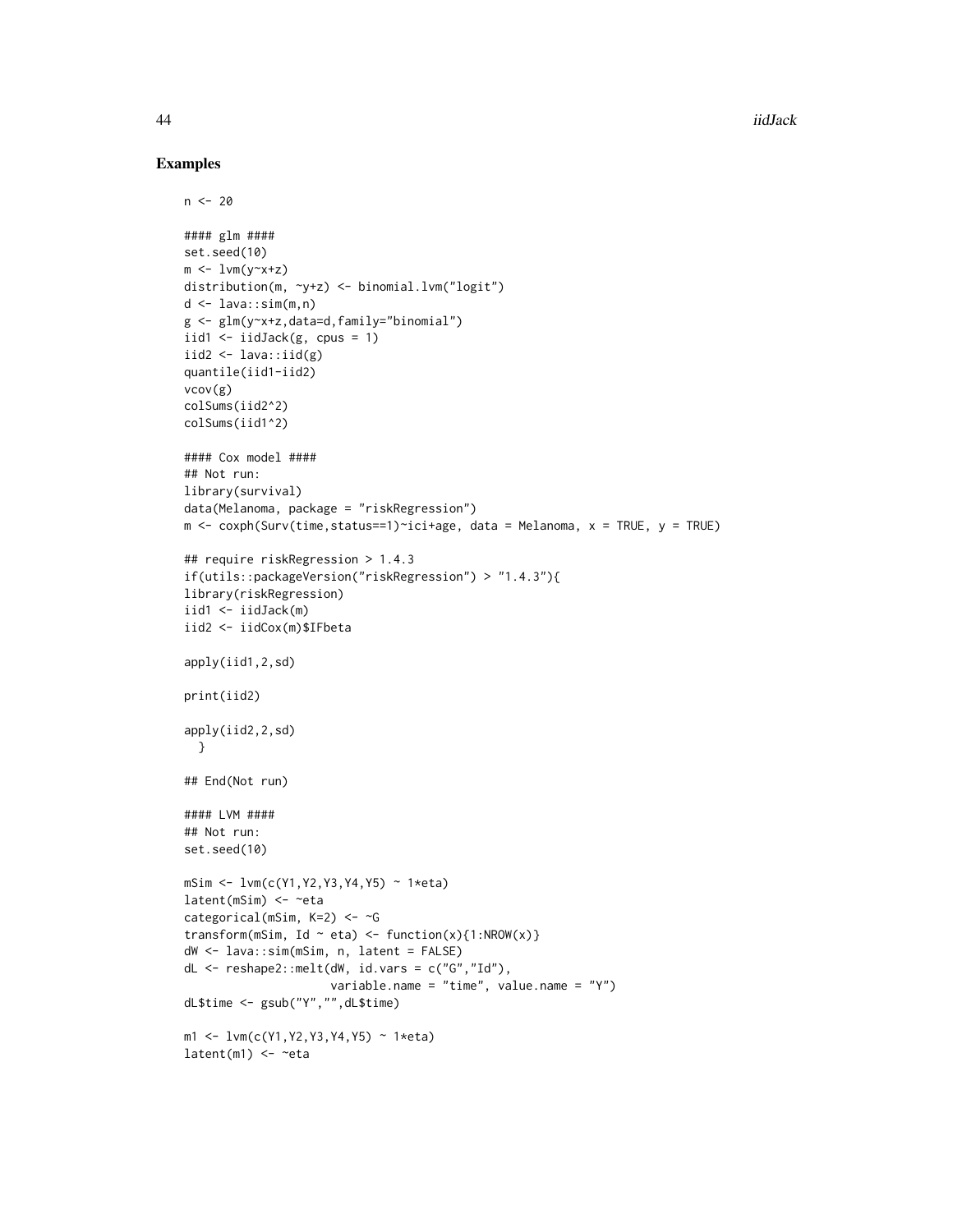#### <span id="page-44-0"></span>information2 45

```
regression(m1) \leq eta \sim G
e \leftarrow estimate(m1, data = dW)
iid1 <- iidJack(e)
iid2 < - iid(e)attr(iid2, "bread") <- NULL
apply(iid1,2,sd)
apply(iid2,2,sd)
quantile(iid2 - iid1)
## End(Not run)
#### lme ####
## Not run:
library(nlme)
e2 <- lme(Y~G+time, random = ~1|Id, weights = varIdent(form =~ 1|Id), data = dL)
e2 <- lmc(Y<sup>o</sup>G, random = ~1|Id, data = dL)iid3 <- iidJack(e2)
apply(iid3,2,sd)
## End(Not run)
```
information2 *Extract The full Information Matrix*

## Description

Extract the full information matrix from a Gaussian linear model.

## Usage

```
information2(object, ...)
## S3 method for class 'lm'
information2(object, ...)
## S3 method for class 'gls'
information2(object, ...)
## S3 method for class 'lme'
information2(object, ...)
## S3 method for class 'lvmfit'
information2(object, ...)
## S3 method for class 'lm2'
```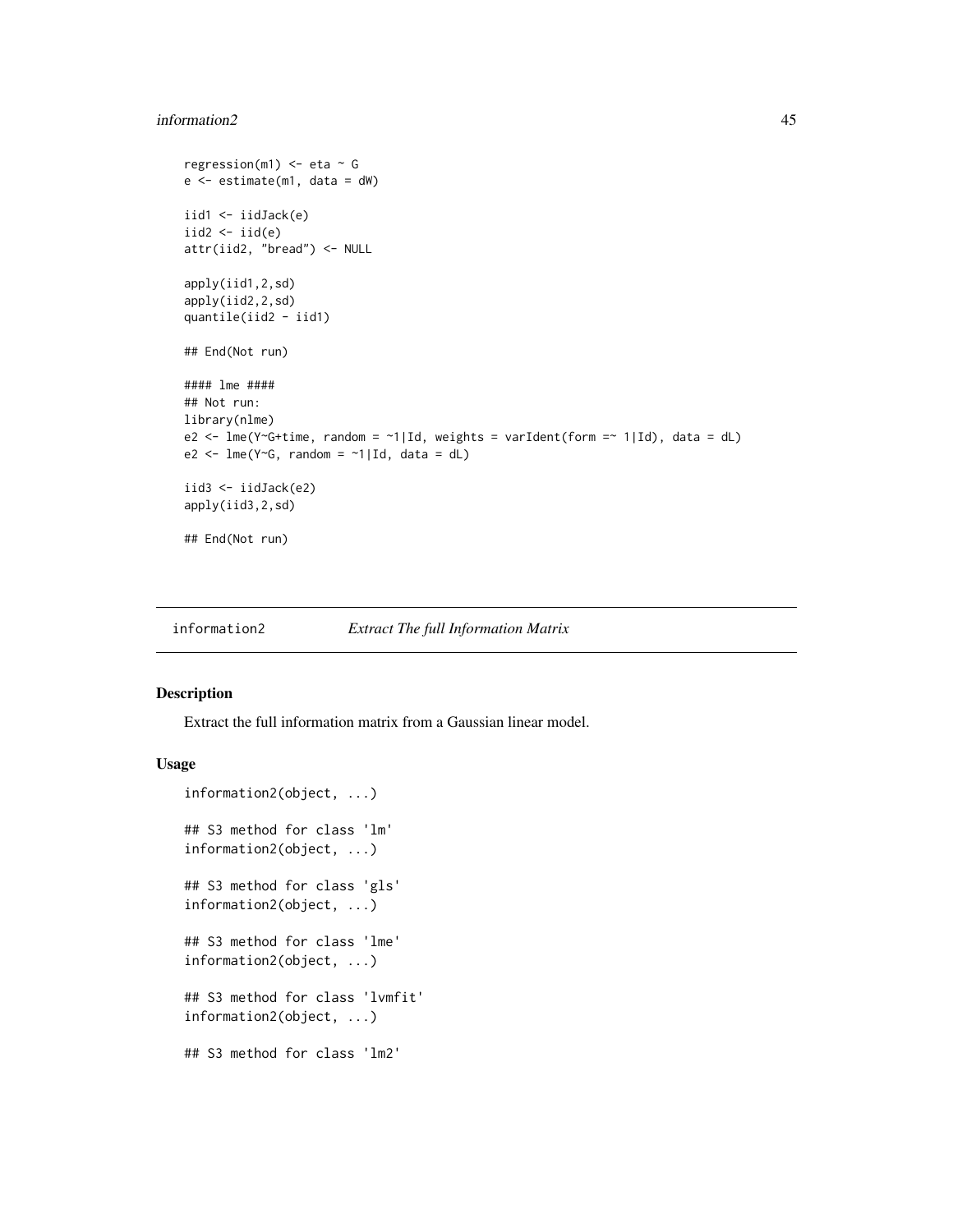```
information2(object, ...)
## S3 method for class 'gls2'
information2(object, ...)
## S3 method for class 'lme2'
information2(object, ...)
## S3 method for class 'lvmfit2'
information2(object, ...)
```
# Arguments

| object                  | a linear model or a latent variable model |
|-------------------------|-------------------------------------------|
| $\cdot$ $\cdot$ $\cdot$ | arguments to be passed to vcov2.          |

## Value

A matrix.

# See Also

[sCorrect](#page-60-0) to obtain lm2, gls2, lme2, or lvmfit2 objects.

```
n <- 5e1
p \le -3X.name <- paste0("X",1:p)
link.lvm <- paste0("Y~",X.name)
formula.lvm <- as.formula(paste0("Y~",paste0(X.name,collapse="+")))
m <- lvm(formula.lvm)
distribution(m,~Id) <- Sequence.lvm(0)
set.seed(10)
d <- lava::sim(m,n)
## linear model
e.lm <- lm(formula.lvm,data=d)
info.tempo <- vcov2(e.lm, bias.correct = TRUE)
info.tempo[names(coef(e.lm)),names(coef(e.lm))] - vcov(e.lm)
## latent variable model
e.lvm <- estimate(lvm(formula.lvm),data=d)
vcov.tempo <- vcov2(e.lvm, bias.correct = FALSE)
round(vcov.tempo %*% information(e.lvm), 5)
```
<span id="page-45-0"></span>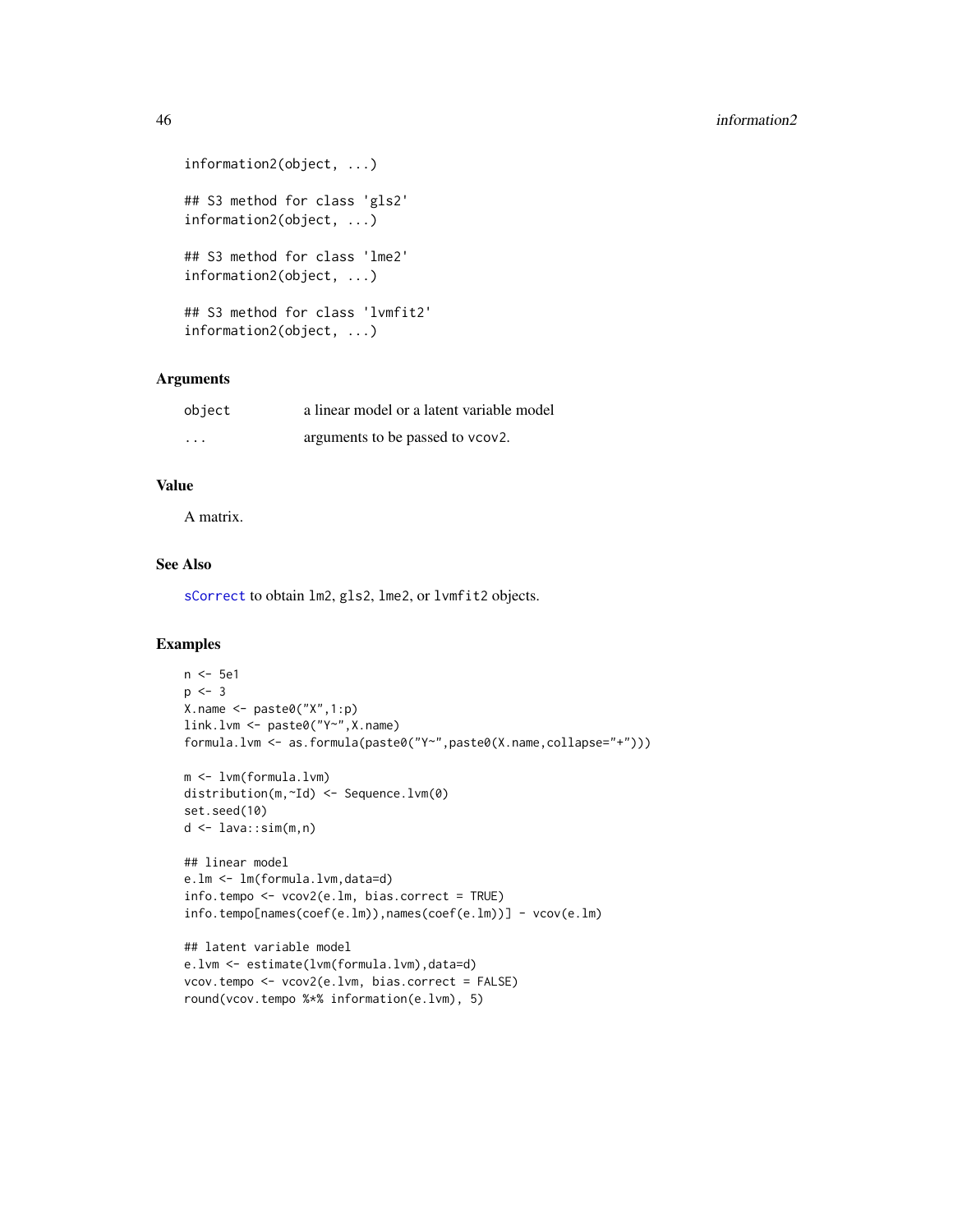<span id="page-46-0"></span>

## Description

Convert var1 and var2 from formula or covariance to character.

# Usage

```
initVarLink(var1, var2, rep.var1 = FALSE, format = "list",
 Slink = c(lava.options()$symbols[1], "~"),
 Scov = lava.options()$symbols[2])
```
initVarLinks(var1, format = "list", ...)

## Arguments

| var1     | [character or formula] the exogenous variable of the new link or a formula de-<br>scribing the link.                                                                                    |
|----------|-----------------------------------------------------------------------------------------------------------------------------------------------------------------------------------------|
| var2     | [character] the endogenous variable of the new link. Disregarded if the argument<br>var1 is a formula.                                                                                  |
| rep.var1 | [logical] should var1 be duplicated to match var2 length. Only active if format<br>$=$ "list".                                                                                          |
| format   | [character] should the name of the variable be returned (format $=$ "list"), a<br>vector of character formula (format = "txt.formula"), or a list of formula<br>$(format = "formula").$ |
| Slink    | [character] the symbol for regression link.                                                                                                                                             |
| Scov     | [character] the symbol for covariance link.                                                                                                                                             |
| $\cdots$ | argument to be passed to init VarLink.                                                                                                                                                  |
|          |                                                                                                                                                                                         |

# Value

See argument format.

```
initVarLink(y \sim x1)initVarLink("y ~ x1")
initVarLink(y \sim x1 + x2)initVarLink("y ~ x1 + x2")initVarLink(y \sim x1 + x2, rep.var1 = TRUE)initVarLink(y \sim x1 + x2, rep.var1 = TRUE, format = "formula")initVariable(y \sim x1 + x2, rep.var1 = TRUE, format = "txt.format")initVarLink("y", "x1", format = "formula")
initVarLink("y \sim x1:0|1")
```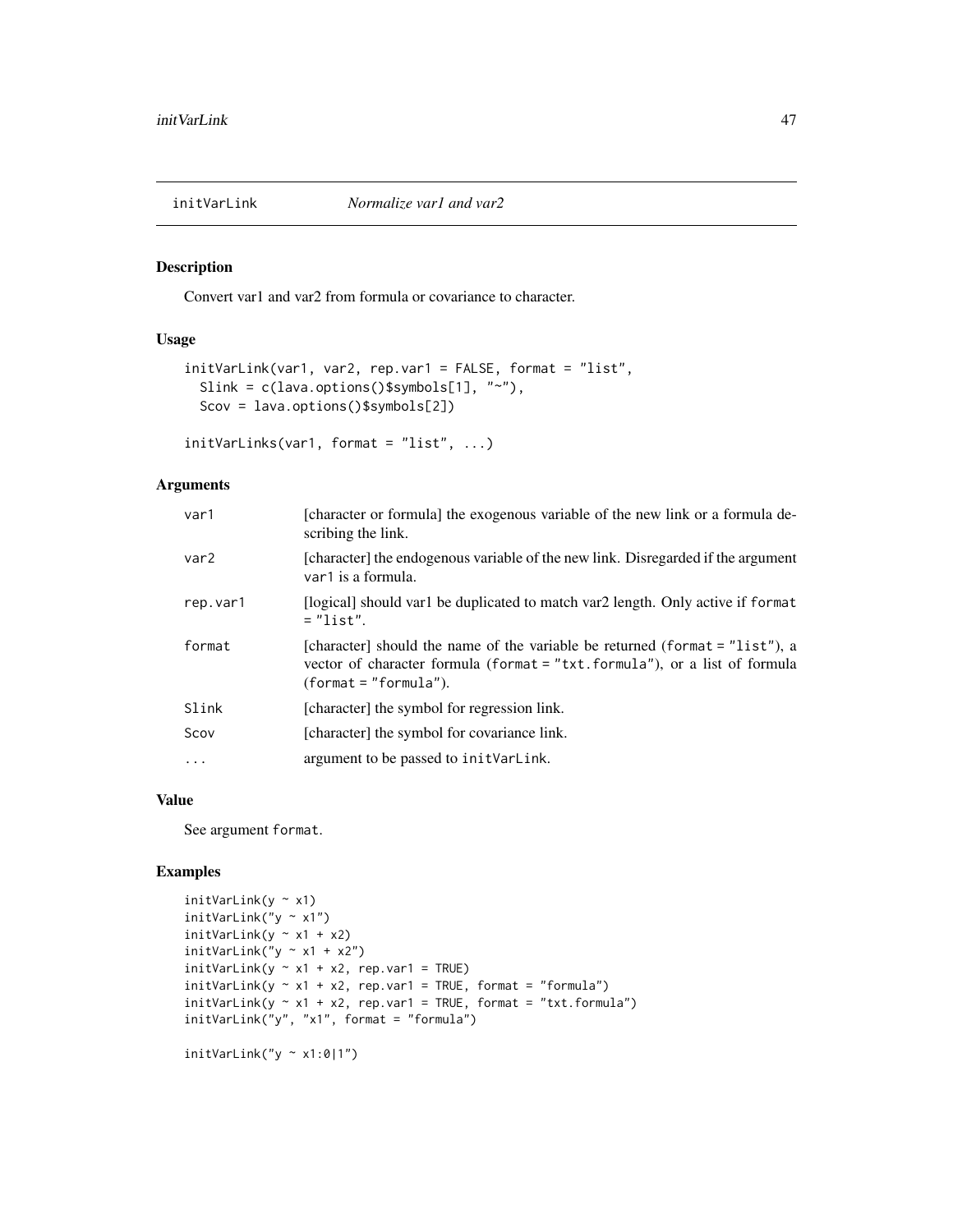```
initVarLinks(y ~ x1)
initVarLinks("y ~ x1")
initVarLinks(c("y ~ x1", "y~ x2"))initVarLinks(c(y \sim x1,y \sim x2))
initVarLinks(c("y ~ x1", "y ~ x2"), format = "formula")
initVarLinks(c(y \sim x1, y \sim x2), format = "formula")
initVarLinks(c("y ~ x1", "y~ x2"), format = "txt.formula")
initVarLinks(c(y \sim x1, y \sim x2), format = "txt.formula")
```
intDensTri *Integrate a Gaussian/Student Density over a Triangle*

# Description

Consider a univariate random variable X, two multivariate random variables Y and Z, and t1 and t2 two real numbers. This function can compute either  $P[|X|>t1,|X|>|Y1|, ..., |X|>|Yp|]$  if zmin is not specified, P[|Z1|<t2,...,|Zq|<t2,|X|>t1,|X]>|Y1|,...,|X]>|Yp|] if zmin is specified.

## Usage

```
intDensTri(mu, Sigma, df, n, x.min, z.max = NULL, type = "double",
 proba.min = 1e-06, prune = NULL, distribution = "pmvnorm")
```
# Arguments

| mu           | [numeric vector] the expectation of the joint distribution.                                                            |
|--------------|------------------------------------------------------------------------------------------------------------------------|
| Sigma        | [matrix] the variance-covariance of the joint distribution.                                                            |
| df           | [integer $> 0$ ] the degree of freedom of the joint Student's t distribution. Only<br>used when distribution="pvmt".   |
| n            | [integer $> 0$ ] number of points for the numerical integration.                                                       |
| x.min        | [numeric] the minimum value along the x axis.                                                                          |
| z.max        | [numeric vector, optional] the maximum value along the z axis. Define the di-<br>mension of Z.                         |
| type         | [character] the type of mesh to be used. Can be $\gamma$ raw $\gamma$ , $\gamma$ double $\gamma$ , or<br>\"fine\".     |
| proba.min    | [numeric 0-1] the probability used to find the maximum value along the x axis.<br>Only used if prune is not specified. |
| prune        | [integer $>0$ ] number of standard deviations after which the domain ends along<br>the x axis.                         |
| distribution | [character] type of joint distribution. Can be "pmvnorm" (normal distribution)<br>or "pvmt" (Student's t distribution) |

<span id="page-47-0"></span>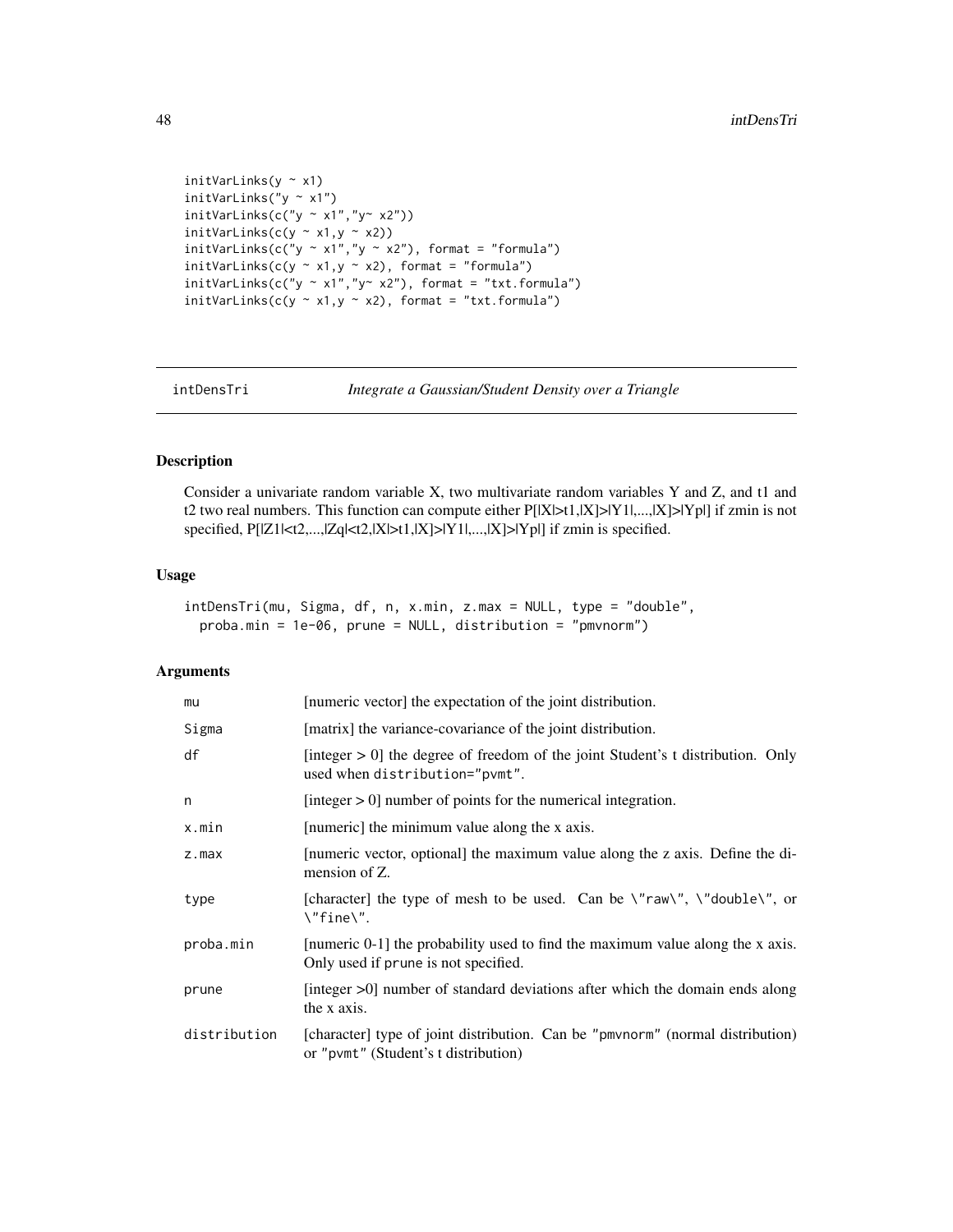## intDensTri 49

# Details

Argument type:

- $\sqrt{n}$  raw $\sqrt{n}$ : mesh with points inside the domain
- \"double\": mesh with points outside the domain
- \"fine\": mesh with points inside the domain plus additional rectangles trying to fill the missing domain.

Argument Sigma and mu: define the mean and variance-covariance of the random variables X, Y, Z (in this order). The length of the argument z.max is used to define the dimension of Z. The dimension of X is always 1.

## Value

A numeric.

```
library(mvtnorm)
p \le -2Sigma \leq diag(p)
mu < - rep(0, p)## bivariate normal distribution
z2 \leq \text{qmvt}(0.975, \text{mean} = \text{mu}, \text{sigma} = \text{Sigma}, \text{df} = 1e3)$quantile
# compute integral
intDensTri(mu = mu, Sigma = Sigma, n=5, x.min=0, type = "fine")$value-1/2
intDensTri(mu = mu, Sigma = Sigma, n=30, x.min=0, type = "raw")$value-1/2
intDensity(mu = mu, Sigma = Sigma, n=50, x.min=0, type = "raw")\$value-1/2intDensTri(mu = mu, Sigma = Sigma, df = 5, n=5, x.min=0, distribution = "pmvt")$value-1/2
res <- intDensTri(mu = mu, Sigma = Sigma, df = 5, n=10, x.min=0, distribution = "pmvt")
res$value-1/2
ggplot2::autoplot(res)
## trivariate normal distribution
## Not run:
p \le -3Sigma \leftarrow diag(p)
mu < - rep(0, p)res2 \le intDensTri(mu = mu, Sigma = Sigma, n=5, x.min = 0, z.max = 10)
ggplot2::autoplot(res2)
ggplot2::autoplot(res2, coord.plot = c("x","z1"))
res2
## End(Not run)
#### when the distribution is far from 0
```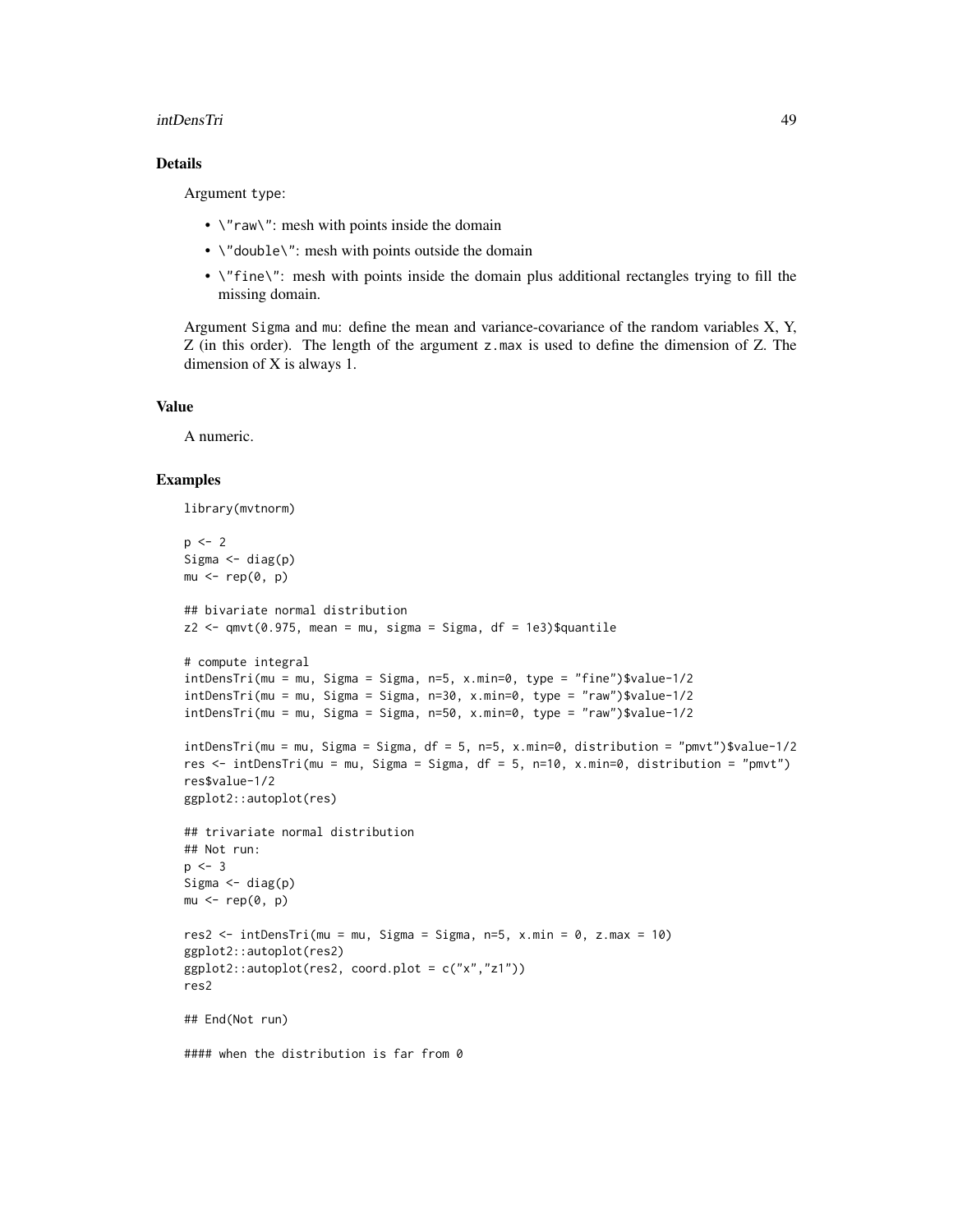```
## Not run:
eq1 <- intDensTri(mu = c(10, 0), Sigma = diag(1,2),
                   x.min = 2, n=10)
eq1$value-1
ggplot2::autoplot(eq1)
eq2 \le - \text{ intDensTri}(\text{mu} = c(10, 0, 0), \text{ Sigma} = \text{diag}(1, 3),x.min=2, z.max = 10, type = "raw",n=10)
ggplot2::author[eq2, coord.plot = c("y1", "z1"))eq2$value-1
## more variables
p \le -5Sigma \leftarrow diag(p)
mu < - rep(0, p)res2 <- intDensTri(mu = mu, Sigma = Sigma, n=5, x.min = 1, z.max = c(2,2))
res2$grid
## End(Not run)
```
lavaSearch2 *Tools for Model Specification in the Latent Variable Framework*

# Description

The package contains three main functionalities:

- [compare2](#page-21-0), [summary2](#page-65-0): Wald tests/robust Wald tests/F-tests/robust F-tests with improved control of the type 1 error in small samples.
- [glht2](#page-38-0): adjustment for multiple comparisons when doing inference for multiple latent variable models.
- [modelsearch2](#page-53-0): searching for local dependencies with adjustment for multiple comparisons.

It contains other useful functions such as:

- [calibrateType1](#page-10-0): simulation study of the type 1 error of Wald tests.
- [createContrast](#page-24-0): user-friendly function generating a contrast matrix.
- [getVarCov2](#page-36-0): reconstruct the conditional variance covariance matrix.
- [iidJack](#page-42-0): extract the jackknife iid decomposition.

<span id="page-49-0"></span>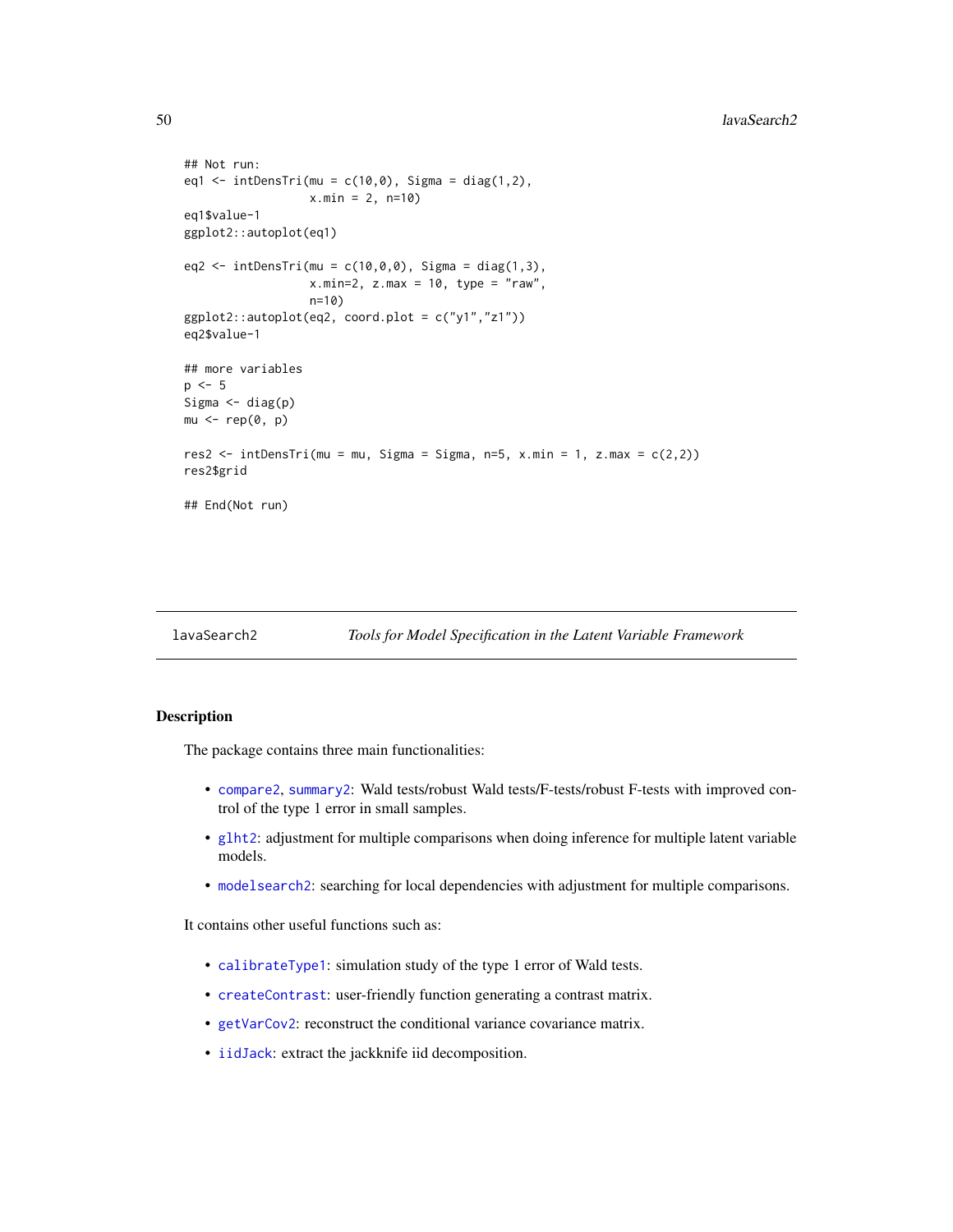## <span id="page-50-0"></span>leverage2 51

## Details

The latent variable models (LVM) considered in this package can be written as a measurement model:

$$
Y_i = \nu + \eta_i \Lambda + X_i K + \epsilon_i
$$

and a structural model:

$$
\eta_i = \alpha + \eta_i B + X_i \Gamma + \zeta_i
$$

where  $\Sigma$  is the variance covariance matrix of the residuals  $\epsilon$ , and  $\Psi$  is the variance covariance matrix of the residuals  $\zeta$ .

The corresponding conditional mean is:

$$
\mu_i(\theta) = E[Y_i|X_i] = \nu + (\alpha + X_i\Gamma)(1 - B)^{-1}\Lambda + X_iK
$$

$$
\Omega(\theta) = Var[Y_i|X_i] = \Lambda^t(1 - B)^{-t}\Psi(1 - B)^{-1}\Lambda + \Sigma
$$

The package aims to provides tool for testing linear hypotheses on the model coefficients  $\nu$ ,  $\Lambda$ ,  $K$ , Σ,  $\alpha$ , B, Γ, Ψ. Searching for local dependency enable to test whether the proposed model is too simplistic and if so to identify which additional coefficients should be added to the model.

## Limitations

'lavaSearch2' has been design for Gaussian latent variable models. This means that it may not work / give valid results:

- in presence of censored or binary outcomes.
- with stratified models (i.e. object of class multigroup).

leverage2 *Extract Leverage Values*

## Description

Extract leverage values from a Gaussian linear model.

## Usage

```
leverage2(object, ...)
## S3 method for class 'lm'
leverage2(object, param = NULL, data = NULL, ...)## S3 method for class 'gls'
leverage2(object, param = NULL, data = NULL, ...)
## S3 method for class 'lme'
leverage2(object, param = NULL, data = NULL, ...)
```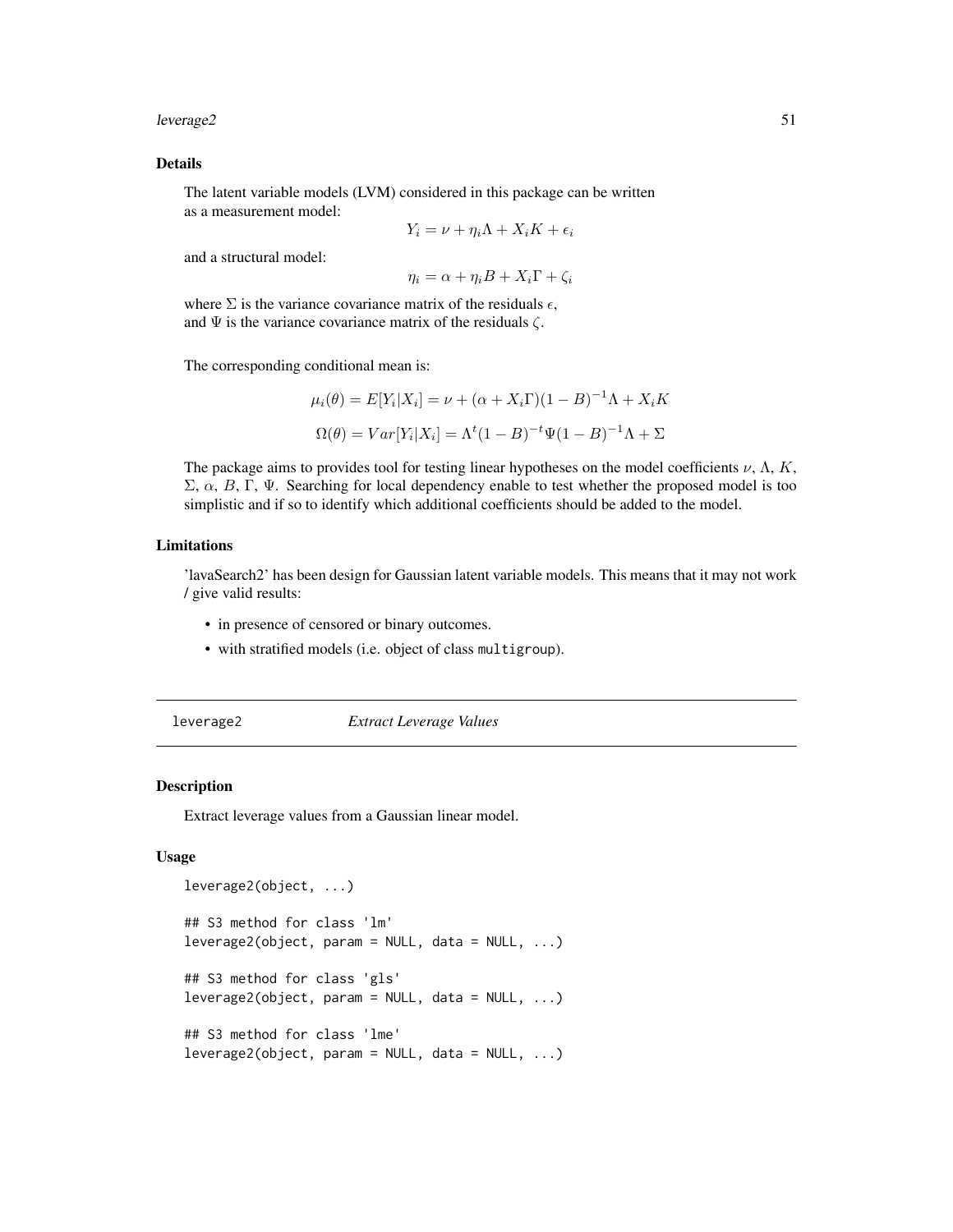```
## S3 method for class 'lvmfit'
leverage2(object, param = NULL, data = NULL, ...)## S3 method for class 'lm2'
leverage2(object, param = NULL, data = NULL, ...)
## S3 method for class 'gls2'
leverage2(object, param = NULL, data = NULL, ...)## S3 method for class 'lme2'
leverage2(object, param = NULL, data = NULL, ...)
## S3 method for class 'lvmfit2'
leverage2(object, param = NULL, data = NULL, ...)
```
## Arguments

| object   | a lm2, gls2, lme2, or lvmfit2 object. |
|----------|---------------------------------------|
| $\cdots$ | arguments to be passed to scorrect.   |
| param    | [optional] the fitted parameters.     |
| data     | [optional] the data set.              |

## Details

The leverage are defined as the partial derivative of the fitted values with respect to the observations.

$$
leverage_i = \frac{\partial \hat{Y}_i}{\partial Y_i}
$$

See Wei et al. (1998).

If argument p or data is not null, then the small sample size correction is recomputed to correct the residuals.

# Value

a matrix containing the leverage relative to each sample (in rows) and each endogenous variable (in column).

## References

Bo-Cheng Wei et al., Generalized Leverage and its applications (1998), Scandinavian Journal of Statistics 25:1:25-37.

## See Also

[sCorrect](#page-60-0) to obtain lm2, gls2, lme2, or lvmfit2 objects.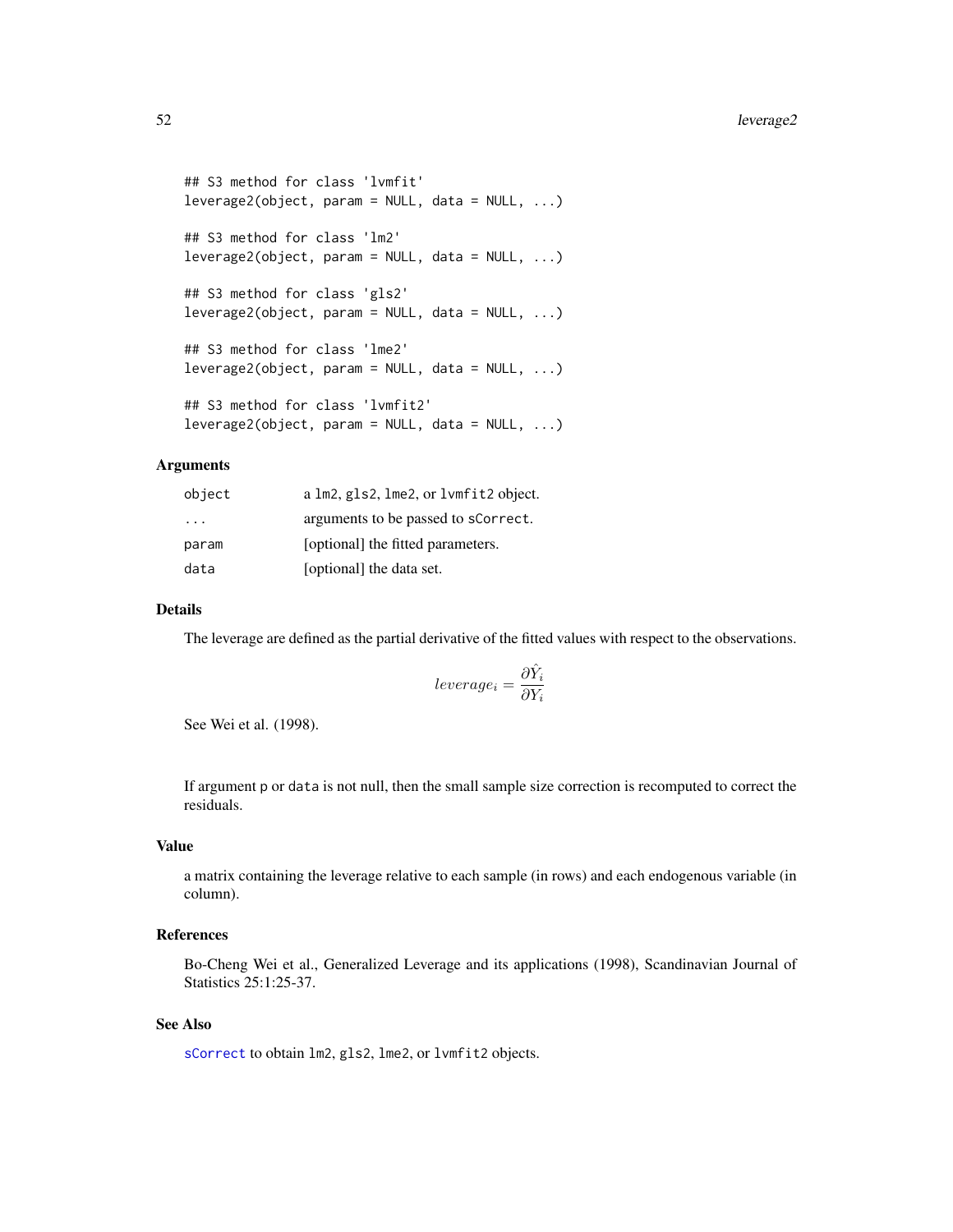# <span id="page-52-0"></span>matrixPower 53

# Examples

```
## simulate data
set.seed(10)
m <- lvm(Y1~eta,Y2~eta,Y3~eta)
latent(m) \leftarrow \text{~}etad <- lava::sim(m,20, latent = FALSE)
## standard linear model
e.lm <- lm(Y1~Y2, data = d)
sCorrect(e.lm) <- TRUE
range(as.double(leverage2(e.lm)) - influence(e.lm)$hat)
## latent variable model
e.lvm <- estimate(m, data = d)
sCorrect(e.lvm) <- TRUE
leverage2(e.lvm)
```
matrixPower *Power of a Matrix*

# Description

Compute the power of a matrix.

## Usage

```
matrixPower(object, power, symmetric, tol = 1e-12,
 print.warning = TRUE)
```
## Arguments

| object        | a matrix.                                                                                      |
|---------------|------------------------------------------------------------------------------------------------|
| power         | [numeric] power to be applied to the matrix.                                                   |
| symmetric     | [logical] is the matrix symmetric? Argument passed to the function eigen.                      |
| tol           | [numeric $>0$ ] the threshold under which the eigenvalues are set to 0.                        |
| print.warning | [logical] should a warning be print when some or the eigenvalues are not strictly<br>positive. |

# Value

A matrix.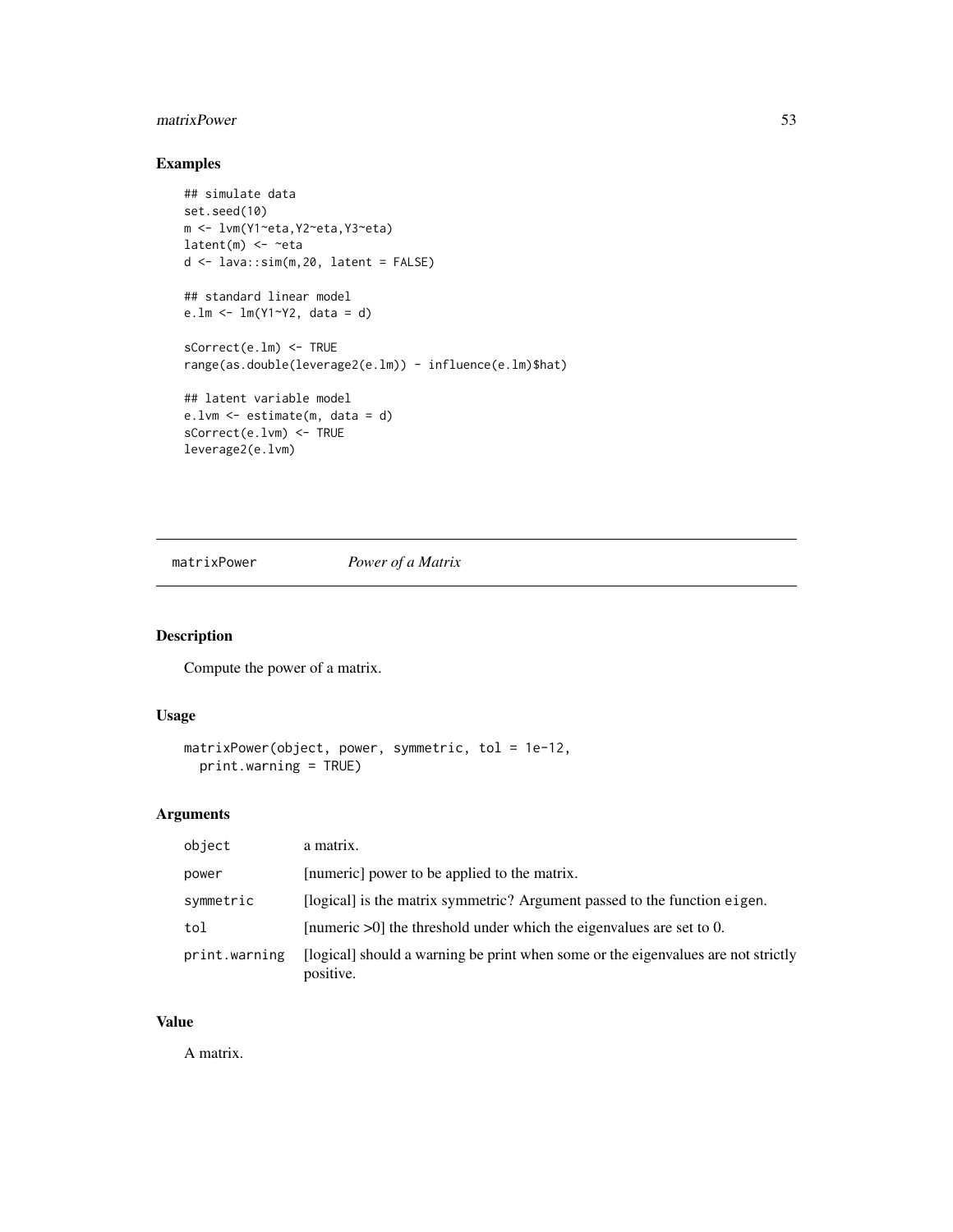## Examples

```
## symmetric matrix
set.seed(10)
M <- matrix(rnorm(20*6),20,6)
Sigma <- var(M)
Sigma.half <- matrixPower(Sigma, power = 1/2, symmetric = TRUE)
round(Sigma.half %*% Sigma.half - Sigma,5)
iSigma <- matrixPower(Sigma, power = -1, symmetric = TRUE)
round(iSigma %*% Sigma,5)
iSigma.half <- matrixPower(Sigma, power = -1/2, symmetric = TRUE)
round(iSigma.half %*% iSigma.half - iSigma,5)
## non symmetric matrix
set.seed(10)
M \leq - matrix(abs(rnorm(9)), 3, 3) + diag(1,3,3)
M-t(M)iM <- matrixPower(M, power = -1, symmetric = FALSE)
round(iM %*% M,5)
iM.half \le- matrixPower(M, power = -1/2, symmetric = FALSE)
round(iM.half %*% iM.half %*% M,5)
```
<span id="page-53-0"></span>

| modelsearch2 | Data-driven Extension of a Latent Variable Model |
|--------------|--------------------------------------------------|
|--------------|--------------------------------------------------|

## Description

Procedure adding relationship between variables that are supported by the data.

#### Usage

```
modelsearch2(object, link, data, method.p.adjust, type.information, alpha,
  nStep, na.omit, trace, cpus)
## S3 method for class 'lvmfit'
```

```
modelsearch2(object, link = NULL, data = NULL,
 method.p.adjust = "fastmax", type.information = "E", alpha = 0.05,
 nStep = NULL, na.omit = TRUE, trace = TRUE, cpus = 1)
```
## Arguments

| object | a lvmfit object.                                                                                                                                                                                                    |
|--------|---------------------------------------------------------------------------------------------------------------------------------------------------------------------------------------------------------------------|
| link   | [character, optional for 1 vmf it objects] the name of the additional relationships<br>to consider when expanding the model. Should be a vector containing strings<br>like " $Y \sim X$ ". See the details section. |
|        |                                                                                                                                                                                                                     |

<span id="page-53-1"></span>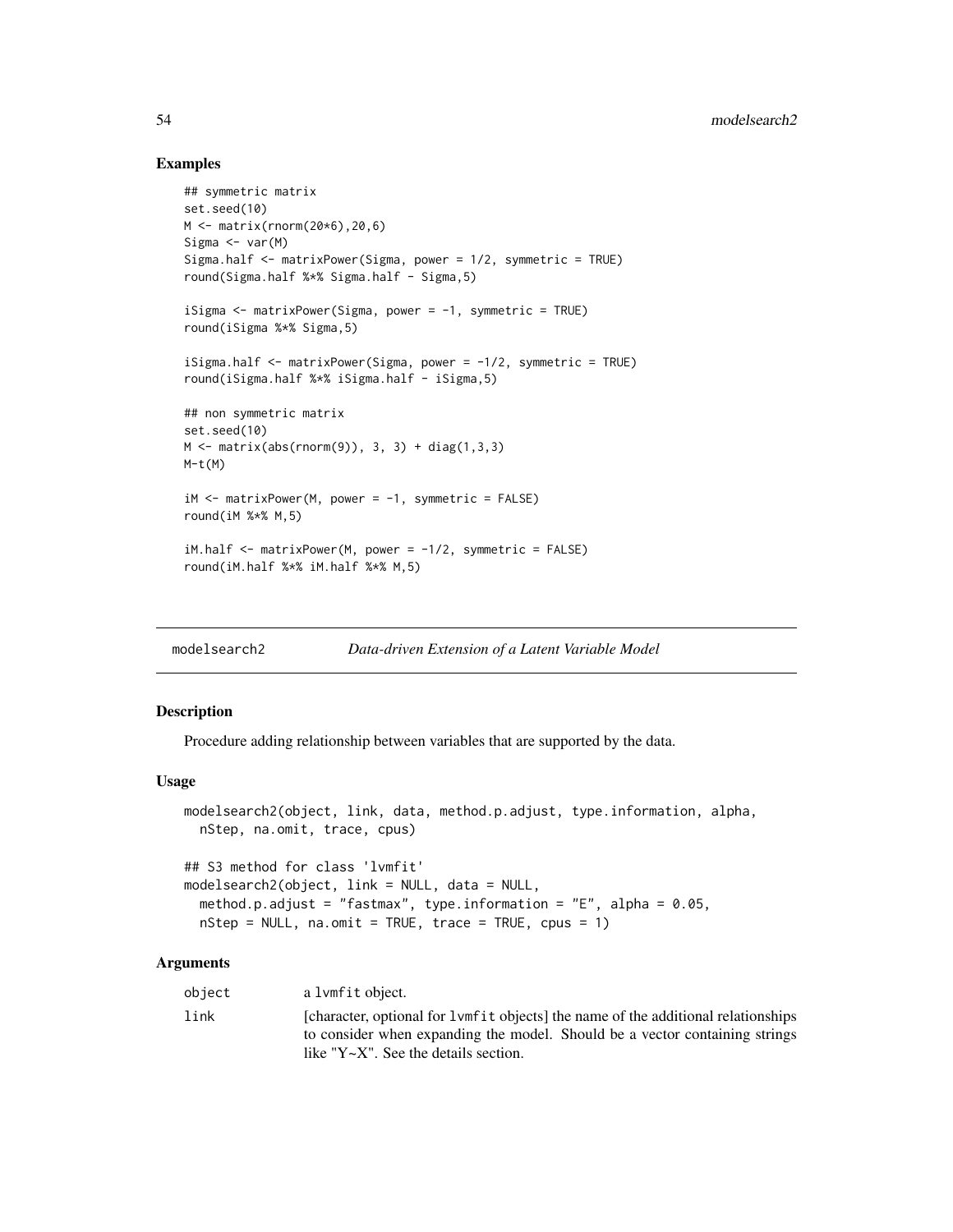## modelsearch2 55

| data             | [data.frame, optional] the dataset used to identify the model                                                                                                                                                 |  |  |
|------------------|---------------------------------------------------------------------------------------------------------------------------------------------------------------------------------------------------------------|--|--|
| method.p.adjust  |                                                                                                                                                                                                               |  |  |
|                  | [character] the method used to adjust the p. values for multiple comparisons. Can<br>be any method that is valid for the stats: : p. adjust function (e.g. "fdr"). Can<br>also be "max", "fastmax", or "gof". |  |  |
| type.information |                                                                                                                                                                                                               |  |  |
|                  | [character] the method used by $l$ ava:: information to compute the information<br>matrix.                                                                                                                    |  |  |
| alpha            | [numeric 0-1] the significance cutoff for the p-values. When the p-value is be-<br>low, the corresponding link will be added to the model and the search will con-<br>tinue. Otherwise the search will stop.  |  |  |
| nStep            | the maximum number of links that can be added to the model.                                                                                                                                                   |  |  |
| $na.$ omit       | should tests leading to NA for the test statistic be ignored. Otherwise this will<br>stop the selection process.                                                                                              |  |  |
| trace            | [logical] should the execution of the function be traced?                                                                                                                                                     |  |  |
| cpus             | the number of cpus that can be used for the computations.                                                                                                                                                     |  |  |

## Details

method.p.adjust = "max" computes the p-values based on the distribution of the max statistic. This max statistic is the max of the square root of the score statistic. The p-value are computed integrating the multivariate normal distribution.

method.p.adjust = "fastmax" only compute the p-value for the largest statistic. It is faster than "max" and lead to identical results.

method.p.adjust = "gof" keep adding links until the chi-squared test (of correct specification of the covariance matrix) is no longer significant.

## Value

A list containing:

- sequenceTest: the sequence of test that has been performed.
- sequenceModel: the sequence of models that has been obtained.
- sequenceQuantile: the sequence of rejection threshold. Optional.
- sequenceIID: the influence functions relative to each test. Optional.
- sequenceSigma: the covariance matrix relative to each test. Optional.
- initialModel: the model before the sequential search.
- statistic: the argument statistic.
- method.p.adjust: the argument method.p.adjust.
- alpha: [numeric 0-1] the significance cutoff for the p-values.
- cv: whether the procedure has converged.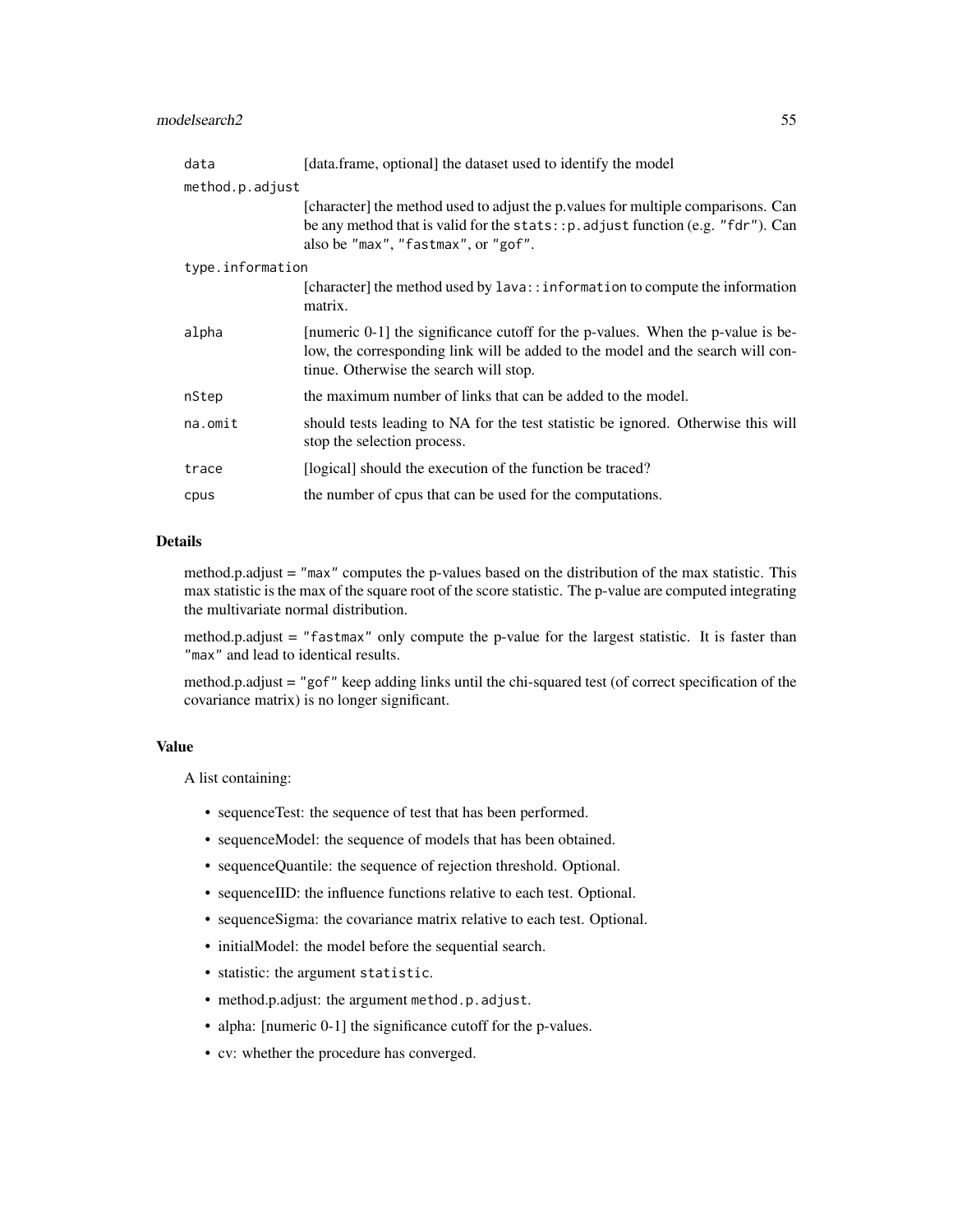```
## simulate data
mSim < 1vm()regression(mSim) \leftarrow c(y1, y2, y3, y4)~u
regression(mSim) <- u~x1+x2
categorical(mSim,labels=c("A","B","C")) <- "x2"
latent(mSim) < -\sim ucovariance(mSim) <- y1~y2
transform(mSim, Id\sim u) <- function(x){1:NROW(x)}
df.data <- lava::sim(mSim, n = 1e2, latent = FALSE)
## only identifiable extensions
m \leftarrow \text{lvm}(c(y1, y2, y3, y4)~u)
latent(m) \leftarrow \sim uaddvar(m) < -x1+x2e <- estimate(m, df.data)
## Not run:
resSearch <- modelsearch(e)
resSearch
resSearch2 <- modelsearch2(e, nStep = 2)
resSearch2
## End(Not run)
## some extensions are not identifiable
m < -1vm(c(y1,y2,y3)~u)
latent(m) <- ~u
addvar(m) \le -x1+x2e <- estimate(m, df.data)
## Not run:
resSearch <- modelsearch(e)
resSearch
resSearch2 <- modelsearch2(e)
resSearch2
## End(Not run)
## for instance
mNI <- lvm(c(y1,y2,y3)~u)
latent(mNI) < -\sim ucovariance(mNI) <- y1~y2
## estimate(mNI, data = df.data)
## does not converge
```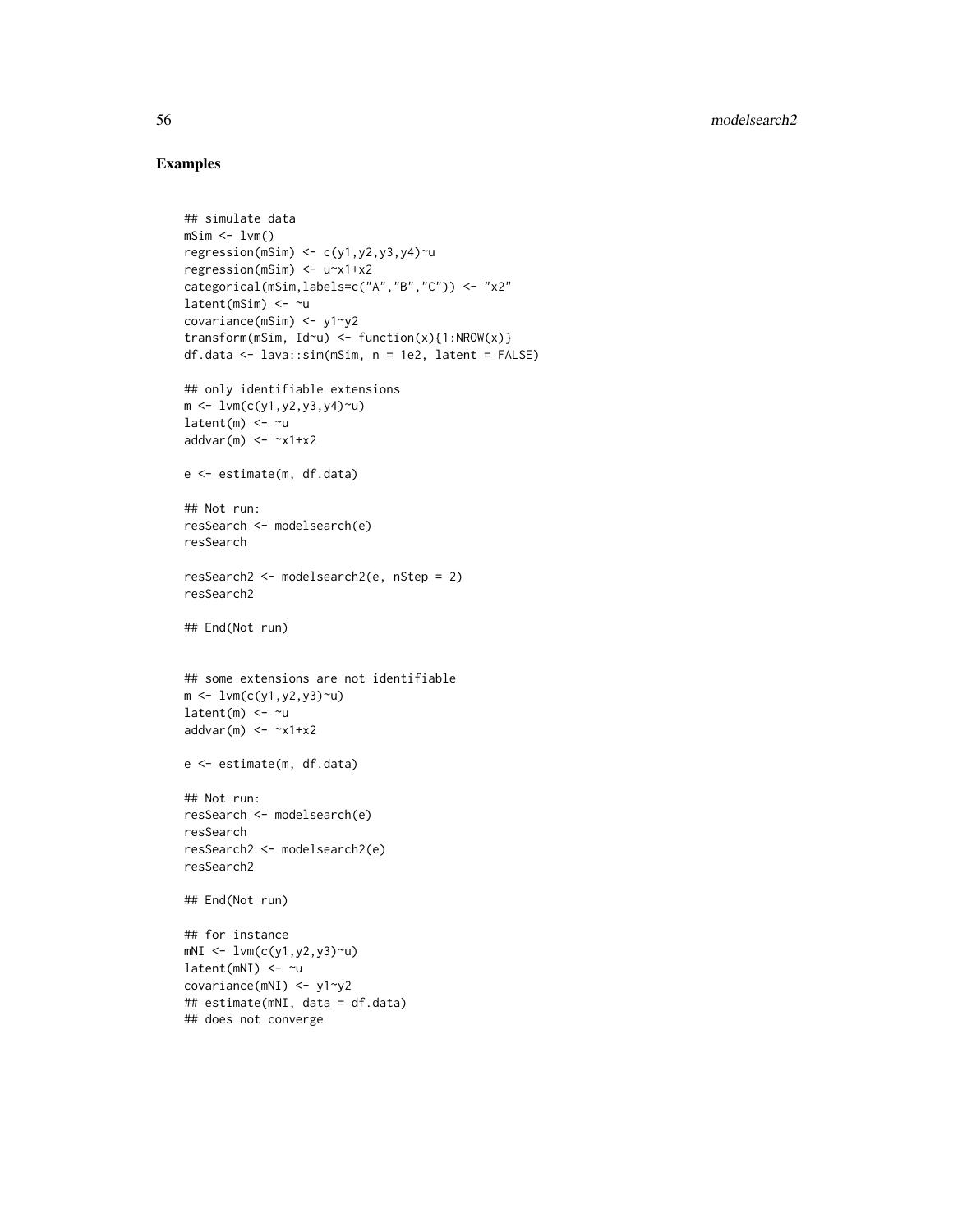<span id="page-56-0"></span>nStep *Find the Number of Steps Performed During the Sequential Testing*

# Description

Find the number of steps performed during the sequential testing.

# Usage

nStep(object)

## S3 method for class 'modelsearch2' nStep(object)

# Arguments

object a modelsearch2 object.

## Value

an integer.

# Examples

```
## Not run:
mSim <- lvm(Y~G+X1+X2)
addvar(mSim) <- ~Z1+Z2+Z3+Z4+Z5+Z6
df.data <- lava::sim(mSim, 1e2)
mBase <- lvm(Y~G)
addvar(mBase) <- ~X1+X2+Z1+Z2+Z3+Z4+Z5+Z6
e.lvm <- estimate(mBase, data = df.data)
res <- modelsearch2(e.lvm, method.p.adjust = "holm")
nStep(res)
```
## End(Not run)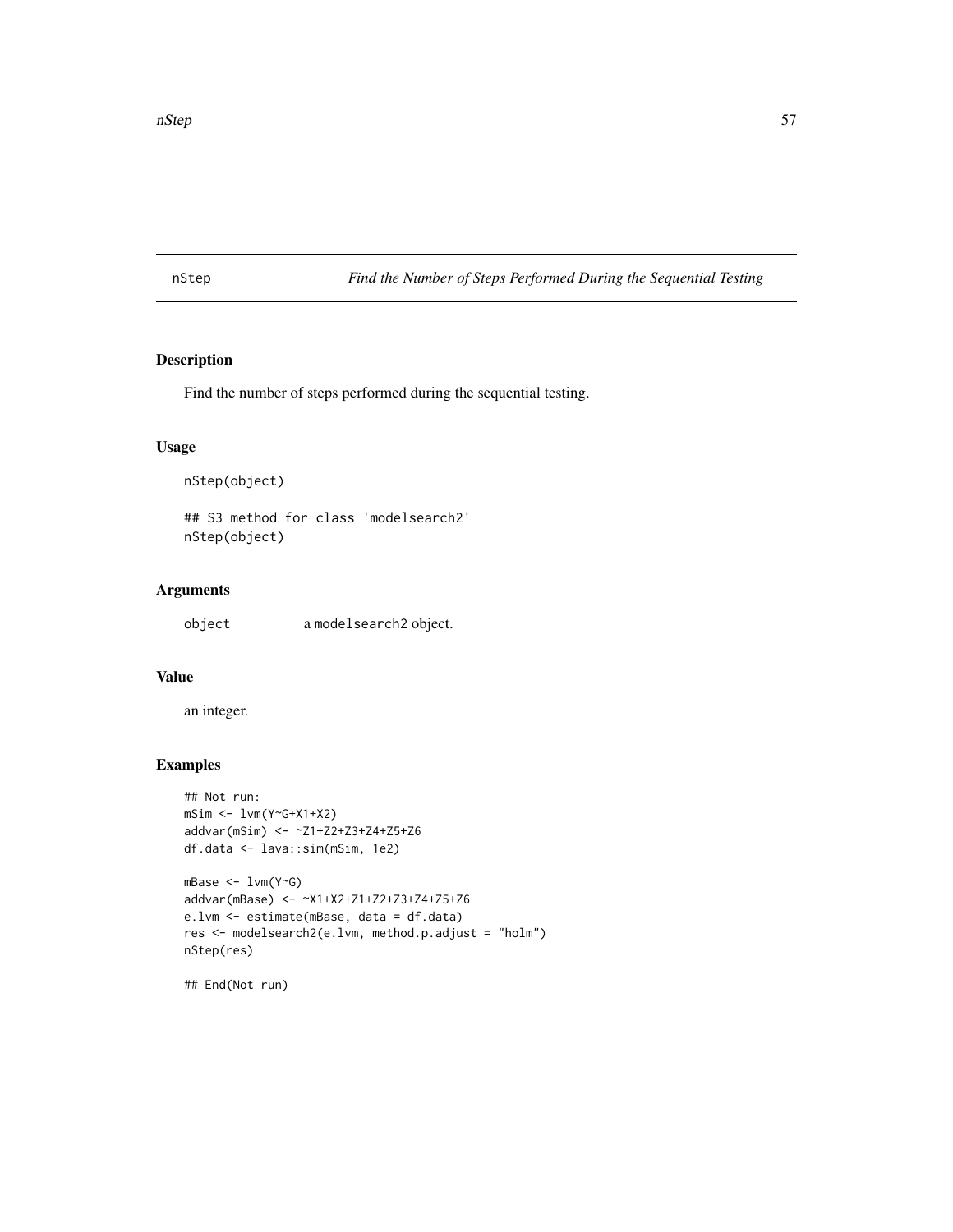<span id="page-57-0"></span>

## Description

Extract correct residuals from a gaussian linear model.

## Usage

```
residuals2(object, param, data, type)
## S3 method for class 'lm2'
residuals2(object, param = NULL, data = NULL,
  type = "response")
## S3 method for class 'gls2'
residuals2(object, param = NULL, data = NULL,
  type = "response")
## S3 method for class 'lme2'
residuals2(object, param = NULL, data = NULL,
  type = "response")
## S3 method for class 'lvmfit2'
residuals2(object, param = NULL, data = NULL,
  type = "response")
```
## **Arguments**

| object | a lm2, gls2, lme2, or lvmfit2 object.                                                                                                                         |
|--------|---------------------------------------------------------------------------------------------------------------------------------------------------------------|
| param  | [named numeric vector] the fitted parameters.                                                                                                                 |
| data   | [data.frame] the data set.                                                                                                                                    |
| type   | [character] the type of residual to extract: "response" for raw residuals, "studentized"<br>for studentized residuals, "normalized" for normalized residuals. |

## Details

If argument p or data is not null, then the small sample size correction is recomputed to correct the residuals.

The raw residuals are defined by observation minus the fitted value:

$$
\varepsilon = (Y_1 - \mu_1, ..., Y_m - \mu_m)
$$

The studentized residuals divided the raw residuals relative to each endogenous variable by the modeled variance of the endogenous variable.

$$
\varepsilon_{stud} = (\frac{Y_1 - \mu_1}{\sigma_1}, ..., \frac{Y_m - \mu_m}{\sigma_m})
$$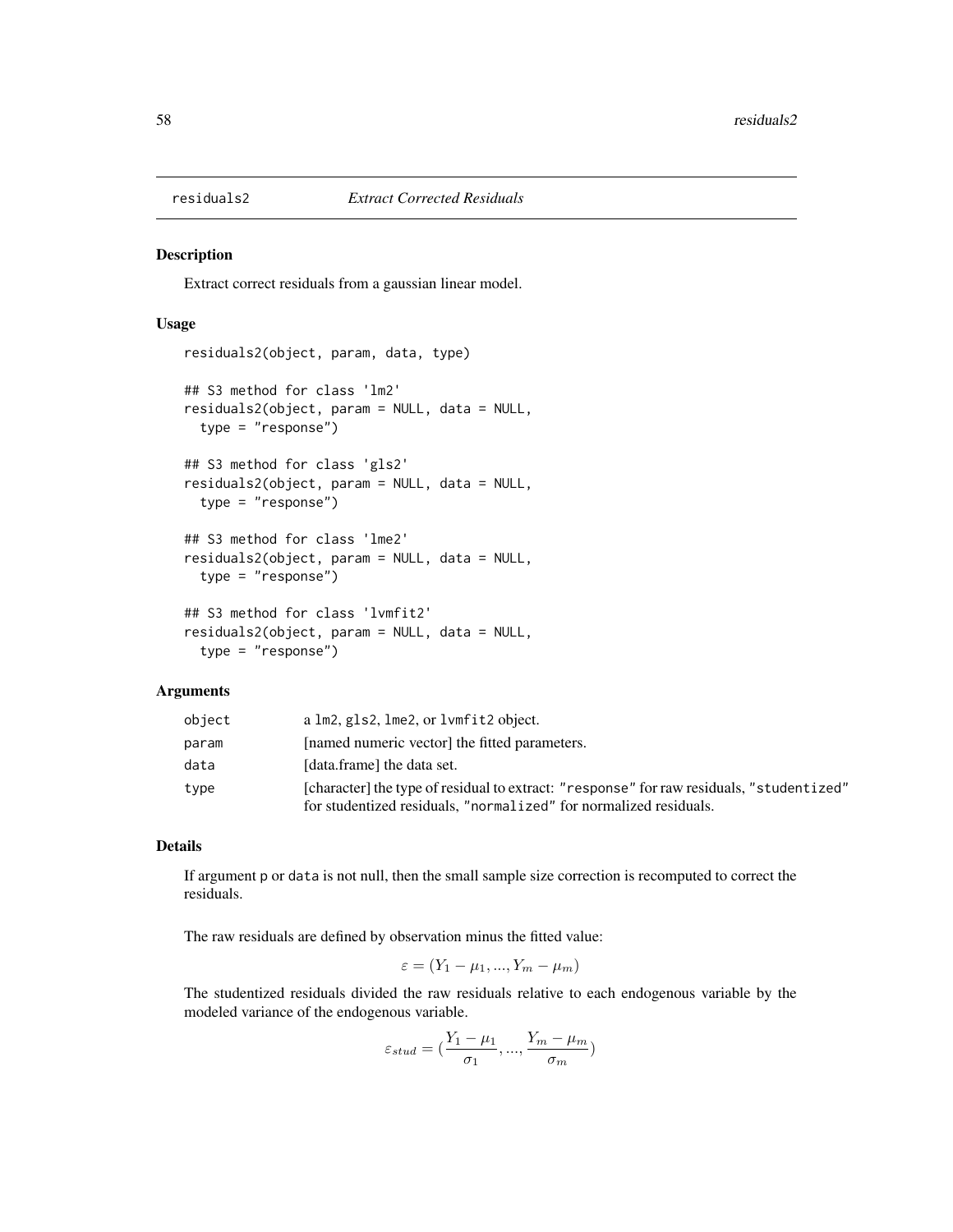#### <span id="page-58-0"></span> $\sec 2$  59

The normalized residuals multiply the raw residuals by the inverse of the square root of the modeled residual variance covariance matrix.

$$
\varepsilon_{norm}=\varepsilon \Omega^{-1/2}
$$

## Value

a matrix containing the residuals relative to each sample (in rows) and each endogenous variable (in column).

## See Also

[sCorrect](#page-60-0) to obtain lm2, gls2, lme2, or lvmfit2 objects.

#### Examples

```
## simulate data
set.seed(10)
m <- lvm(Y1~eta,Y2~eta,Y3~eta)
latent(m) \leftarrow \neg etad <- lava::sim(m,20, latent = FALSE)
## standard linear model
e.lm <- lm(Y1~Y2, data = d)
sCorrect(e.lm) <- TRUE
sigma(e.lm)^2
mean(residuals(e.lm)^2)
mean(residuals2(e.lm)^2)
## latent variable model
e.lvm <- estimate(m, data = d)
sCorrect(e.lvm) <- TRUE
mean(residuals2(e.lvm)^2)
```
## score2 *Extract the Individual Score*

#### Description

Extract the individual score from a Gaussian linear model.

# Usage

```
score2(object, ...)
## S3 method for class 'lm'
score2(object, param = NULL, data = NULL,
 bias.correct = TRUE, ...)
```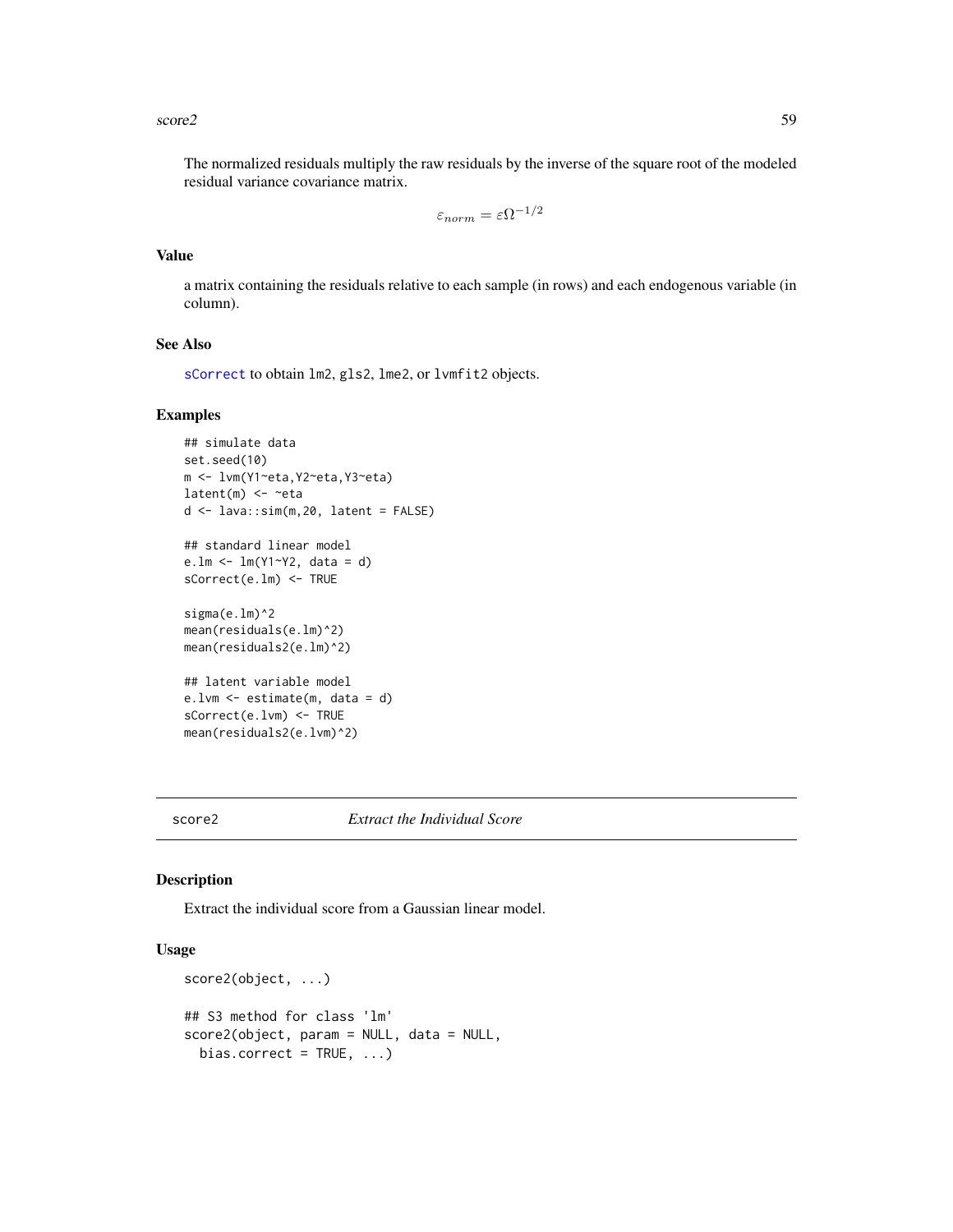```
## S3 method for class 'gls'
score2(object, param = NULL, data = NULL,
 bias.correct = TRUE, ...)
## S3 method for class 'lme'
score2(object, param = NULL, data = NULL,
 bias.correct = TRUE, ...)
## S3 method for class 'lvmfit'
score2(object, param = NULL, data = NULL,
 bias.correct = TRUE, ...)
## S3 method for class 'lm2'
score2(object, param = NULL, data = NULL, ...)## S3 method for class 'gls2'
score2(object, param = NULL, data = NULL, ...)## S3 method for class 'lme2'
score2(object, param = NULL, data = NULL, ...)## S3 method for class 'lvmfit2'
score2(object, param = NULL, data = NULL, ...)
```
# Arguments

| object       | a linear model or a latent variable model                                                                                                                                       |
|--------------|---------------------------------------------------------------------------------------------------------------------------------------------------------------------------------|
| $\cdots$     | arguments to be passed to scorrect.                                                                                                                                             |
| param        | [optional] the fitted parameters.                                                                                                                                               |
| data         | [optional] the data set.                                                                                                                                                        |
| bias.correct | [logical] should the standard errors of the coefficients be corrected for small<br>sample bias? Only relevant if the scorrect function has not yet be applied to<br>the object. |

## Details

If argument p or data is not null, then the small sample size correction is recomputed to correct the influence function.

# Value

A matrix containing the score relative to each sample (in rows) and each model coefficient (in columns).

## See Also

[sCorrect](#page-60-0) to obtain lm2, gls2, lme2, or lvmfit2 objects.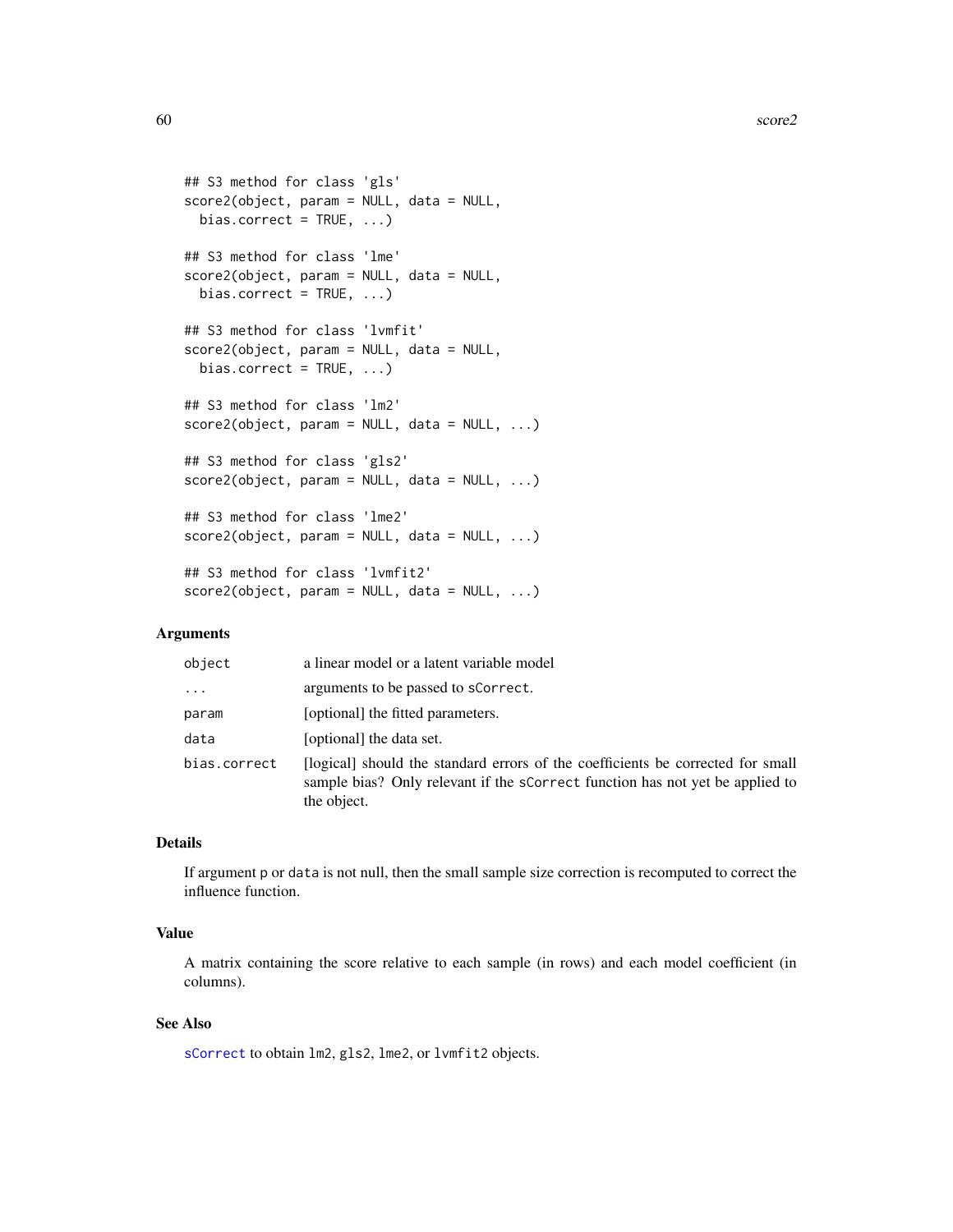### <span id="page-60-1"></span>sCorrect 61

## Examples

```
n <- 5e1
p \le -3X.name \leftarrow paste@(''X'', 1:p)link.lvm <- paste0("Y~",X.name)
formula.lvm <- as.formula(paste0("Y~",paste0(X.name,collapse="+")))
m <- lvm(formula.lvm)
distribution(m,~Id) <- Sequence.lvm(0)
set.seed(10)
d <- lava::sim(m,n)
## linear model
e.lm <- lm(formula.lvm,data=d)
score.tempo <- score2(e.lm, bias.correct = FALSE)
colMeans(score.tempo)
## latent variable model
e.lvm <- estimate(lvm(formula.lvm),data=d)
score.tempo <- score2(e.lvm, bias.correct = FALSE)
range(score.tempo-score(e.lvm, indiv = TRUE))
```
<span id="page-60-0"></span>

```
sCorrect Satterthwaite Correction and Small Sample Correction
```
## Description

Correct the bias of the ML estimate of the variance and compute the first derivative of the information matrix.

## Usage

```
sCorrect(object, adjust.Omega, adjust.n, df, numeric.derivative, param,
  data, tol, n.iter, trace, ...)
## S3 method for class 'lm'
sCorrect(object, adjust.Omega = TRUE, adjust.n = TRUE,
  df = TRUE, numeric.derivative = FALSE, param = NULL, data = NULL,
  tol = 1e-05, n.iter = 20, trace = 0, ...)
## S3 method for class 'lm2'
sCorrect(object, ...)
## S3 method for class 'gls'
sCorrect(object, adjust.Omega = TRUE, adjust.n = TRUE,
 df = TRUE, numeric.derivative = FALSE, param = NULL, data = NULL,
  tol = 1e-05, n.iter = 20, trace = 0, cluster, ...)
```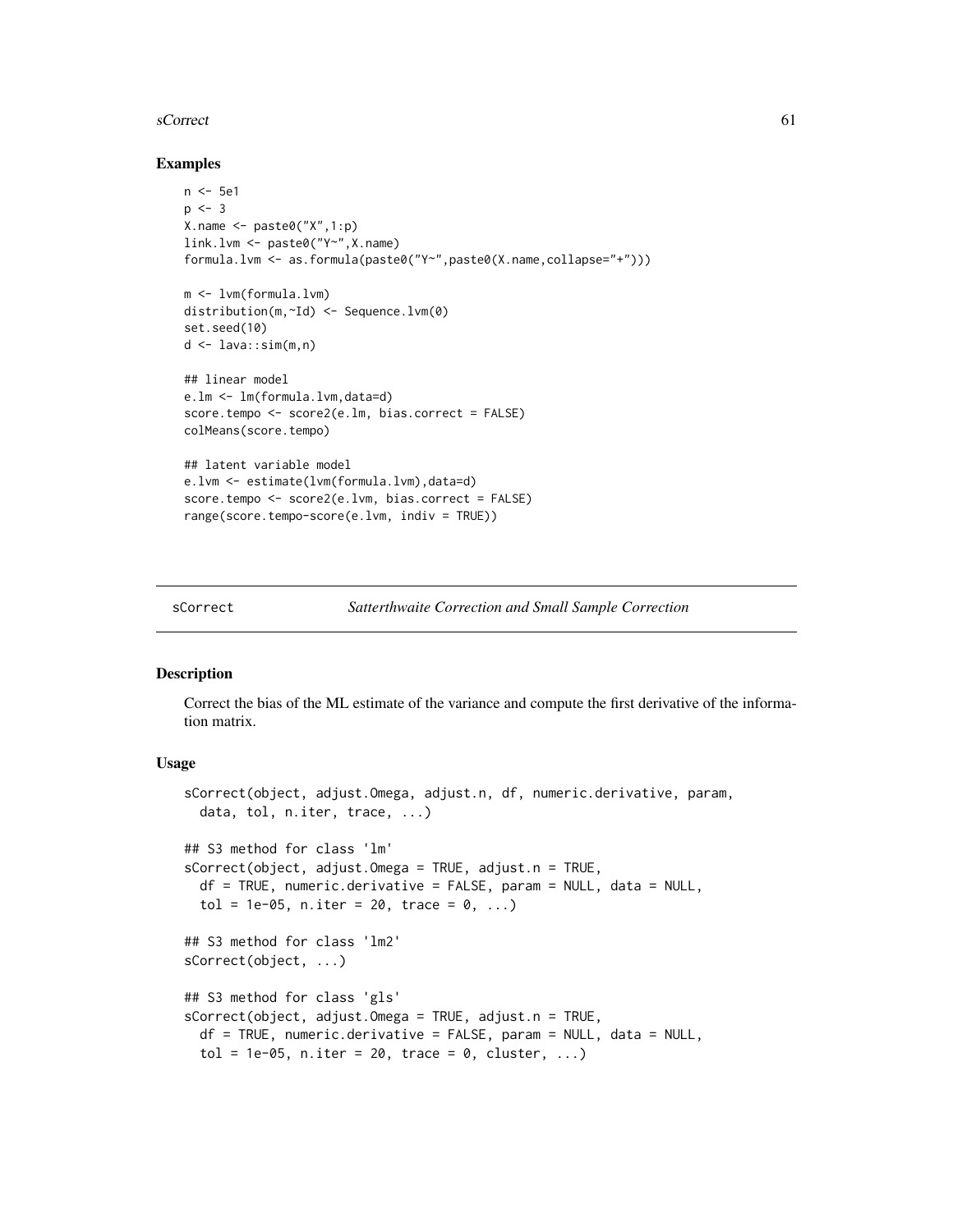```
## S3 method for class 'gls2'
sCorrect(object, ...)
## S3 method for class 'lme'
sCorrect(object, adjust.Omega = TRUE, adjust.n = TRUE,
  df = TRUE, numeric.derivative = FALSE, param = NULL, data = NULL,
  tol = 1e-05, n.iter = 20, trace = 0, cluster, ...)
## S3 method for class 'lme2'
sCorrect(object, ...)
## S3 method for class 'lvmfit'
sCorrect(object, adjust.Omega = TRUE, adjust.n = TRUE,
  df = TRUE, numeric.derivative = FALSE, param = NULL, data = NULL,
  tol = 1e-05, n.iter = 20, trace = 0, ...)
## S3 method for class 'lvmfit2'
sCorrect(object, ...)
sCorrect(x, ...) \leftarrow value## S3 replacement method for class 'lm'
sCorrect(x, ...) \leftarrow value## S3 replacement method for class 'lm2'
sCorrect(x, ...) \leftarrow value## S3 replacement method for class 'gls'
sCorrect(x, ...) \leftarrow value## S3 replacement method for class 'gls2'
sCorrect(x, ...) \leftarrow value## S3 replacement method for class 'lme'
sCorrect(x, ...) <- value
## S3 replacement method for class 'lme2'
sCorrect(x, ...) \leftarrow value## S3 replacement method for class 'lvmfit'
sCorrect(x, ...) \leftarrow value## S3 replacement method for class 'lvmfit2'
sCorrect(x, ...) \leftarrow value
```
## Arguments

object, x a gls, lme, or lvm object.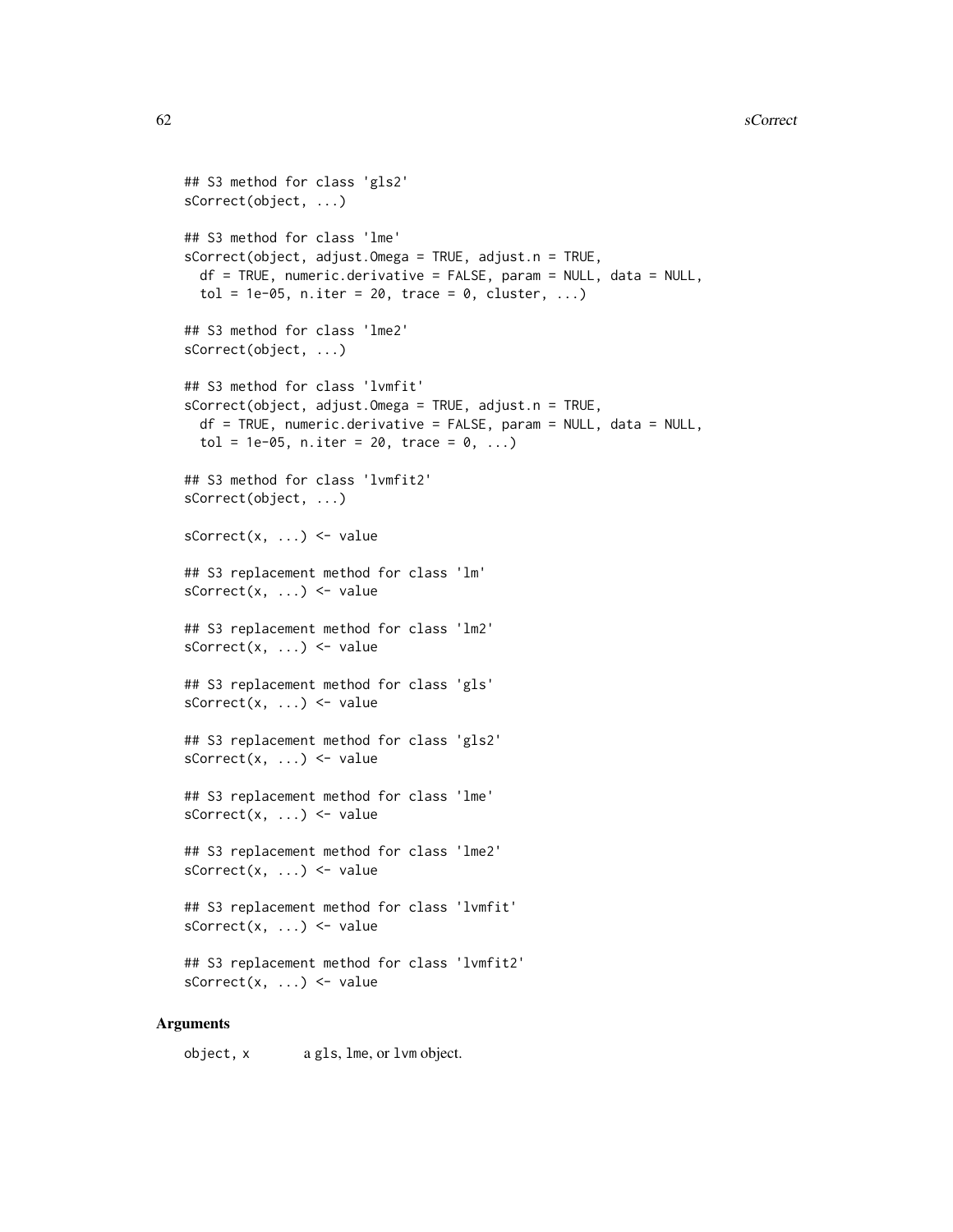#### sCorrect 63

| adjust.Omega       | [logical] should the standard errors of the coefficients be corrected for small<br>sample bias?                                                                                                                                                                                 |
|--------------------|---------------------------------------------------------------------------------------------------------------------------------------------------------------------------------------------------------------------------------------------------------------------------------|
| adjust.n           | [logical] should the correction for the degree of freedom be performed?                                                                                                                                                                                                         |
| df                 | [logical] should the degree of freedoms of the Wald statistic be computed us-<br>ing the Satterthwaite correction? Otherwise the degree of freedoms are set to<br>Inf, i.e. a normal distribution is used instead of a Student's t distribution when<br>computing the p-values. |
| numeric.derivative |                                                                                                                                                                                                                                                                                 |
|                    | [logical] should a numerical derivative be used to compute the first derivative of<br>the information matrix? Otherwise an analytic formula is used.                                                                                                                            |
| param              | [numeric vector, optional] the values of the parameters at which to perform the<br>correction.                                                                                                                                                                                  |
| data               | [data.frame, optional] the dataset relative to which the correction should be per-<br>formed.                                                                                                                                                                                   |
| tol                | [numeric >0] the minimum absolute difference between two estimation of the<br>small sample bias. Below this value, the algorithm used to estimate the bias<br>stop.                                                                                                             |
| n.iter             | [integer >0] the maximum number of iterations used to estimate the small sam-<br>ple bias of the residual variance-covariance matrix.                                                                                                                                           |
| trace              | [logical] should the execution of the function be traced.                                                                                                                                                                                                                       |
| $\ddots$ .         | [internal] only used by the generic method or by the <- methods.                                                                                                                                                                                                                |
| cluster            | [integer vector] the grouping variable relative to which the observations are iid.<br>Only required for gls models with no correlation argument.                                                                                                                                |
| value              | [logical] value for the arguments adjust. Omega and adjust. n.                                                                                                                                                                                                                  |

# Details

The argument value is equivalent to the argument bias.correct of the function summary2.

```
n <- 5e1
p \le -3X.name <- paste0("X",1:p)
link.lvm <- paste0("Y~",X.name)
formula.lvm <- as.formula(paste0("Y~",paste0(X.name,collapse="+")))
m <- lvm(formula.lvm)
distribution(m,~Id) <- Sequence.lvm(0)
set.seed(10)
d \leftarrow \text{lava::sim(m,n)}## linear model
e.lm <- lm(formula.lvm,data=d)
system.time(
sCorrect(e.lm) <- TRUE ## i.e. bias.correct = TRUE
)
```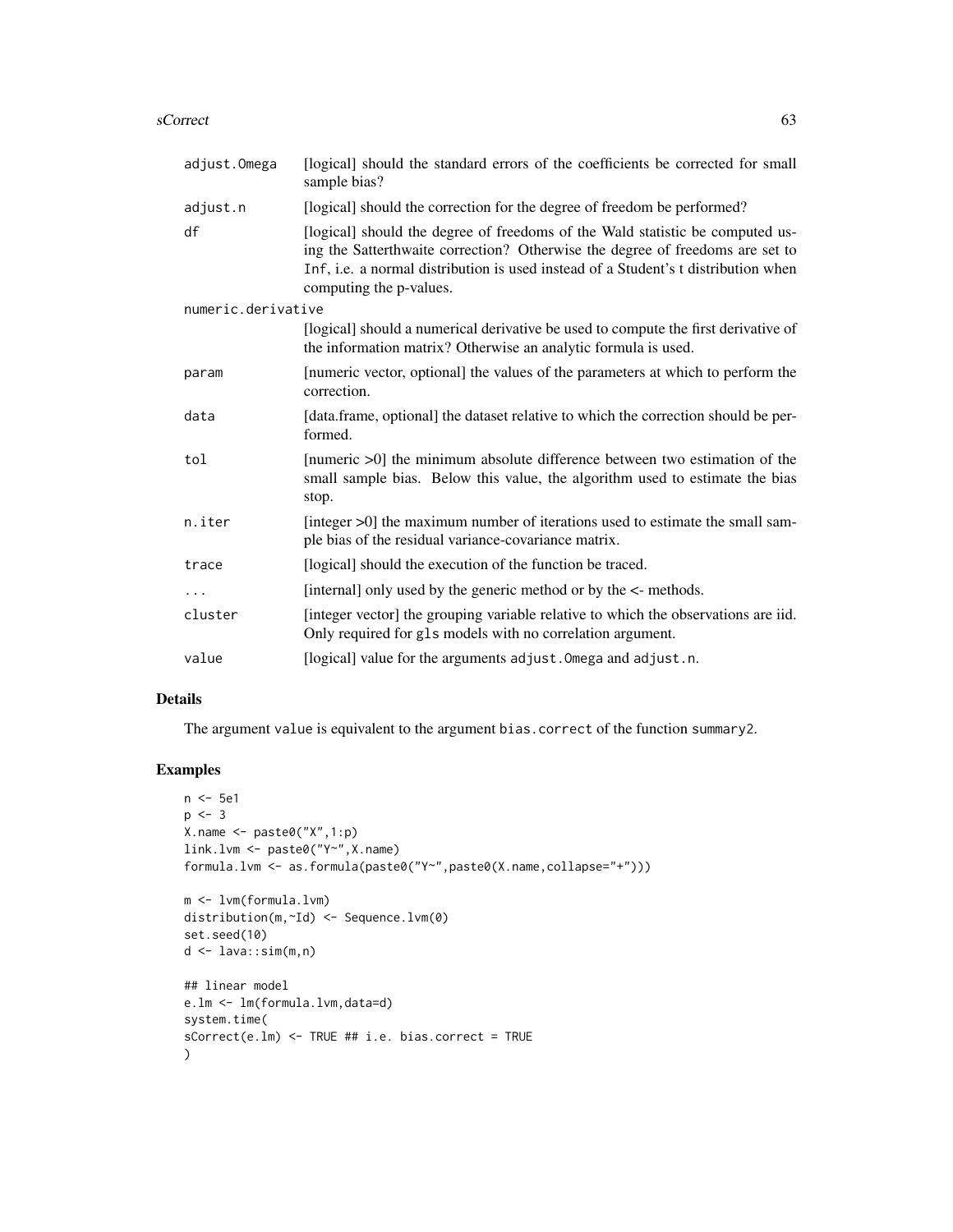```
## gls model
library(nlme)
e.gls <- gls(formula.lvm, data = d, method = "ML")
sCorrect(e.gls, cluster = 1:NROW(d)) \leq TRUE # i.e. bias.correct = TRUEsummary2(e.gls)
## latent variable model
e.lvm <- estimate(lvm(formula.lvm),data=d)
sCorrect(e.lvm) <- TRUE ## i.e. bias.correct = TRUE
summary2(e.lvm)
```
setLink *Set a Link to a Value*

# Description

Generic interface to set a value to a link in a lvm object.

## Usage

```
setLink(object, ...)
```

```
## S3 method for class 'lvm'
setLink(object, var1, var2, value, warnings = FALSE, ...)
```
## Arguments

| object           | a 1 vm object.                                                                                                              |
|------------------|-----------------------------------------------------------------------------------------------------------------------------|
| $\ddots$         | [internal] only used by the generic method.                                                                                 |
| var1             | [character or formula] the exogenous variable of the new link or a formula de-<br>scribing the link to be added to the lym. |
| var <sub>2</sub> | [character] the endogenous variable of the new link. Disregarded if the argument<br>var1 is a formula.                      |
| value            | [numeric] the value at which the link should be set.                                                                        |
| warnings         | [logical] should a warning be displayed if the link is not found in the 1vm object.                                         |

```
library(lava)
set.seed(10)
m \leq -1vm()
regression(m) \leq c(y1,y2,y3)\simu
regression(m) <- u~x1+x2
latent(m) \leftarrow \sim ucovariance(m) \le- y1 \sim y2
```
<span id="page-63-0"></span>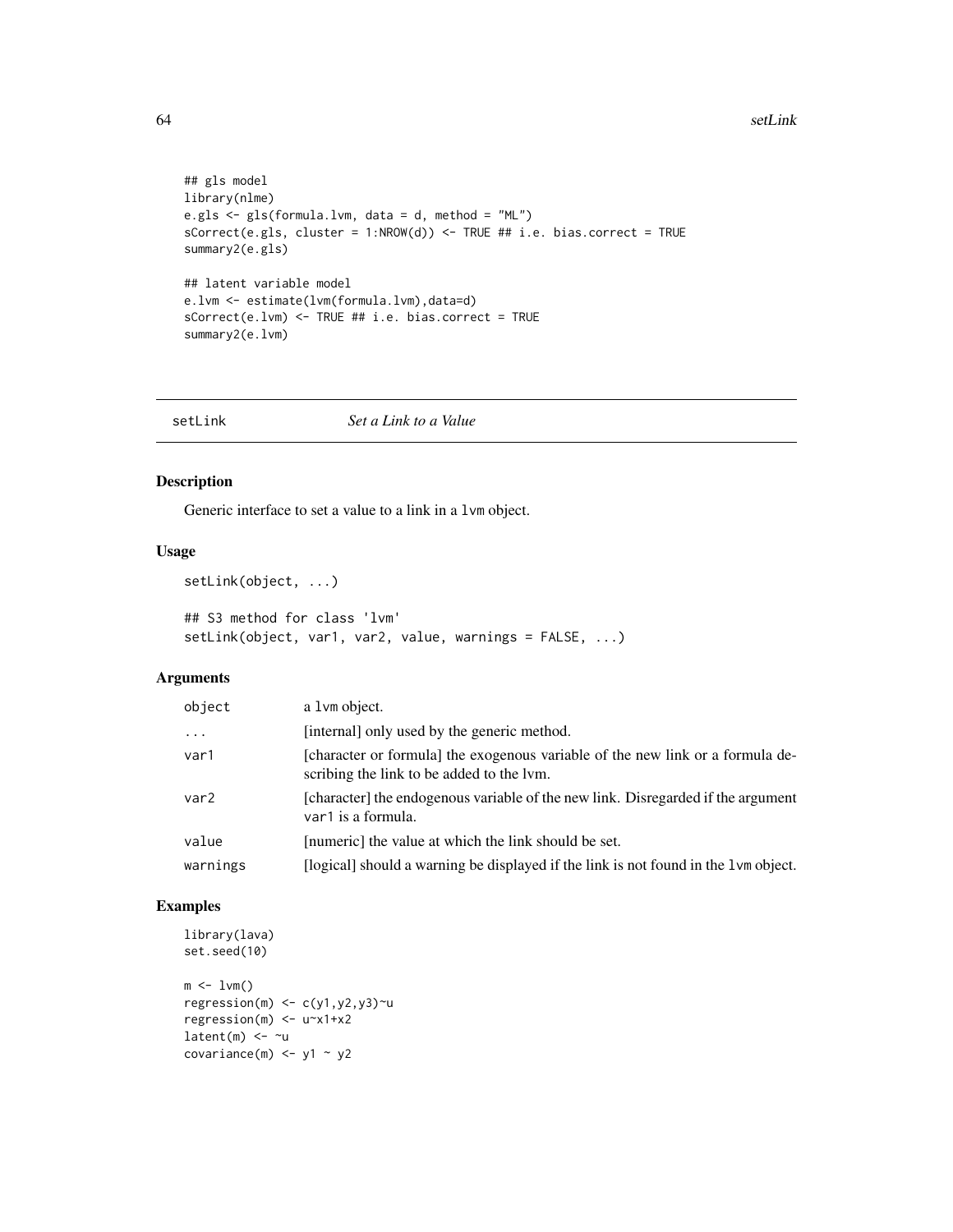```
ml \leq setLink(m, y3 \sim u, value = 1)
estimate(m1, lava::sim(m,1e2))
# m1 \leftarrow setLink(m, u \sim y3, value = 1)
m2 \le -setLink(m, y1 - y2, value = 0.5)estimate(m2, lava::sim(m,1e2))
```
summary.calibrateType1

*Display the Type 1 Error Rate*

# Description

Display the type 1 error rate from the simulation results.

# Usage

```
## S3 method for class 'calibrateType1'
summary(object, robust = FALSE,
 type = "type1error", alpha = 0.05, log.transform = TRUE,
 digits = 5, print = TRUE, ...)
```
# Arguments

| object        | output of the calibrateType1 function.                                                                                                                                                            |
|---------------|---------------------------------------------------------------------------------------------------------------------------------------------------------------------------------------------------|
| robust        | [character] should the results be displayed for both model-based and robust stan-<br>dard errors (TRUE), only model-based standard error (FALSE), or only robust stan-<br>dard error $("only")$ ? |
| type          | [character] should the type 1 error rate be diplayed ("type1error") or the bias<br>("bias").                                                                                                      |
| alpha         | [numeric, 0-1] the confidence levels.                                                                                                                                                             |
| log.transform | [logical] should the confidence intervals be computed on the logit scale.                                                                                                                         |
| digits        | [integer >0] the number of decimal places to use when displaying the summary.                                                                                                                     |
| print         | should the summary be printed in the terminal.                                                                                                                                                    |
| $\ddots$ .    | [internal] only used by the generic method.                                                                                                                                                       |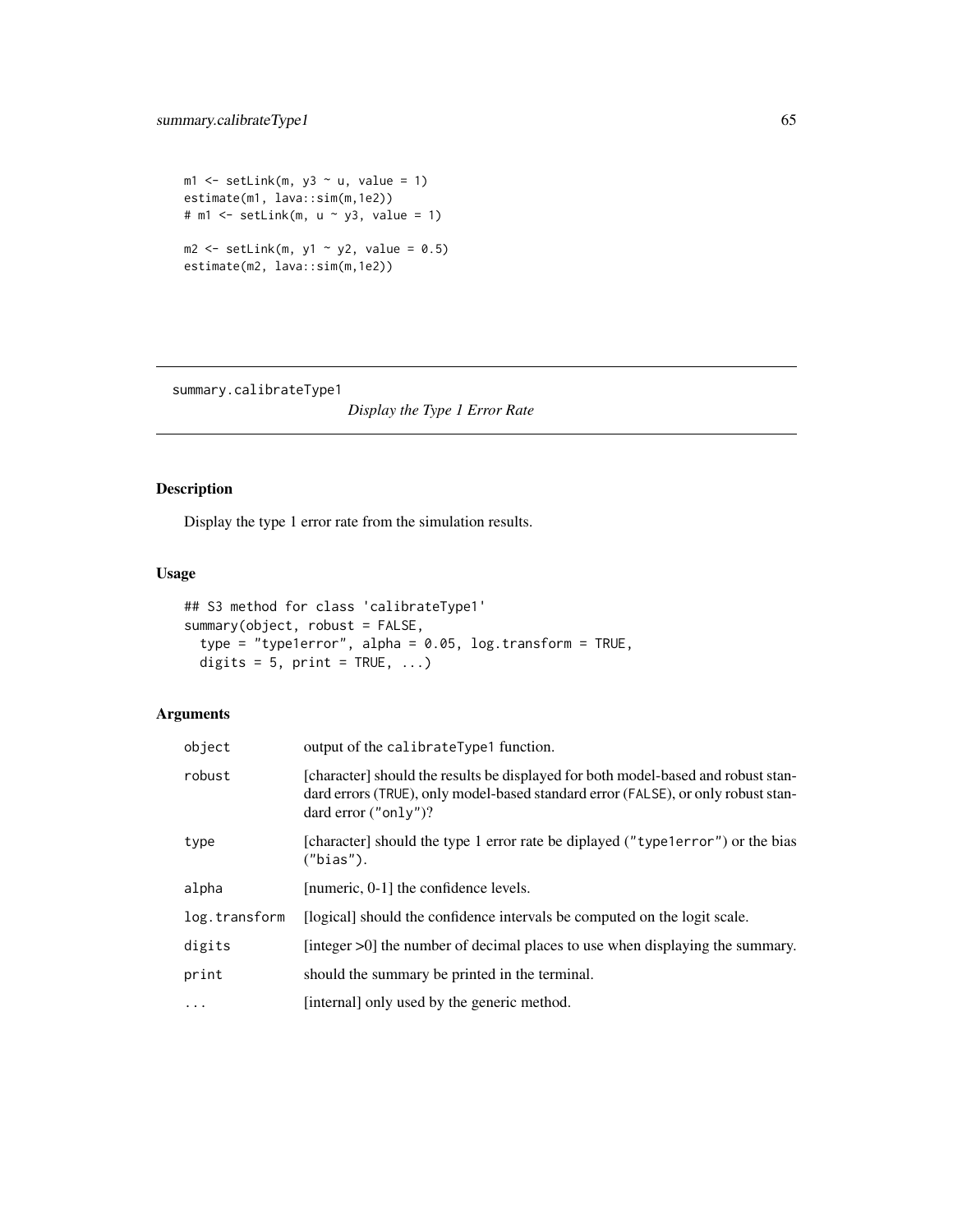<span id="page-65-1"></span>summary.modelsearch2 *summary Method for modelsearch2 Objects*

#### Description

summary method for modelsearch2 objects.

## Usage

```
## S3 method for class 'modelsearch2'
summary(object, print = TRUE, ...)
```
# Arguments

| object | output of the model search 2 function.         |
|--------|------------------------------------------------|
| print  | should the summary be printed in the terminal. |
| .      | [internal] only used by the generic method.    |

## Details

The column dp.Info contains the percentage of extended models (i.e. model with one additional link) for which the information matrix evaluated at the value of the parameters of the initial model is non positive definie.

#### <span id="page-65-0"></span>summary2 *Summary with Small Sample Correction*

## Description

Summary with small sample correction.

#### Usage

```
summary2(object, ...)
## S3 method for class 'lm'
summary2(object, df = TRUE, bias.correct = TRUE, ...)
## S3 method for class 'gls'
summary2(object, df = TRUE, bias.correct = TRUE,
 cluster = NULL, ...)## S3 method for class 'lme'
summary2(object, df = TRUE, bias.correct = TRUE, ...)
```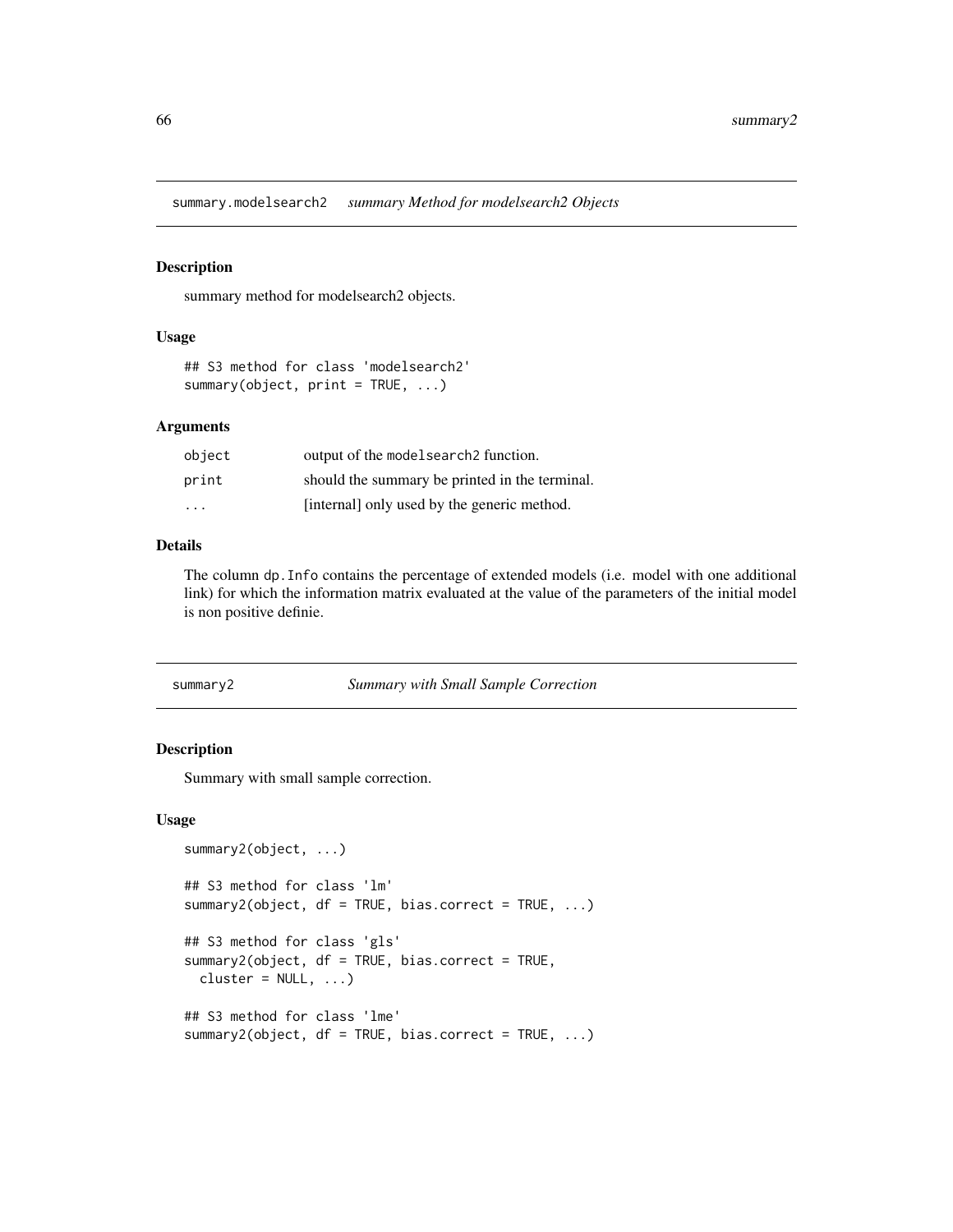# <span id="page-66-0"></span>summary2 67

```
## S3 method for class 'lvmfit'
summary2(object, df = TRUE, bias.correct = TRUE, ...)
## S3 method for class 'lm2'
summary2(object, digit = max(3, getOption("digit")),
  robust = FALSE, df = TRUE, ...## S3 method for class 'gls2'
summary2(object, digit = max(3, getOption("digit")),
 robust = FALSE, df = TRUE, ...## S3 method for class 'lme2'
summary2(object, digit = max(3, getOption("digit")),
 robust = FALSE, df = TRUE, ...## S3 method for class 'lvmfit2'
summary2(object, cluster = NULL, robust = FALSE,
 df = TRUE, ...
```
# Arguments

| object       | a gls, lme or lvm object.                                                                                                                                                                                                                                                       |
|--------------|---------------------------------------------------------------------------------------------------------------------------------------------------------------------------------------------------------------------------------------------------------------------------------|
| $\ddots$     | arguments passed to the summary method of the object.                                                                                                                                                                                                                           |
| df           | [logical] should the degree of freedoms of the Wald statistic be computed us-<br>ing the Satterthwaite correction? Otherwise the degree of freedoms are set to<br>Inf, i.e. a normal distribution is used instead of a Student's t distribution when<br>computing the p-values. |
| bias.correct | [logical] should the standard errors of the coefficients be corrected for small<br>sample bias? See sCorrect for more details.                                                                                                                                                  |
| cluster      | [integer vector] the grouping variable relative to which the observations are iid.                                                                                                                                                                                              |
| digit        | [integer $> 0$ ] the number of decimal places to use when displaying the summary.                                                                                                                                                                                               |
| robust       | [logical] should the robust standard errors be used instead of the model based<br>standard errors?                                                                                                                                                                              |

# Details

summary2 is the same as summary except that it first computes the small sample correction (but does not store it). So if summary2 is to be called several times, it is more efficient to pre-compute the quantities for the small sample correction using sCorrect and then call summary2.

## See Also

[sCorrect](#page-60-0) for more detail about the small sample correction.

```
m <- lvm(Y~X1+X2)
set.seed(10)
```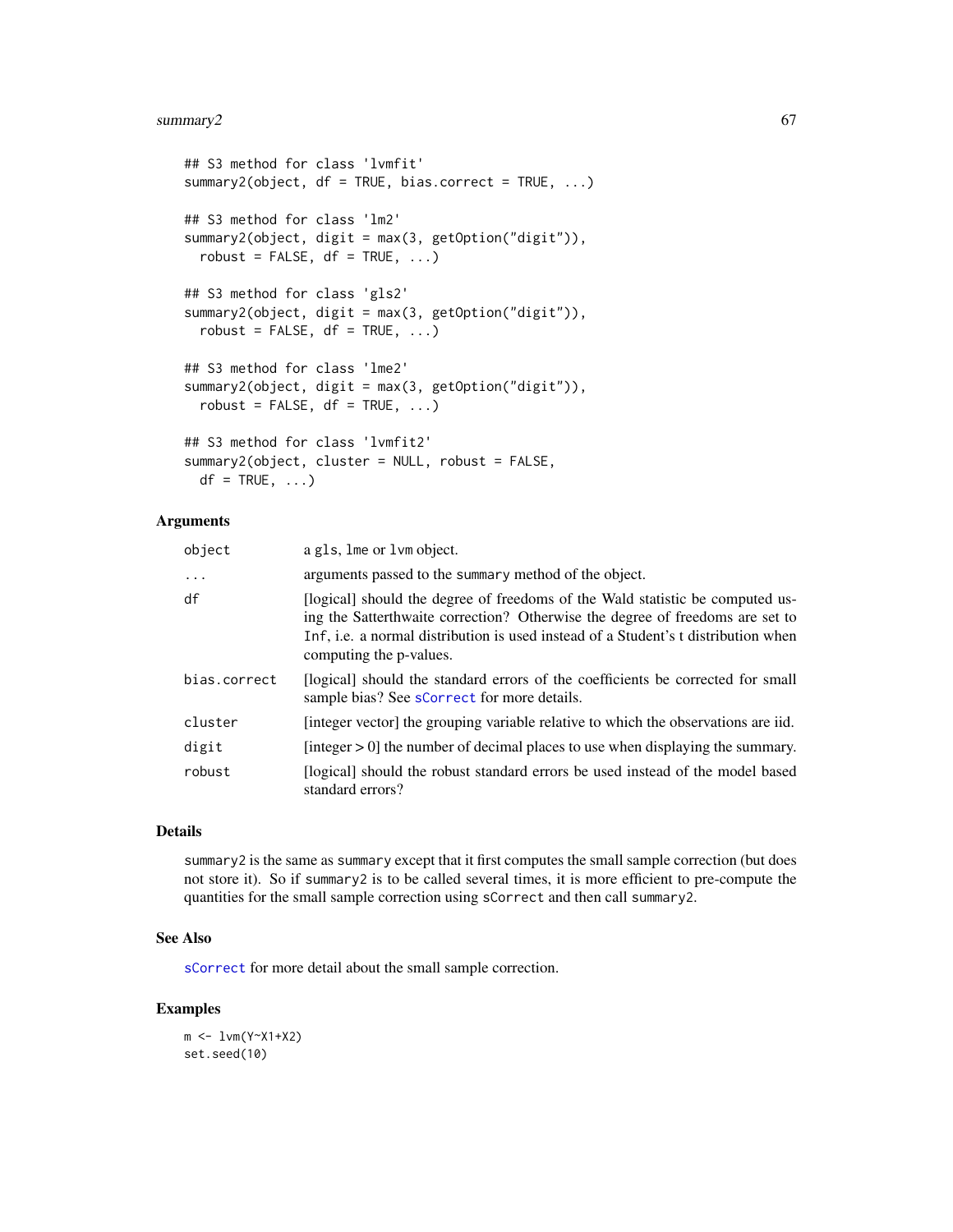```
d <- lava::sim(m, 2e1)
## Gold standard
summary(lm(Y~X1+X2, d))$coef
## gls models
library(nlme)
e.gls <- gls(Y^*X1+X2, data = d, method = "ML")summary(e.gls)$tTable
sCorrect(e.gls, cluster = 1:NROW(d)) \leq FALSE ## no small sample correctionsummary2(e.gls)$tTable
sCorrect(e.gls, cluster = 1:NROW(d)) <- TRUE ## small sample correction
summary2(e.gls)$tTable
## lvm models
e.lvm <- estimate(m, data = d)
summary(e.lvm)$coef
sCorrect(e.lvm) <- FALSE ## no small sample correction
summary2(e.lvm)$coef
sCorrect(e.lvm) <- TRUE ## small sample correction
summary2(e.lvm)$coef
```
tryWithWarnings *Run an Expression and Catch Warnings and Errors*

# Description

Similar to try but also returns warnings.

## Usage

```
tryWithWarnings(expr)
```
#### Arguments

expr the line of code to be evaluated

## Details

from https://stackoverflow.com/questions/4948361/how-do-i-save-warnings-and-errors-as-output-froma-function

<span id="page-67-0"></span>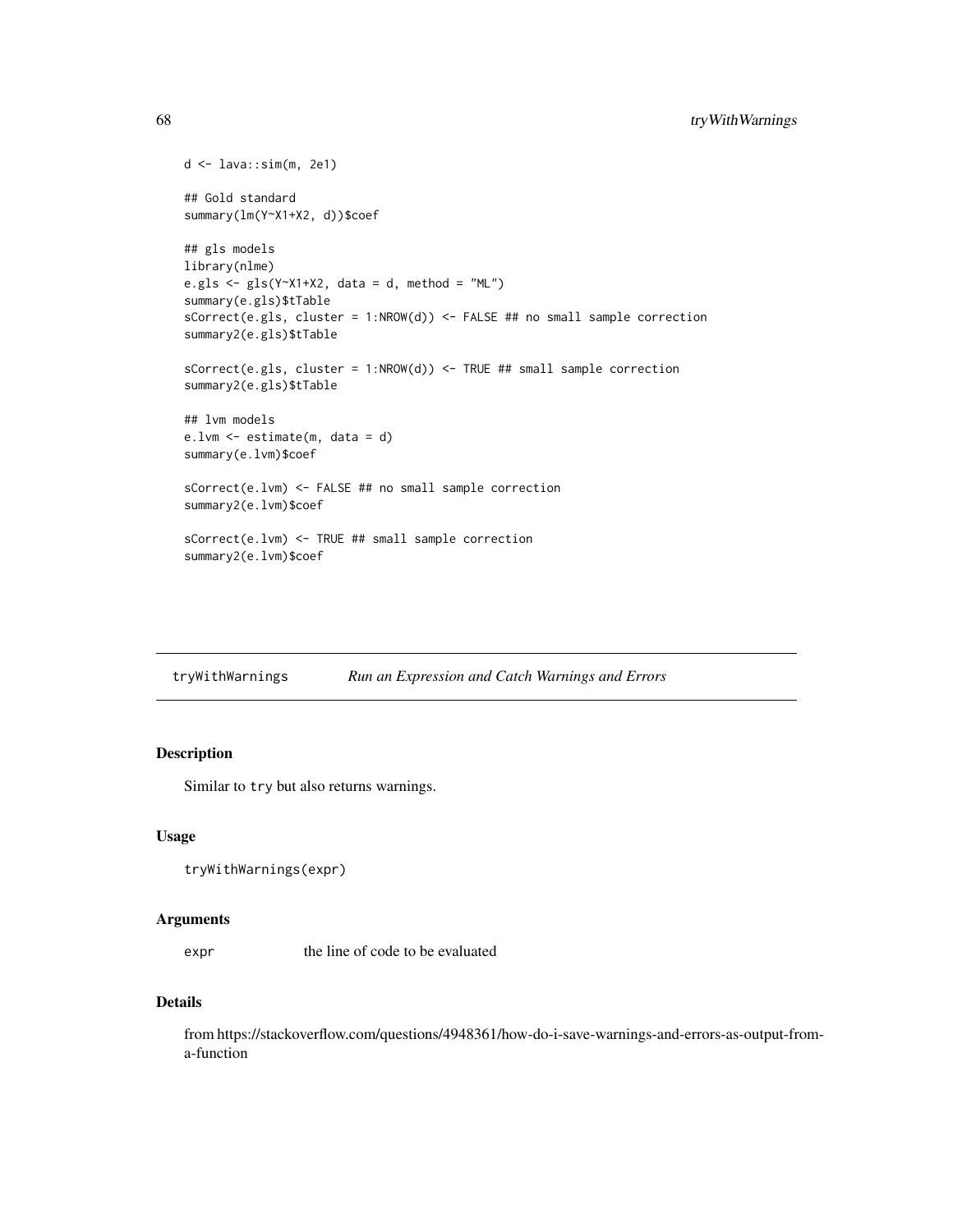<span id="page-68-0"></span> $vcov2$  69

# Value

A list containing:

- value the result of the evaluation of the expression
- warnings warning(s) generated during the evaluation of the expression
- error error generated during the evaluation of the expression

## Examples

```
FctTest <- function(x){
  return(log(x))
}
tryWithWarnings(FctTest(-1))
tryWithWarnings(FctTest(1))
tryWithWarnings(FctTest(xxxx))
```
vcov2 *Extract the Variance Covariance Matrix of the Model Parameters*

# Description

Extract the variance covariance matrix of the model parameters from a Gaussian linear model.

## Usage

```
vcov2(object, ...)
## S3 method for class 'lm'
vcov2(object, param = NULL, data = NULL,
  bias.correct = TRUE, \ldots)
## S3 method for class 'gls'
vcov2(object, param = NULL, data = NULL,
  bias.correct = TRUE, ...)
## S3 method for class 'lme'
vcov2(object, param = NULL, data = NULL,
  bias.correct = TRUE, ...)
## S3 method for class 'lvmfit'
vcov2(object, param = NULL, data = NULL,
  bias.correct = TRUE, ...)
## S3 method for class 'lm2'
vcov2(object, param = NULL, data = NULL, ...)
```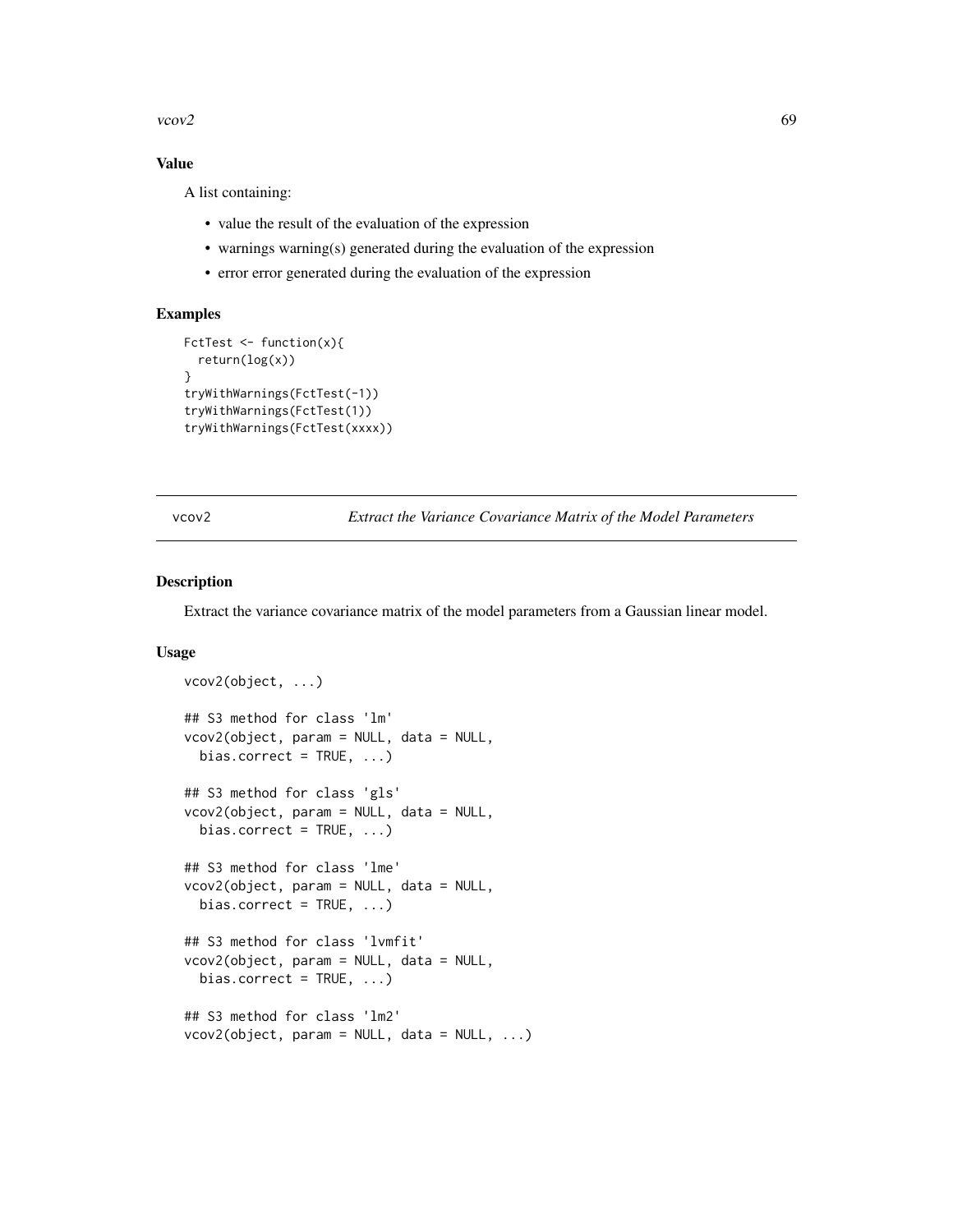<span id="page-69-0"></span> $70$  vcov2

```
## S3 method for class 'gls2'
vcov2(object, param = NULL, data = NULL, ...)
## S3 method for class 'lme2'
vcov2(object, param = NULL, data = NULL, ...)
## S3 method for class 'lvmfit2'
vcov2(object, param = NULL, data = NULL, ...)
```
# Arguments

| object       | a linear model or a latent variable model                                                                                                                                       |
|--------------|---------------------------------------------------------------------------------------------------------------------------------------------------------------------------------|
| $\cdots$     | arguments to be passed to scorrect.                                                                                                                                             |
| param        | [optional] the fitted parameters.                                                                                                                                               |
| data         | [optional] the data set.                                                                                                                                                        |
| bias.correct | [logical] should the standard errors of the coefficients be corrected for small<br>sample bias? Only relevant if the scorrect function has not yet be applied to<br>the object. |

# Details

If argument p or data is not null, then the small sample size correction is recomputed to correct the influence function.

# Value

A matrix.

# See Also

[sCorrect](#page-60-0) to obtain lm2, gls2, lme2, or lvmfit2 objects.

```
n <- 5e1
p \le -3X.name <- paste0("X",1:p)
link.lvm <- paste0("Y~",X.name)
formula.lvm <- as.formula(paste0("Y~",paste0(X.name,collapse="+")))
m <- lvm(formula.lvm)
distribution(m,~Id) <- Sequence.lvm(0)
set.seed(10)
d <- lava::sim(m,n)
## linear model
e.lm <- lm(formula.lvm,data=d)
vcov.tempo <- vcov2(e.lm, bias.correct = TRUE)
```

```
vcov.tempo[rownames(vcov(e.lm)),colnames(vcov(e.lm))]/vcov(e.lm)
```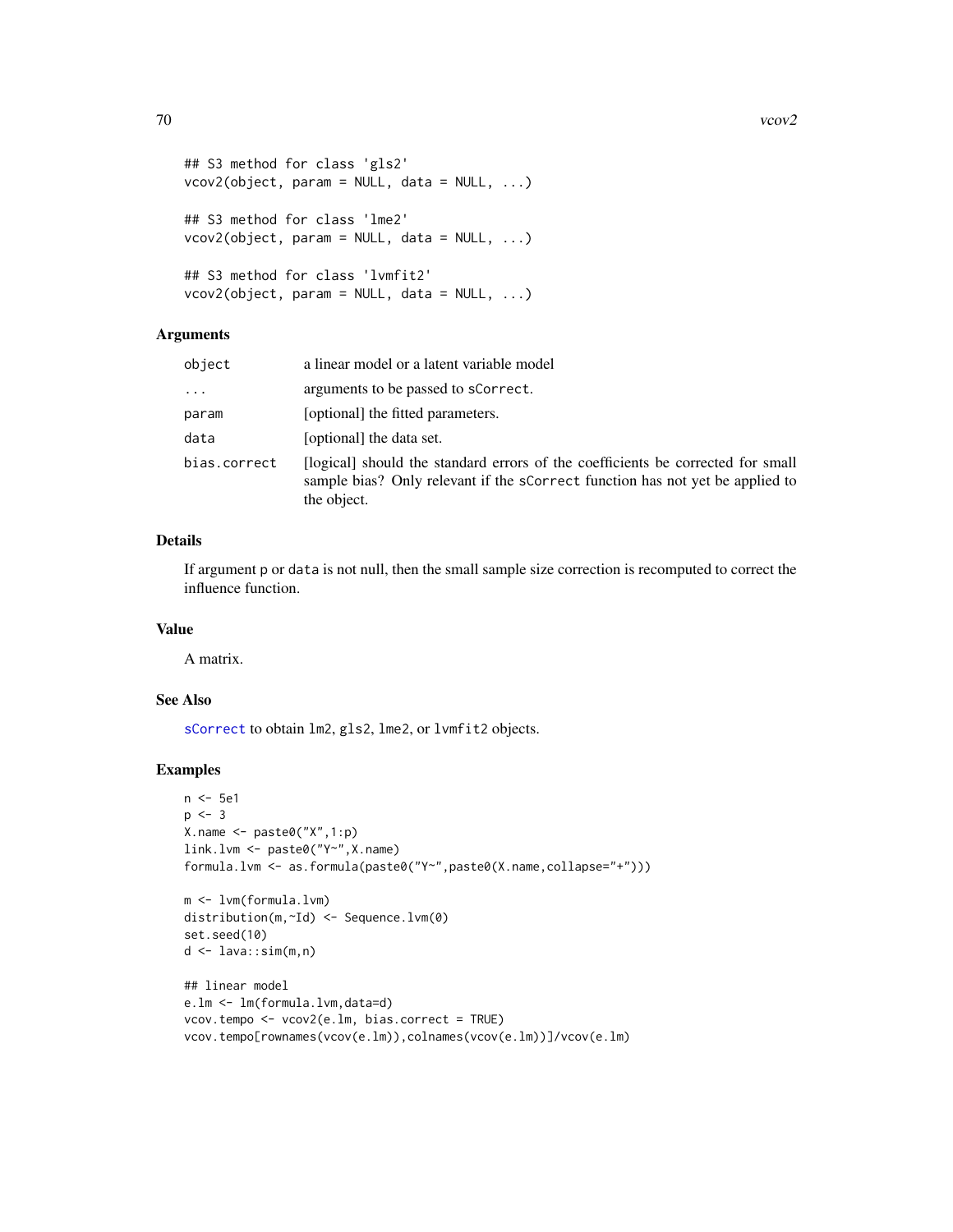$vcov2$  71

## latent variable model e.lvm <- estimate(lvm(formula.lvm),data=d) vcov.tempo <- vcov2(e.lvm, bias.correct = FALSE) vcov.tempo/vcov(e.lvm)